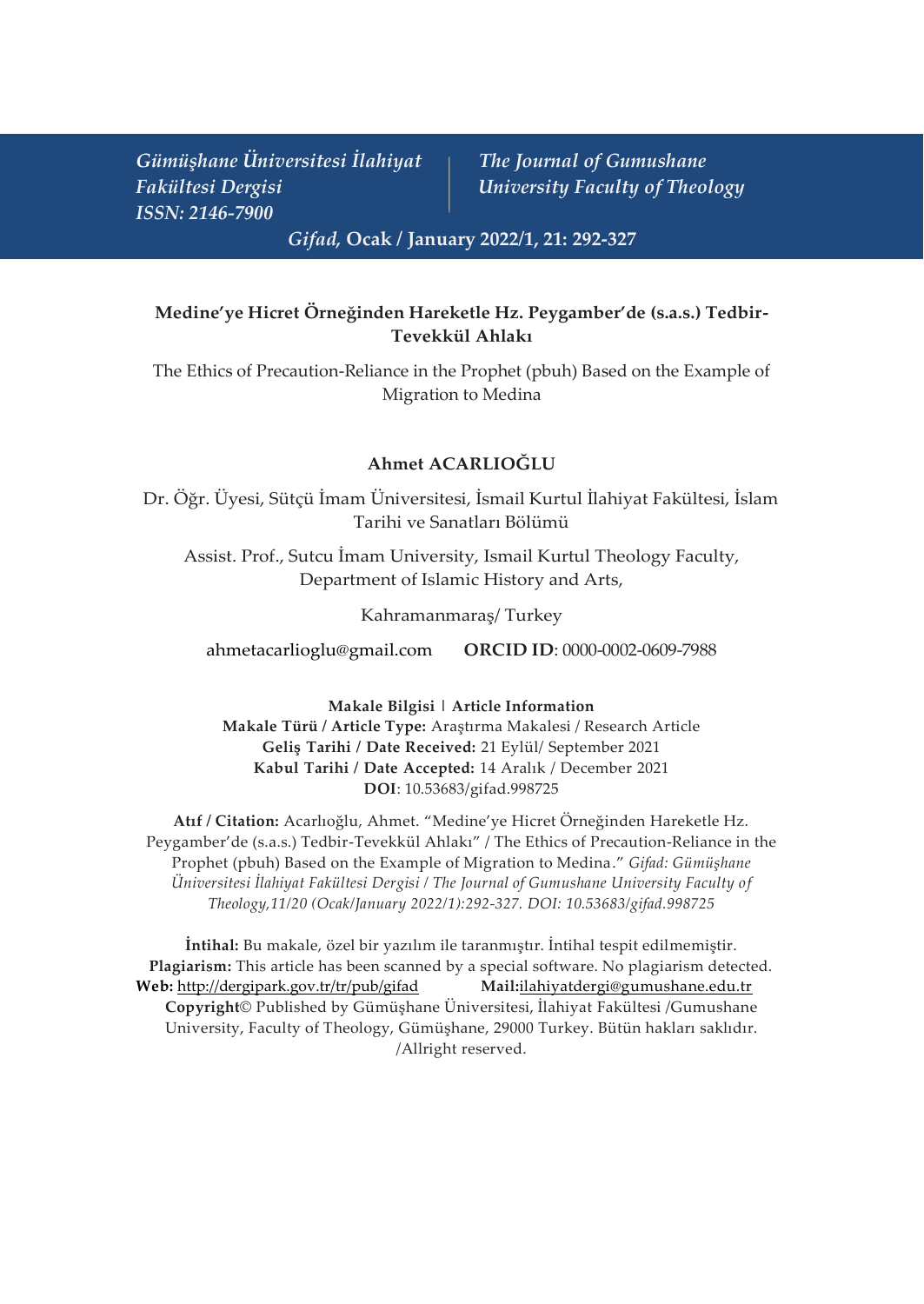# **Öz**

*Resûlullah bir iş yaparken Allah'ın Peygamberi olmasına rağmen dünyanın kanunları gereği her tür sebebe sarılmakta; bir kul olarak elinden geleni yapmaktaydı. Resûlullah'ın ahlakının en güzel yanlarından bir tanesi onun Allah'a en zor anlarda bile sarsılmayan bir imanla tevekkül etmesidir. Tevekkül de tedbirin bir tamamlayıcısı olup her türlü sebebe riayet ettikten ve elinden gelenleri yaptıktan sonra olayın neticesini yaratana bırakmak, onu kendisine vekil yapmaktır. Gerek Peygamber gerekse de Müslümanlar için en önemli tarihi olaylardan bir tanesi ashâb-ı kirâmın Mekke'den Medine'ye hicret etmeleridir. Resûlullah (s.a.s.) Kureyş İslâm'a düşmanlıklarını iyiden iyiye artırınca kendisine siyasi olarak yeni bir destek bulmak gayesiyle hac mevsimlerinden Arap kabilelerini İslâm'a davet etmeye başlamıştı. Bu gayretlerinin bir neticesi olarak Hazrec'den 6 kişi müslüman oldu. Resûlullah'ın tedbir ve tevekkül ahlakıyla ilgili en güzel örnekleri Medine'ye hicreti sırasında görmek mümkündür.Bu çalışma, İslâm Târihi'nin temel kaynaklarından ve konuyla ilgili hazırlanan modern araştırmalardan istifade ile hazırlanmıştır. Çalışmada hicret yolculuğunun öncesi ve yolculuk safhası ele alınarak Hz. Peygamber'in ahlâkının tedbir ve tevekkülle ilgili boyutları irdelenmiş ve bu kutlu yolculuk boyunca yaşananlar vasıtasıyla Resûlullah'ın (s.a.s.) ahlakı üzerinde değerlendirmeler yapılmıştır.* 

**Anahtar Kelimeler:** *İslam Tarihi, Siyer, Hicret, Ahlak, Tedbir, Tevekkül.*

#### **Abstract**

*Although the Messenger of God is the Prophet of God, he clings to all kinds of causes in accordance with the laws of the world; he was doing his best as a servant. One of the most important aspects of the Messenger of God's morals is that he put his trust in God with unshakable faith, even in the most difficult moments. Tawakkul (trust in God) is also a complement to the precaution, and after observing all kinds of reasons and doing what he can, leaving the outcome of the event to the Creator and making him his deputy. One of the most important historical events for both of the Prophet and Muslims is the migration of the Companions from Mecca to Medina. It is possible to see the best examples of the Prophet's morality of precaution and submission during his migration to Medina. One of the most important historical events for both the Prophet and Muslims is the migration of the Companions from Mecca to Medina. When the Quraysh increased their hostility towards Islam, the Messenger of God began to invite Arab tribes to Islam during the pilgrimage seasons*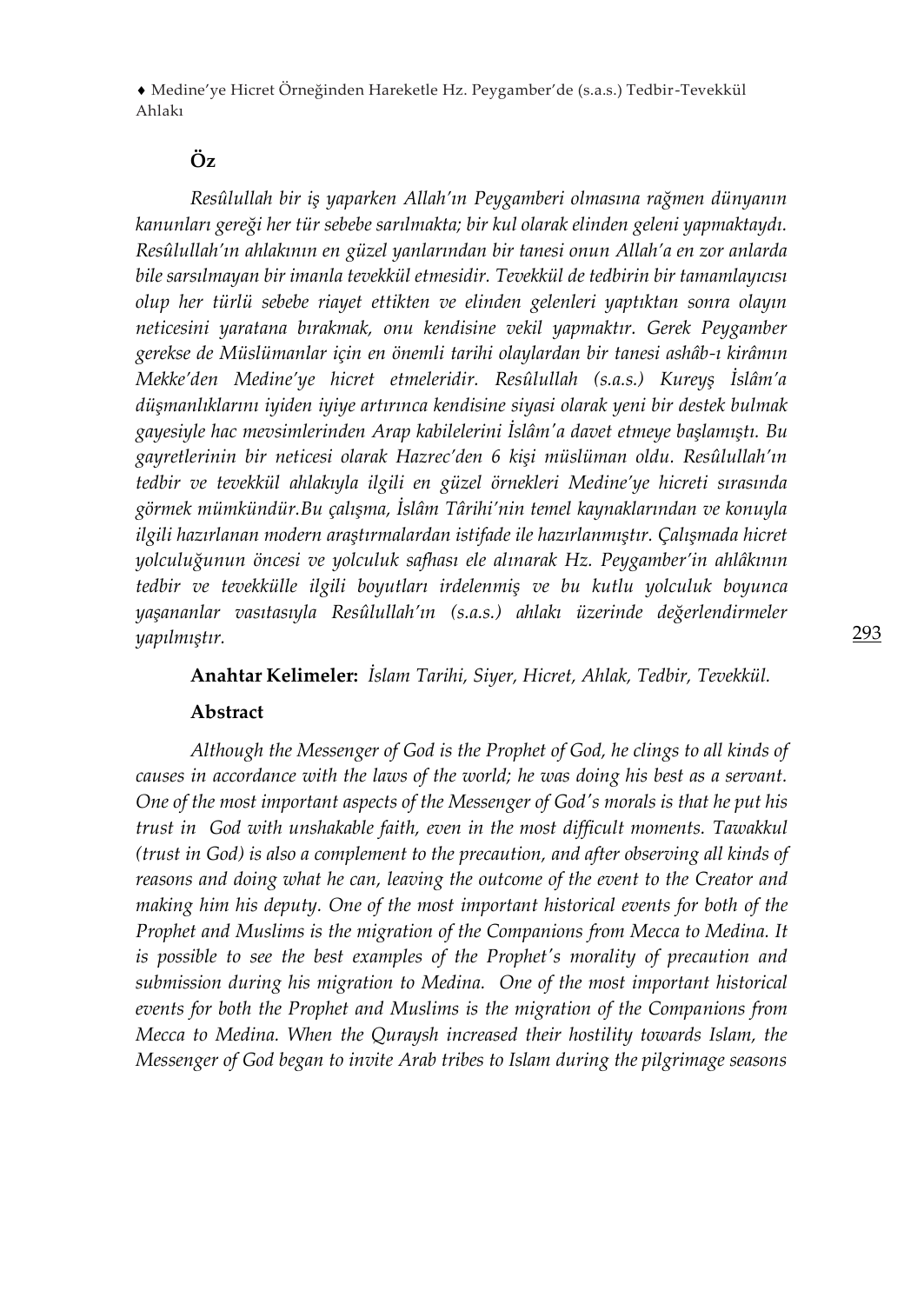*in order to find new political support for him. As a result of these efforts, 6 people from Khazraj became Muslims. It is possible to see the best examples of the Prophet's morality of precaution and tawakkul during his migration to Medina. This study has been prepared by making use of the main sources of Islamic History and modern researches on the subject. In the study, the pre-hijrah journey and the phase of the journey are discussed. The dimensions of the Prophet's morality related to precaution and tawakkul were examined and evaluations were made on the morality of the Messenger of God (pbuh) through the experiences during this blessed journey.*

**Keywords:** *Islamic History, Sirah, Emigration, Morality, Precaution, Tawakkul.*

#### **Extended Summary**

The Messenger of God was created with the best morals and was sent to all humanity to complete the best morals. One of the most beautiful aspects of his morality is the precaution that we can call clinging to causes, as a requirement of the Sunnah of God, and thinking about the consequences before doing something. Although he is the Prophet of God, he clings to all kinds of causes in accordance with the laws of the world; He was doing his best as a servant. He had to go through many hardships throughout his life as a prophet, and as a human being, many events had passed. Through him, God was giving the message to all people that the world is a place of testing and that everyone should do their best in the face of these tests. One of the most beautiful aspects of the Messenger of God's morals as a servant is that he puts his trust in God with unwavering faith even in the most difficult moments. Tawakkul is also a complement to the precaution, and after observing all kinds of reasons and doing what he can, leaving the outcome of the event to the Creator and making him his deputy. The password for a person to live his life in the desired line is to be able to apply these two morals in his life in a balanced way. It is inevitable that the deficiency or excess of one of the two morals will affect a person's life in this world and the next. It is possible to see these moral virtues of him in every moment of his life. One of the most important historical events for both the Prophet and Muslims is the migration of the Companions from Mecca to Medina. It is possible to see the best examples of the Prophet's morality of precaution and submission during his migration to Medina.

At the beginning of Islam, the tests of the Companions were to be patient with torture, persecution and the ridicule and insults of the polytheists. It was like leaving their hometowns where they were born and raised, sacrificing their property, home and everything in the world with the emigration. The fact that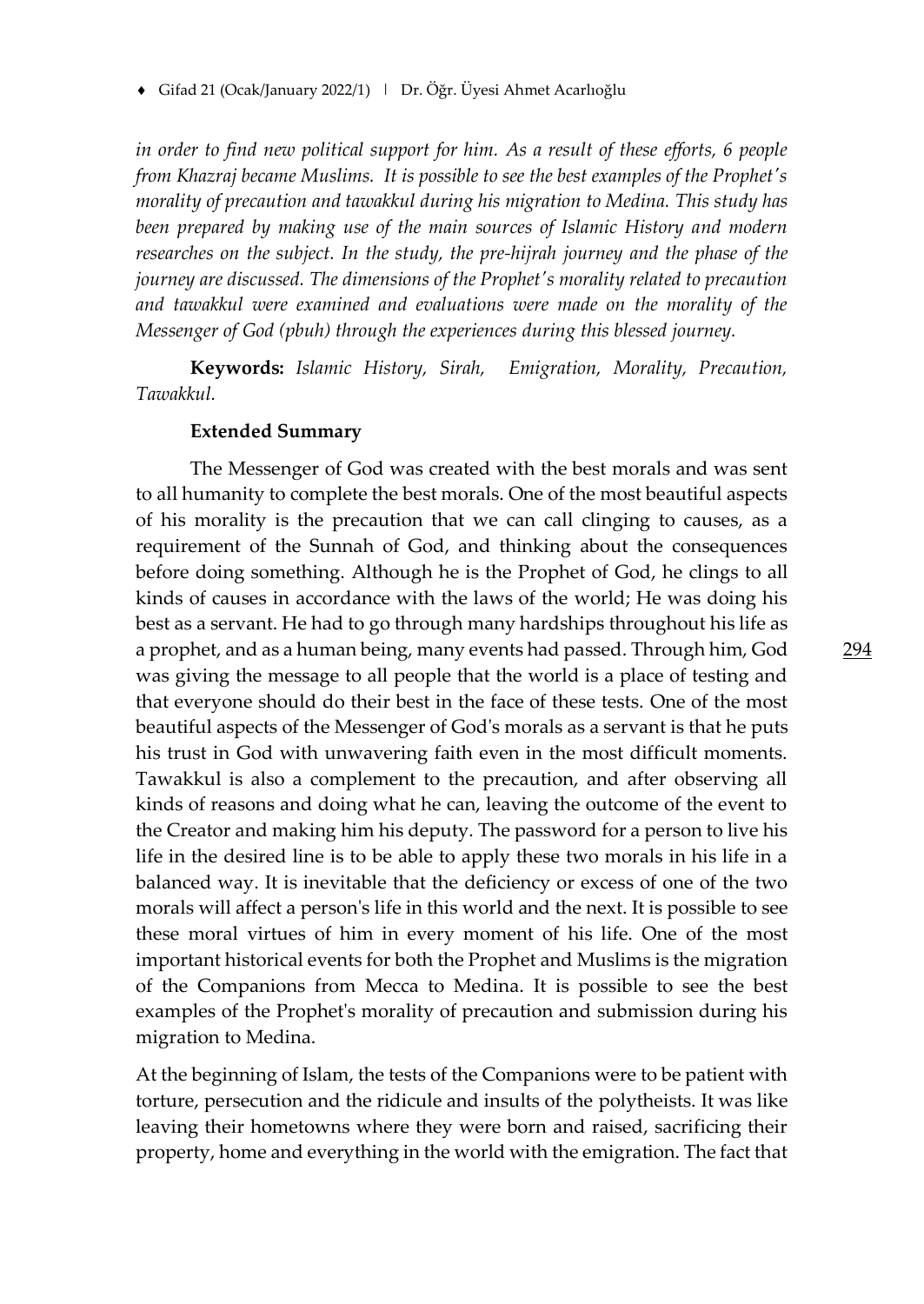Medina had a strategic location in Arabia, both militarily and commercially, played an important role in the selection of the emigration home. When the Quraysh increased their hostility towards Islam, the Messenger of God began to invite Arab tribes to Islam during the pilgrimage seasons in order to find new political support for him. As a result of these efforts, 6 people from Khazraj became Muslims. Two years later, there was no house where Islam was not mentioned, when the order for the emigration was given. The Quraysh, who saw that the Muslims migrated to Medina in groups and gathered there, feared that this would pose a danger to them, that an army from Medina would threaten them in the future and that their trade would be hindered. They decided to assassinate the Prophet to prevent his migration. It is possible to see these moral virtues of him in every moment of his life. It is possible to see the best examples of the Prophet's morality of precaution and submission during his migration to Medina. We tried to examine the relevant dimensions of the Prophet's morality by considering the Pre-Hegira journey and the journey phase, and to understand and comprehend the Prophet's morality through the experiences during this blessed journey, and to draw conclusions from the events that took place. The Prophet kept his dangerous emigration journey, which was a turning point for all humanity, as secret as possible. He chose Abu Bakr as his companion. The fact that he organized his family members for this journey, took all his money with him for this purpose, and the sacrifices he made during his journey shows that he was the right choice as a friend in the journey of migration and that he was a full duty man. They had to overcome many dangers during their blessed migration journey. The first of these difficulties was the relentless pursuit of the Quraysh. In order to hide from them, they did not use the Mecca-Medina road, which was customary that day, and preferred to take an alternative route guided by their guides. There is disagreement about the route the Prophet followed during his migration to Medina. It is not known in all details where the caravans passed day by day, step by step. However, an academic and systematic study is required to fully determine this. The Hegira was the subject of numerous books and articles so far. The purpose of this study is to understand how these two concepts of morality should be kept in balance, through the examples that the Messenger of God (pbuh) lived in this blessed journey. Through such works, we believe that re-examination and evaluation of the life of the Prophet in detail will be a very correct method for understanding his life.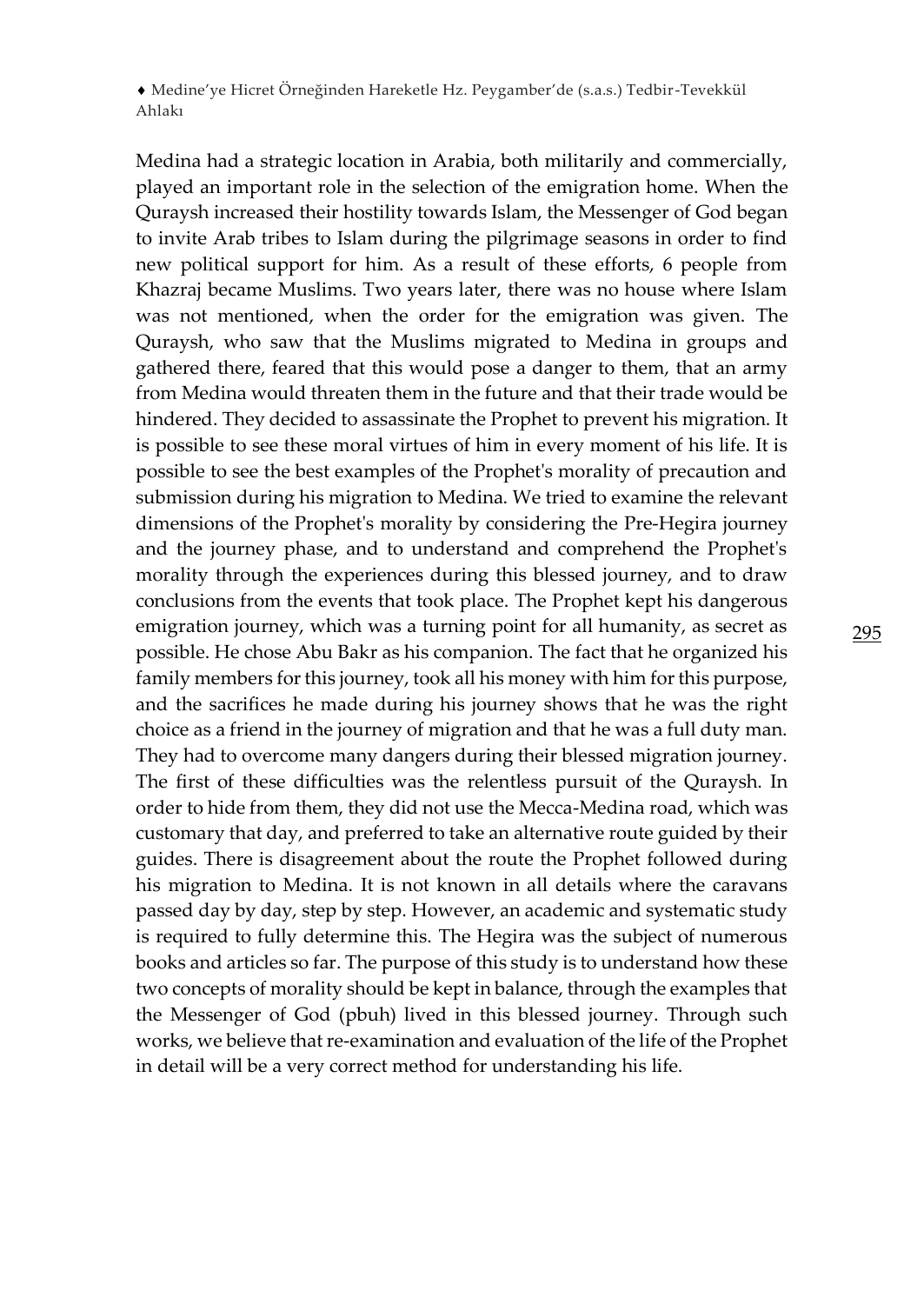#### **Giriş**

Müslümanlar için en güzel örneği teşkil eden Hz. Peygamber, aynı zamanda insanlar içerisinde en yüce ahlaka sahipti. Ahlak adına var olan bütün değerleri en yüksek seviyede Resûlullah'ta görmek mümkündür. Nitekim bu hakikat Kur'ân-ı Kerîm'de "*Sen elbette üstün bir ahlâka sahipsin*."<sup>1</sup> denilerek vurgulanmaktadır.

Peygamberler, insanların zihinlerinde Allah'ın kendilerine lütfettiği mucizelerle yer etseler de bu aşama tebliğin son aşamasıdır. Zira mucizeyi gördükten sonra iman etmeyen kavimleri bekleyen ancak Allah'ın azabı olmaktadır. Bu Allah'ın (c.c.) koymuş olduğu sünnetidir ve bunda bir değişiklik olması mümkün değildir.<sup>2</sup> İnsanoğlunun uyması gereken sünnetullâhın başında sebeplere riâyet etme de diyebileceğimiz tedbir kavramı gelmektedir. Hz. Peygamber de bu kural ve kaidelere tabidir. Onun ümmetine öğretmesi gereken ilk ahlak belki de bir iş yaparken sebepler çerçevesinde ellerinden gelen her şeyi yapmak olacaktır. Bu bağlamda Resûlullah iş yaparken tedbirlere uyma noktasında da insanların en ahlaklısıydı.

Arapça'da arka manasına gelen دبر kelimesinden türetilen tedbir تدبري kavramı, "Bir şeyi önlemek veya olmasını sağlamak için yapılan hazırlık, baş vurulan çâre, önlem" ve "Üzerinde tasarruf etme, idâre etme, yönetme" anlamında kullanılmaktadır. Tedbir almak ise "(Bir işi önlemek veya yapılmasını sağlamak için) gereken hazırlıkları yapmak, gerekli çârelere başvurmak", "yapılan işlerin arkasını, işin sonunun nereye varacağını düşünmek"<sup>3</sup> anlamında kullanılır.<sup>4</sup>

Hz. Peygamber'in (s.a.s.) ümmetine tedbirle beraber öğrettiği ahlâkî erdemlerden bir diğeri de tevekküldür. Tevekkül, Arapça bir kelime olup "işi birine havâle etmek" anlamında kullanılır ve her türlü gerekli sebebe

<sup>1</sup> *Kur'an-ı Kerim Meâli*, çev. Halil Altuntaş-Muzaffer Şahin (Ankara: Diyanet İşleri Başkanlığı Yayınları, 2011), el-Kalem 68/7.

<sup>2</sup> Ebu'l Hasan Mukâtil b. Süleyman b. Beşir el-Ezdi el-Belhi, *Tefsîrü Mukâtil b. Süleyman*, thk. Abdullah Mahmud Şehade (Beyrut: Darü İhyaü't Türâs, 1423/2002), 4/74; Ebû Ca'fer Muhammed b. Cerîr b. Yezîd et-Taberî, *Câmiü'l-Beyân* ʿ*an te*ʾ*vîli'l-Kur*ʾ*ân*, thk. Ahmed Muhammed Şakir (Müessesetü'r-Risâle, 2000), 20/277.

<sup>3</sup> Ebû Abdurrahman Halîl b. Ahmed b. Amr el-Ferahidî, *Kitâbü'l-'Ayn*, thk. Mehdi Mahzûmî - İbrâhim Samerrâî (Beyrut: Dâr ve Mektebetü'l Hilâl, 2010/1431), 8/31; Muhibuddîn Ebü'l-Feyz Seyyid Muhammed Murtazâ el-Hüseynî Zebîdî, *Tâcü'l-Arûs min Cevâhiri'l-Kâmûs* (Dârü'l Hidâye, y.y., ts.), 11/251.

<sup>4</sup> <http://www.lugatim.com/s/tedbir>. Giriş Tarihi: 25/08/2021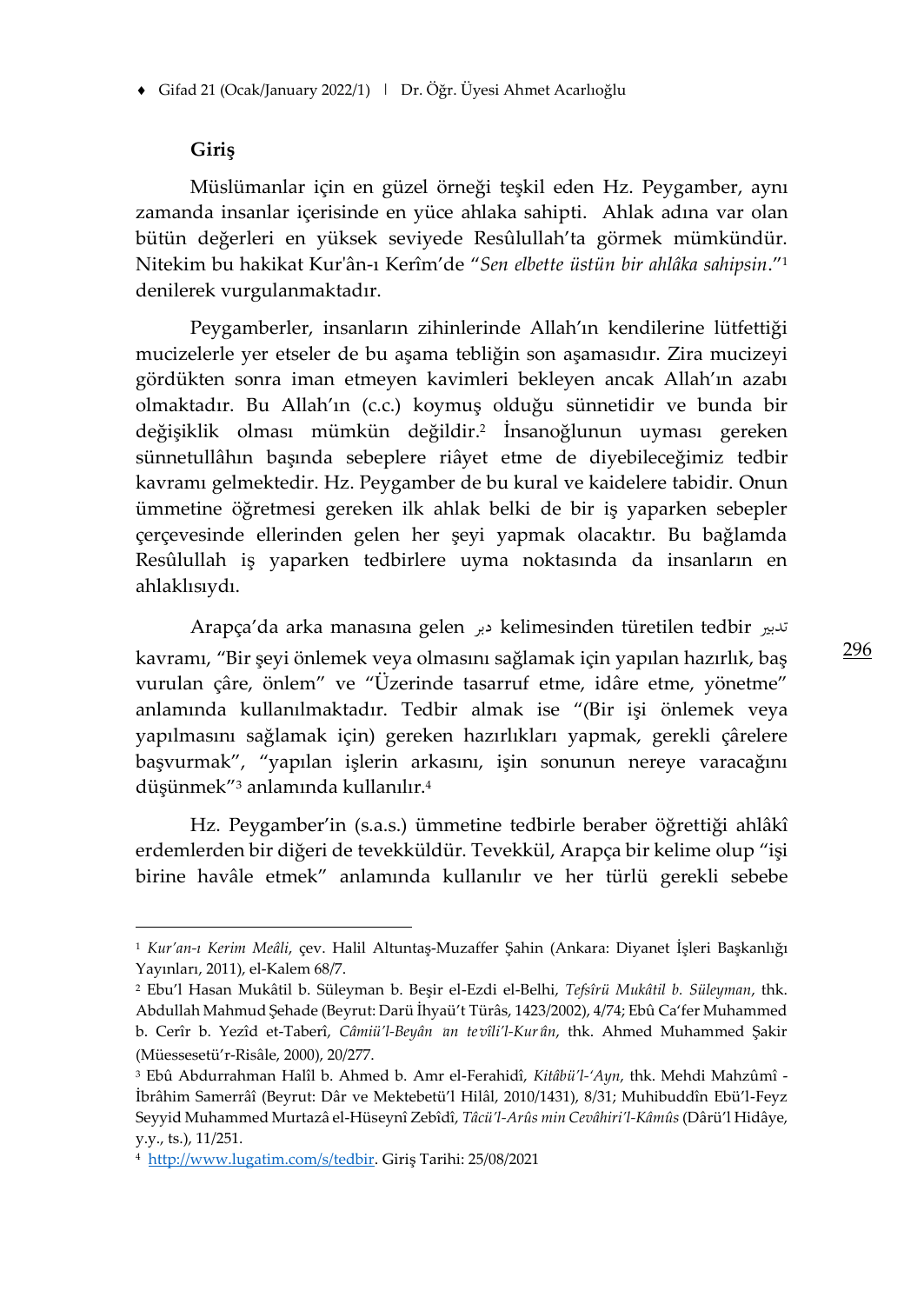başvurup, Allah'a, onun kaderine razı olmakla birlikte elinden gelen her şeyi yaptıktan sonra işin sonucunu Allah'tan bekleme, işlerini Allah'a bırakma, ümitsizlik ve kederden kurtulma, Allah'a güvenme manasında kullanılmaktadır.<sup>5</sup> Hz. Peygamber "Kim bana sakalının (ağız) ve bacaklarının arasındakilere garanti verirse ben de ona cennet için garanti veririm." buyurmaktadır ki burada garanti vermek manasında "Tevekkül" kelimesi kullanılmıştır. Yine bir kişinin kendisinin yapamadığı bir iş için güvendiği birini yetkilendirmesi, kendi adına onu nâib yapmasıdır. Bu iş yine كلّو fiiliyle ifade edilir $6$ 

Bu açıklamalardan tevekkül eden kişinin tevekkül ettiği kişiye tam manasıyla bir güven hissi içinde olduğu anlaşılırken bir yandan da sırtını ona dayaması anlamı akla gelmektedir. Yani buradaki havale kendisinin yapamadığı bir işi, kendisinden daha güçlü, kuvvetli gördüğü birine havale etme, sıkıştığında ondan yardım isteme anlamları da içermektedir.<sup>7</sup>

Buraya kadar kelime anlamı üzerinde durduğumuz tevekkül, İslâm dininde önemli bir esastır. Bu erdem bir yandan azim ve iradeyi kuvvetlendirirken diğer yandan da kalbe itminan ve cesaret verir. Tevekkül eden kişinin ruhunda hürriyet ve istiklal ateşi devamlı surette yanar. Bu ahlâkî değer kişiye sabretmekle birlikte ona şükretmeyi de öğretir. Ahlâkın her değerinde olduğu gibi tevekkül hususunda da en güzel örnek Resûlullahtır.<sup>8</sup>

Allah Resûlü Müslümanlar için Kur'ân'ın cisim bulmuş halidir. Dolayısıyla onun sünneti bu dinin yaşanabilmesi için derinlikli bir şekilde bilinmek zorundadır. Bizim bu dar çalışmamızda Hz. Peygamber'in (s.a.s.) hayatının tamamını tahlil etmemiz mümkün değildir. Fakat İslâm tarihinde önemli bir dönüm noktası olan Hicret olayını esas alarak Resûlullah'ın ahlâkının önemli yönlerinden olan tedbir ve tevekkül kavramlarının tahlilini yapmamız mümkündür. Çalışmamızda hicretin hazırlık safhası olarak kabul

<sup>5</sup> <http://www.lugatim.com/s/tevekk%C3%BCl>. Giriş Tarihi: 25/08/2021

<sup>6</sup> Zebîdî, *Tâcü'l-Arûs min Cevâhiri'l-Kâmûs*, 31/99.

<sup>7</sup> Ebi'l Kâsım el-Hüseyn b. Muhammed Râgıb el-İsfehânî, *el-Müfredât fî Garîbi'l-Kurân*, thk. Safvan Adnan ed-Davudî (Dimeşk-Beyrut: Darü'l-Kalem, 1412/1991), 546.

<sup>8</sup> İsmail Hakkı Şen, "Peygamberimizin Tevekkül Anlayışı", *Diyanet İşleri Başkanlığı Yayınları* Hicret Özel Sayısı (1981), 173.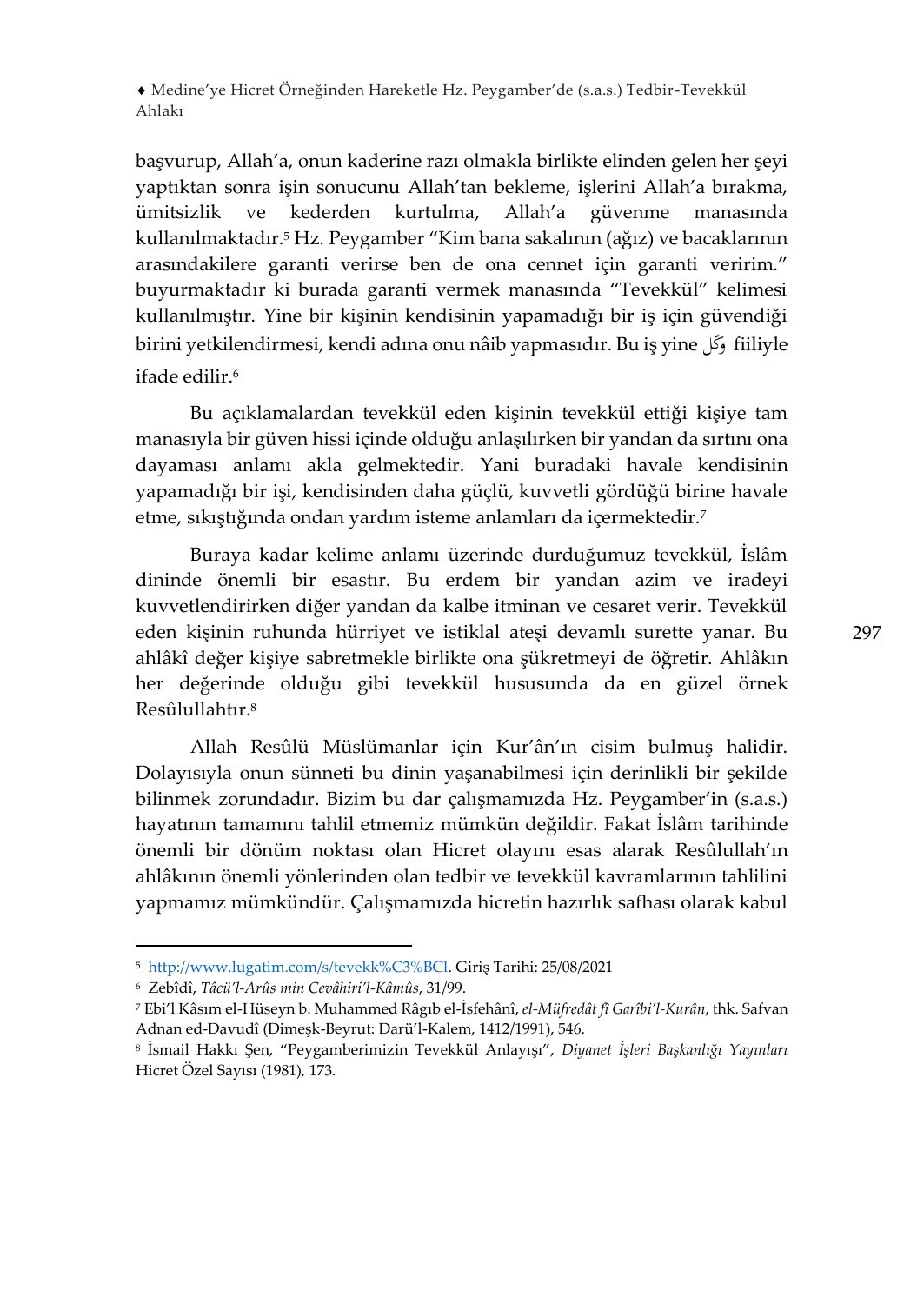edebileceğimiz Akabe Biatleri'nden başlayarak, Hz. Peygamber'in (s.a.s.) Medine'ye ulaşmasına kadar olan kısmı bu çerçevede değerlendirmeye çalışacağız.

#### **1.Hicretin Manası ve Medine'nin Seçilmesinin Sebepleri**

Hicret, Hz. Peygamber'in (s.a.s.) ve sahâbe-i kirâmın Mekke'den göç ederek Medine'ye yerleşmeleridir. Hicretle beraber müşriklerin ezâ, cefâ ve zulümleri altında inleyen Müslümanlar, kendine bir melce bulmuştur. Böylece Medine dünya tarihinin gidişatını değiştirecek bir hareket ve eylem merkezi haline gelmiştir. 9

İslâm'ın başında ashâb-ı kirâmın imtihanları işkence, eziyet ve müşriklerin alay ve hakaretlerine sabretmek iken hicretle beraber doğup büyüdükleri memleketlerini terk etmek, mallarını, evlerini ve dünyalık herşeylerini feda etmek şeklinde olmuştu. Böyle olmasına rağmen hicret bir kaçış değildi. Onlar dinlerini yaşayabilmek için dünyaya itibar etmediler. Ensar da yaptıkları fedâkarlıklarla din kardeşliğinin soy kardeşliğinden daha değerli olabileceğini gösterdi. Bununla ilgil Kur'ân-ı Kerîm'de "*İman edip de hicret edenler, malları ve canlarıyla Allah yolunda cihad edenler ve onları bağırlarına basıp yardım edenler birbirlerinin yâr ve yakınlarıdır. İman edip de hicret etmeyenlere gelince, göç edinceye kadar onlarla aranızdaki bağ (yakınlık) sebebiyle hiçbir sorumluluğunuz yoktur. Sizden, dinlerini korumak için yardım isterlerse, aranızda antlaşma bulunan bir topluluğa karşı olmamak üzere yardım etmeniz gerekir. Allah bütün yaptıklarınızı görmektedir."<sup>10</sup>* buyurularak hicret adına yapılan fedâkarlıkların Allah katında ne kadar değerli olduğu anlatıldı.

Peygamberliğin ilk on bir yıllık dönemindeki gayret, çaba ve mücadeleden sonra artık iman ile küfrün safları iyice netleşmişti. Bundan dolayı Hz. Peygamber kendisini destekleyecek yeni kavimler aramaya başladı. Bu sünnetullahın veya başka bir değişle tedbirin bir gereği olarak karşımıza çıkmaktadır. Allah kulunu iki vazifeyle görevlendirmiştir. Bunlar İslâm dinini ve toplumunu ikame etmek ve bunlara ulaşmak için gayret etmektir.

Hz. Peygamber'in (s.a.s.) hicret etmesini gerektiren sebeplerden bir diğeri, İslâm davasının ilk yardımcılarının Kureyş'in dışından çıkma gereksinimidir. Resûlullah herhangi bir medeniyet veya belirli bir kültürüyle tanınmayan, ümmi bir halkın arasından çıkmış bir peygamberdi. Bu da İslâm'ın ve Resûlullah'ın çevre şartlarının ve Kureyşin arzularının ördüğü

<sup>9</sup> Muhammed Hamidullah, *İslâm Peygamberi*, çev. Salih Tuğ (İstanbul: İrfan Yayınları, 2000), 1/167. <sup>10</sup> el-Enfâl 8/72.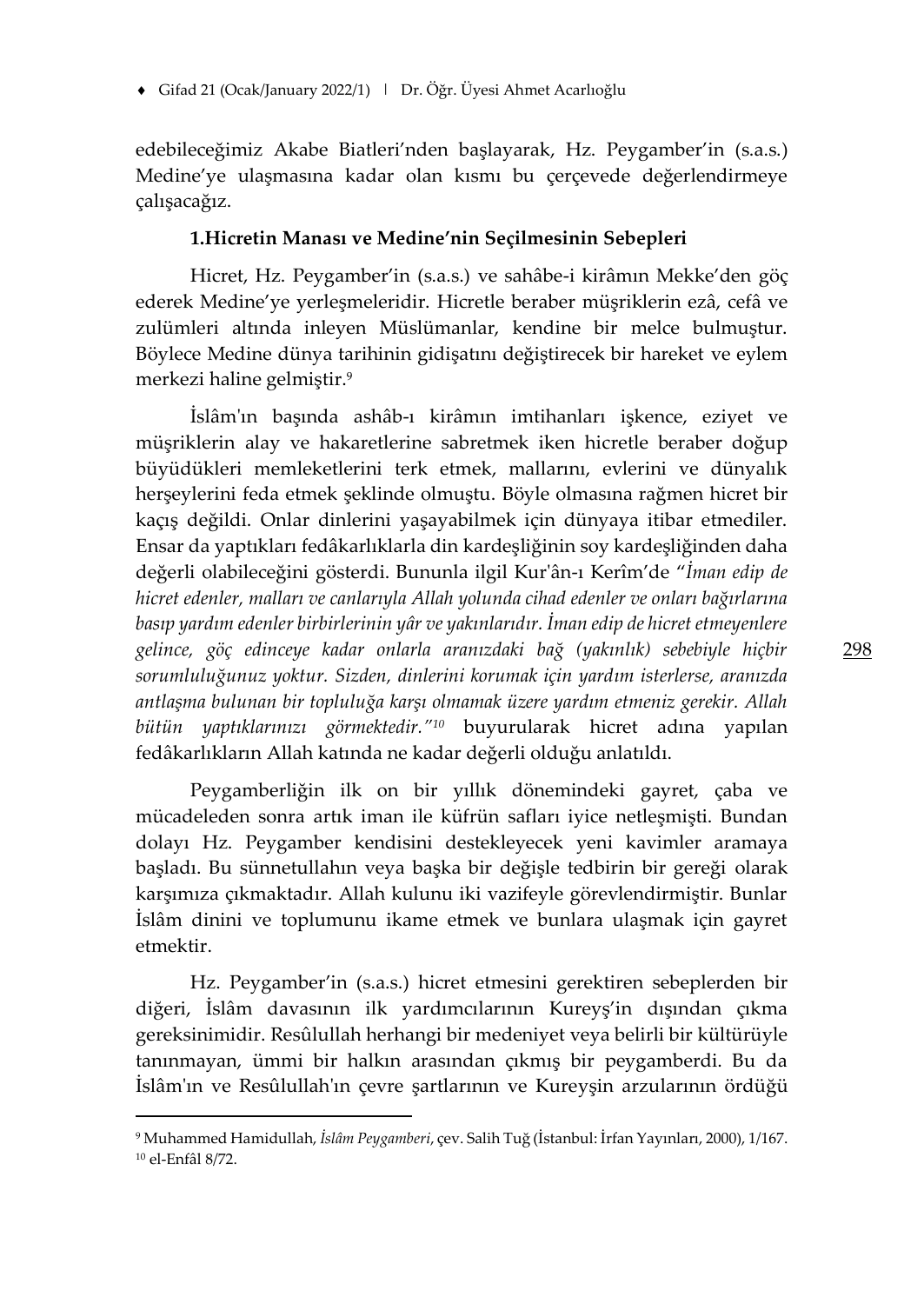kabîlevî bir dava olmaktan çıkması için gerekmekteydi. Aksi takdirde Resûlullah'ı Kureyş kabilesinin dininin temsilcisi diye yaftalamaları mümkündü.<sup>11</sup>

Medine'ye yapılan bu hicret nihai bir hedef veya bir son değil, İslâm davası için yeni bir başlangıç ve yeniden doğuştu. Daha önce Habeşistan'a gerçekleşen hicret ile de arasında farklar bulunmaktaydı. Habeşistan'a hicret eden sahâbilerin orayı yurt edinmeleri söz konusu olmadığı gibi dinlerini yayma gibi bir vazifeleri de bulunmamaktaydı. Habeşistan'a hicrette can güvenliği öncelikli iken Medine'ye hicrette ise can güvenliğini temin etme ve sığınma ihtiyacı ikinci planda kalmaktaydı. Buradaki amaç, huzur ve güven ortamını temin etmekle birlikte İslâm davetine yeni bir merkez bulmaktı. Burası İslâm milletinin, medeniyetinin ve devletinin kuruluş merkezi olarak seçilmişti. İlk Akabe görüşmesinden sonra hemen hicret edilmemesi manidardır. Zira aradaki üç yıllık süreç dini ve siyasi mahiyette bir hazırlık dönemi olarak karşımıza çıkar. Siyasi sözlerin de alındığı ikinci Akabe Biatı'ndan sonra hicrete izin çıkmıştır. 12

#### **2. Hicret Yurdu Olarak Neden Medine Seçildi**

Medine şehri o dönem kozmopolit bir yapı arz etmekteydi. Şehirde bir yandan Evs ve Hazrec kabilelerinden oluşan Araplar diğer yandan da Benî Nâdir, Benî Kaynûkâ ve Benî Kurayzâ kabilelerinden oluşan Yahudiler yaşamaktaydı. Araplar Yemen'de yer alan Me'rib seddinin yıkılmasından sonra önce Tihâme'ye akabinde de V. yy'ın sonlarına doğru daha kuzeye göç ettiler. Onlar köken olarak Kahtanlı olmalarıyla birlikte, Amr b. Âmir'in torunu olan Harice b. Sa'lebe'nin karısı Kayle bt. Cefne'den doğan çocukları, Evs ve Hazrec'in torunlarıydılar. Bu sebeple onlara Kayle oğulları da denilmekteydi. Medine'ye ilk geldiklerinde Yahudilerin siyasi ve ekonomik baskısı altında kalsalar da daha sonra akrabaları olan Gassânîlerin yardımıyla onlara üstün gelmesini bildiler.<sup>13</sup>

Medine'nin hicret yurdu seçilmesinde Arabistan'daki askeri ve ticari olarak stratejik bir konuma haiz olmasının etkisi bulunmaktadır. Yemen'den

<sup>11</sup> Ramazan el-Bûtî, *Fikhu's Siyre* (İstanbul: Dönem Yayıncılık, 2019), 146-148.

<sup>12</sup> Adem Apak, *Siyer-i Nebi* (İstanbul: Ensar Yayınları, 2020), 174.

<sup>13</sup> Adnan Demircan, "Hz. Muhammed'in (sas) Peygamberliği", *İslam Tarihi ve Medeniyeti-Hz. Peygamber Dönemi* (İstanbul: Siyer Yayınları, 2018), 1/277.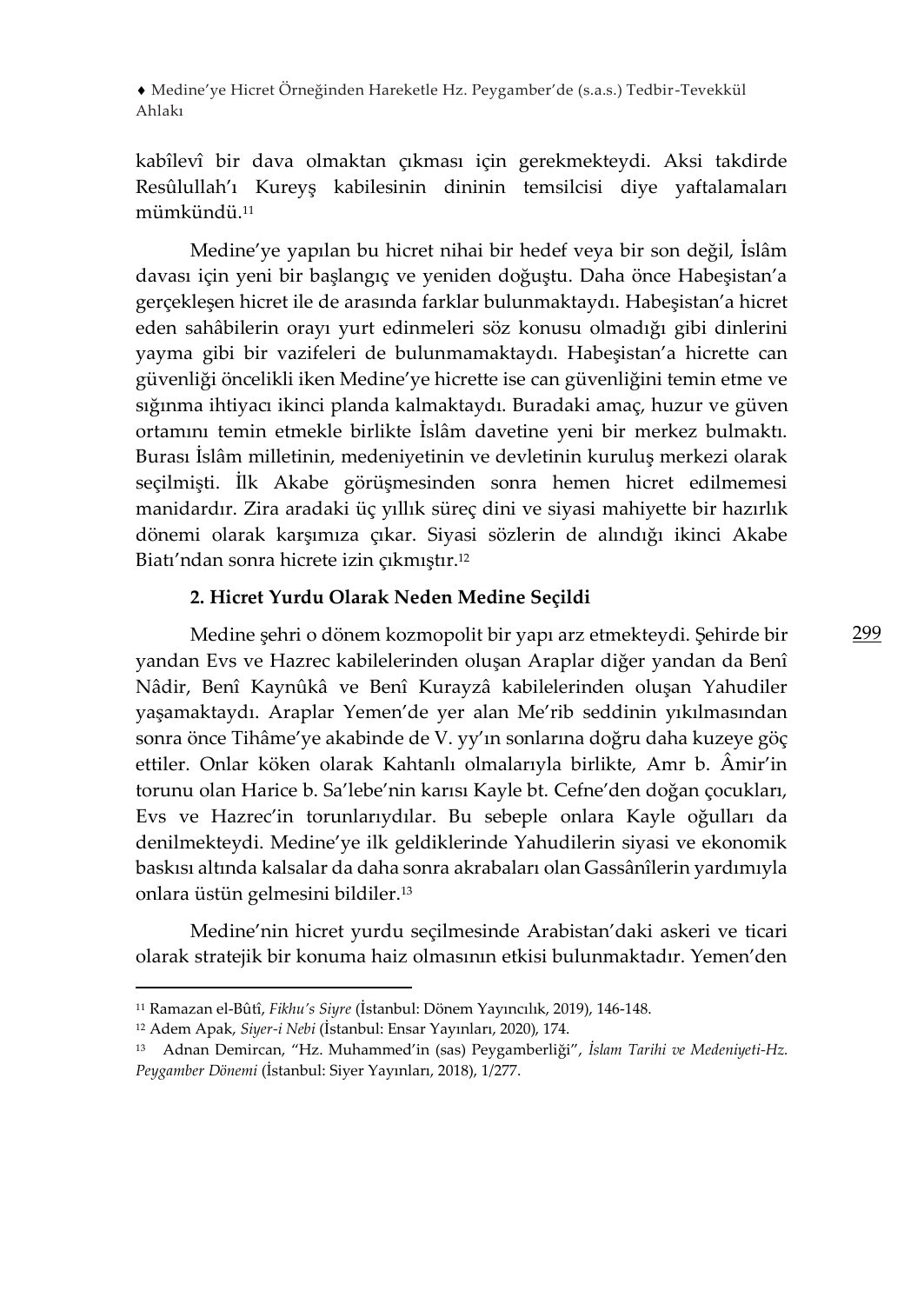başlayan ve Mekke üzerinden Şam'a giden ticaret yolunun üzerinde bulunduğu için Mekke'nin en önemli geçim kaynağı olan ticareti engellemek gibi bir gücü Müslümanlar böylece ellerine geçirmiş olmaktaydılar. Medine nüfus olarak Mekke'ye yakındı ve bu şekilde Mekke ve Mekkelilerin karşısına askerî bir güç olarak çıkmaktaydı. Artık Müslümanlar canları sıkıldığında kendilerine işkence yapabilecekleri insanlar değillerdi. Artık onlar da kendileriyle mücadele edebilecek, onları yenebilecek önemli bir güç olmuşlardı. Medine aynı zamanda Arabistan'ın ne kadar büyük bir toprak parçası olduğu düşünüldüğünde Mekke'ye de yakın bir yerdi. Müslümanlar memleketlerinden de çok uzaklaşmamış olmaktaydılar.

Medine'de uzun süredir devam eden savaşlar ve bu savaşların sonuncusu olan Buâs savaşında Evs ve Hazrec'in liderlerinin önemli bir kısmının ölmesi kabileleri zayıf düşürdüğü gibi o dönem Medine şehrinde idari bir boşluk da oluşturmuştu. Bu durum Hz. Peygamber'in (s.a.s.) Medineliler tarafından kabulünü kolaylaştırmıştı. Zira ona kendi aralarındaki kan davasını bitirmek ve birliklerini sağlamak için ihtiyaç duymaktaydılar. Resûlullah onlar için bir denge unsuru haline gelmişti; bu şekilde Medine'de Araplar Yahudilere karşı hâkim unsur haline geldiler.<sup>14</sup>

Medine'ye hicretin neticesinde Müslümanlar devletlerini kurdular. Bunun bir sonucu olarak tebliğ faaliyetleri bireysel değil devlet desteğiyle yapılacaktı. Hz. Peygamber dini kimliğinin yanında siyasi bir kimlik de edinmiş oldu; artık kurulmuş olan İslâm devletinin kurucu başkanıydı. Medine dini ve siyasi bir projenin başlangıcı, Mekke'ye daha güçlü dönüş için önemli bir adımdı. <sup>15</sup>

#### **3. Hz. Peygamber'in Arap Kabilelerini İslâm'a Davet Etmesi**

Allah Resûlü bi'setin başlangıcında 3 yıl boyunca insanları gizli bir şekilde İslâm'a davet etmişti. Bu açıktan davet 10 yıl boyunca devam etmesine rağmen Müslümanlar Mekke'de rahat bir şekilde dinlerini tebliğ edememekte ve yaşayamamaktaydılar. Bu sebeple Resûlullah hac mevsiminde hacca gelen Arap kabilelerine kendisini tanıtmaya, onları İslâm'a davet etmeye, kendisini himaye etmelerine; din ayan beyan ortaya çıkana kadar kendisini korumaya, eğer bunu yaparlarsa da Allah'ın kendilerine dünya saltanatını bahşedeceğini söyleyerek kendisine siyasi destek aramaya başladı.<sup>16</sup>

<sup>14</sup> Ali Şeriati, *İslam Sosyolojisi Üzerine*, çev. Kamil Can (Düşünce Yayınları, 1980), 50.

<sup>15</sup> Demircan, "Hz. Muhammed'in (sas) Peygamberliği", 1/278.

<sup>16</sup> Ebû Ca'fer Muhammed b. Cerîr b. Yezîd et-Taberî, *Tarihi'r-Rüsûl ve'l-Mülûk*, thk. Muhammed Ebu'l Fadl İbrahim (Mısır: Daru'l Marife, ts.), 2/348.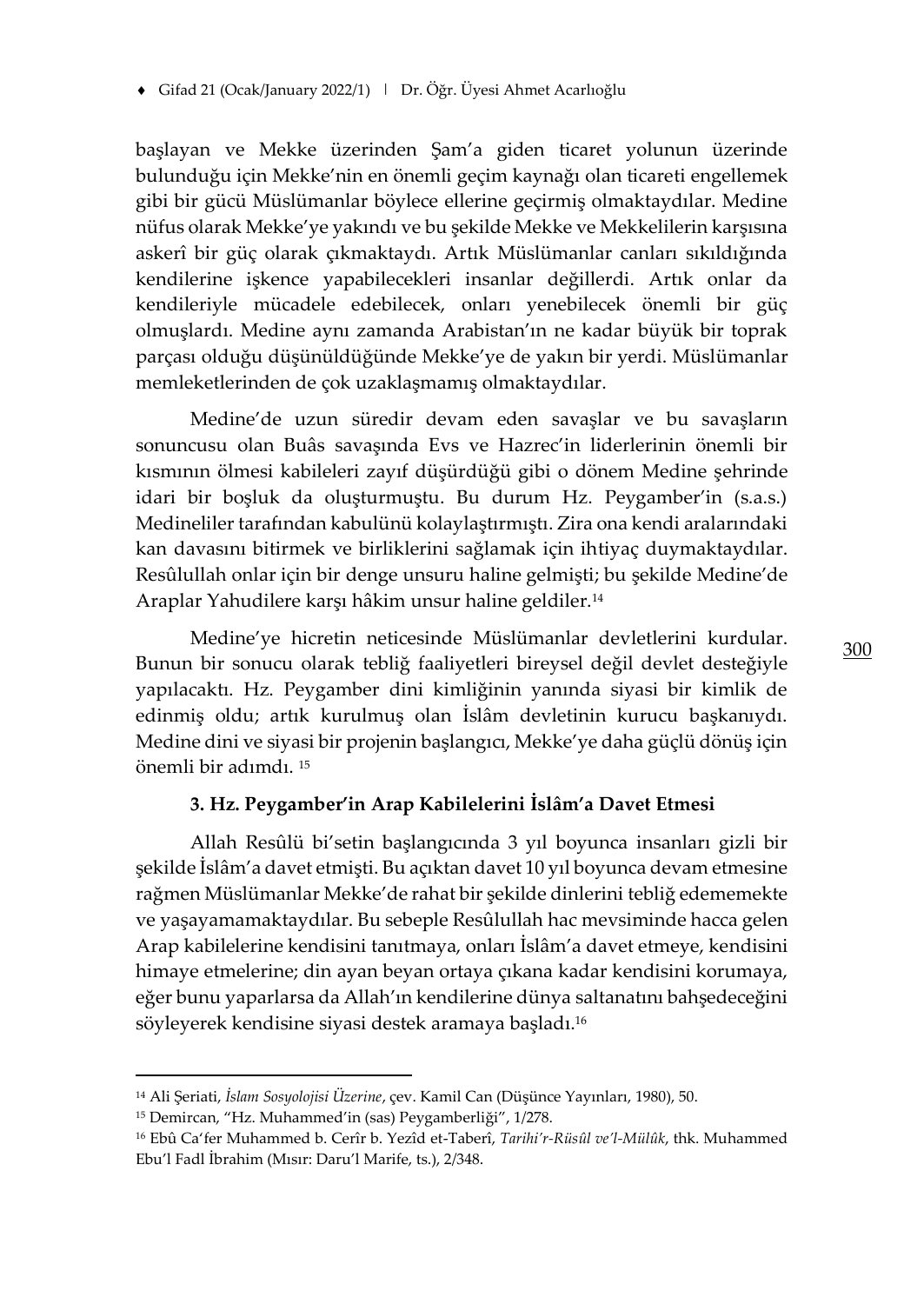Resûlullah, bu maksatla Ukâz, Zülmecâz ve Mecenne pazarlarına gidiyor, burada bulunan kabileleri İslâm'a davet ediyordu. Fakat başta amcası Ebû Leheb olmak üzere müşrikler onun insanlara tesir etmesinin önün geçmek için gayret ediyorlardı. Hz. Peygamber'in (s.a.s.) davet ettiği kabileler arasında Benî Âmir b. Sa'sa'a, Muhârib b. Hasafe, Fezâre, Gassân, Mürre, Hanîfe, Süleym, Abs, Benî Nadr, Benü'l-Bükâ, Kinde, Kelb, el-Hâris b. Ka'b, Uzre ve el-Hadârime bulunmaktaydı. Bu kabileler arasında hiç biri Hz. Peygamber'in (s.a.s.) davetine olumlu cevap vermedikleri gibi birçoğu da kendisine hakaret hatta küfretmişlerdi.<sup>17</sup> Bu kabileler arasında sadece Benî Âmir b. Sa'saa heyeti İslâm'a meyleder gibi oldu. Eğer üstün gelirlerse iktidarın kendilerinde olup olmayacağını sorduklarında Resûlullah, "bunun Allah'ın elinde olduğunu onu istediğine vereceğini" söyleyince onlar kalkıp gittiler.<sup>18</sup>

Resûlullah bir kul peygamber olarak tedbir bağlamında yapması gerekenleri ifa etmek durumundaydı. O yılmadan çalıştı, elinden geleni yaptı. Bunun bir meyvesi olarak da bi'setin 11. yılında Yesrib'ten<sup>19</sup> Hazrecli bir grup<sup>20</sup> insanla karşılaştı. Bu karşılaşma Hz. Peygamber'in Taif'e gidişinin hemen akabine denk gelmiş, Mekke'nin hemen dışında Minâ bölgesinde gerçekleşmişti. Onlar arasında Medine'de 120 yıldır devam etmekte olan bir kan davası vardı. Mekke'de Müslümanlara müşrikler tarafından uygulanan ambargo/boykot yıllarına denk gelen dönemde meydana geldiği bilinen ve bu 120 yıllık savaşların son halkasını teşkil eden Buâs Savaşı'nda<sup>21</sup>

<sup>17</sup> Hamidullah, *İslâm Peygamberi*, 1/150.

<sup>18</sup> Ebû Muhammed Cemaleddin Abdülmelik İbn Hişâm, *es-Sîretü'n-Nebevîyye*, thk. Mustafa Saka vd. (Mısır: Mustafa el-Bâbi el-Halebi, 1375/1955), 1/422; Muhammed b. Sa'd b. Meni' Zührî, *Kitâbü't-Tabakâti'l-Kebîr*, thk. Ali Muhammed Ömer (Kahire: Mektebe Hancı, 2001/1421), 1/184; Ahmed b. Yahya b. Cabir b. Davud Belâzürî, *Ensâbü'l-Eşrâf*, thk. Süheyl Zekkar (Beyrut: Darü'l Fikir, 1997), 1/237. Allah Resûlü'nün (s.a.s.) hicretten önce yapmış olduğu bu tebliğ faaliyetlerinde topluluk halinde İslâmlaşmalar olmasa da ferdi ihtidâ hareketleri vardı. Örneğin Tufeyl b. Amr Müslüman olmuştu. Bk. Apak, *Siyer*, 159.

<sup>19</sup> Medine'nin İslâm'dan önceki adı Yesrib idi. Hicret gerçekleştikten sonra adı Medine olarak değişse de biz çalışmamız boyunca Medine ismini kullanmayı tercih edeceğiz.

<sup>20</sup> Daha öncesinde Resûlullah (s.a.s.) Evslilerden de bir grubu İslâm'a davet etmiş, fakat onlardan olumlu cevap alamamıştı. Hamidullah, *İslâm Peygamberi*, 1/151.

<sup>21</sup> Buâs mevkii Medine'nin güneydoğusunda yer almaktadır. Hazrec ile Evs arasında meydana gelen son savaş burada yapıldığı için savaş bu adı almıştır. Bu savaşın çıkış sebebi ise Evs kabilesine mensup birinin Hazreclilere sığınan bir yabancıyı öldürmesiydi. Hazrecliler katilin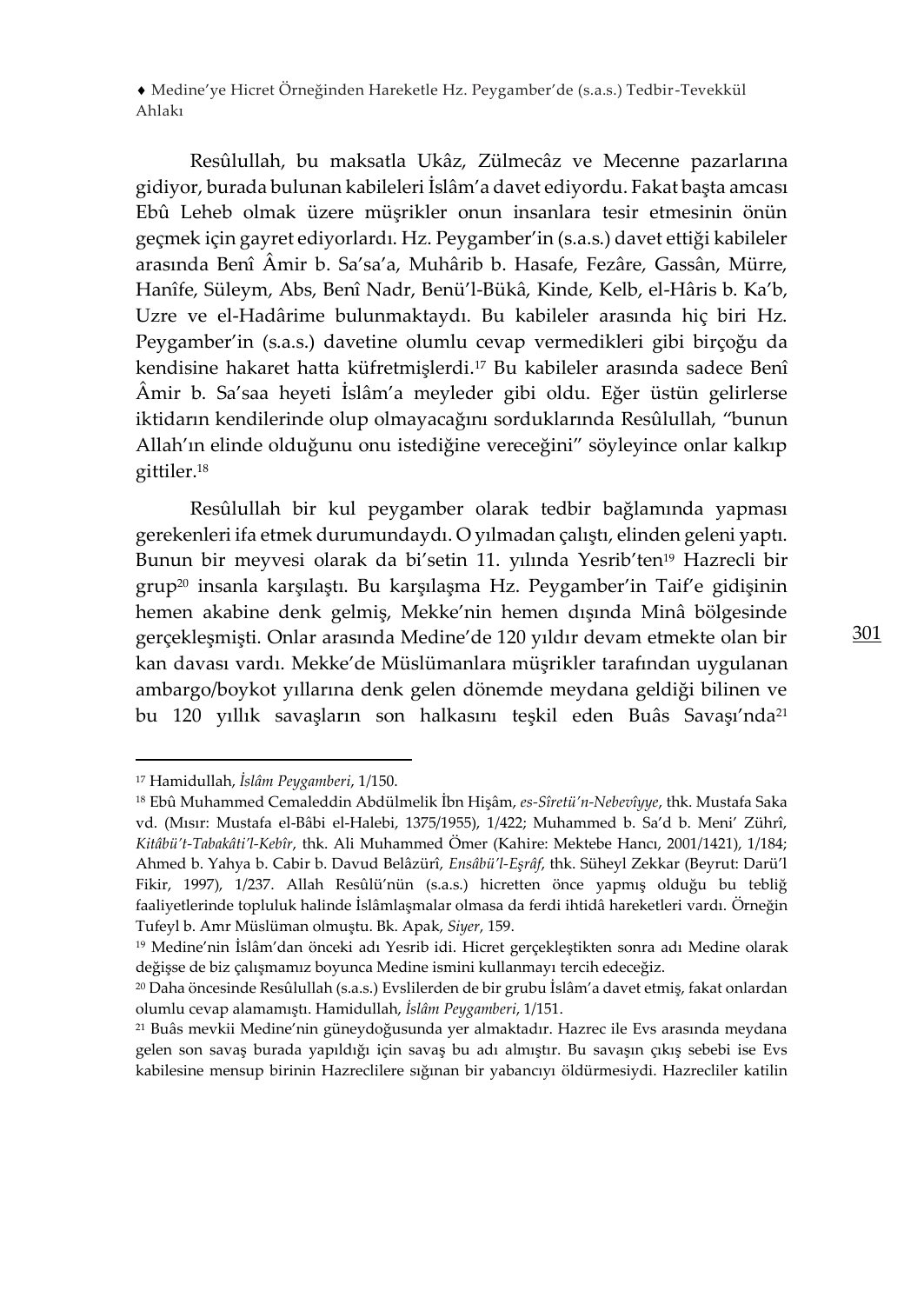Medine'deki diğer bir Arap kabilesi olan Evs'e karşı yenilmişler ve Kureyş'i yanlarına çekerek siyasi destek sağlamak maksadıyla Mekke'ye gelmişlerdi. Fakat bu amaçlarında muvaffak olamamışlardı. Medine'de yaşayan Yahudiler ne zaman aralarında bir tartışma veya kavga çıksa gelmesini bekledikleri peygamberi hatırlatıyorlar; onun gelişiyle güçleneceklerini ve onları mağlup edeceklerini söylüyorlardı. Bu sebeple zihnen Medineli Araplar da bir peygamber beklentisi içindeydiler; Resûlullah'ın davetini daha oradan ayrılmadan kabul ettiler. Bu şekilde kendilerini hakir gören Yahudilere karşı avantaj elde etmeyi hedeflemekteydiler. Grup halinde Müslüman olanların sayısının sekiz olduğuna dair rivayetler olsa da onların sayısının altı olduğu kabul edilir.<sup>22</sup>

Medine'den Hazrec kabilesine mensup altı kişinin diğer Arap kabilelerinin tamamı reddedmişken İslâm'ı daha orada kabul etmelerinin yukarıda zikredilen sebepler dışında başka sebepleri de bulunmaladır. Bunlardan ilki Hz. Peygamber'in dede tarafından Hazreclilerle akraba olması, kendisi daha çocukken akrabalarını ziyarete annesiyle Medine'ye gitmesi ve yine Amcası Abbâs'ın Medineliler ile ticari ilişki içerisinde olması ilk akla gelen sebeplerdir.<sup>23</sup>

İslâm'ı kabul etme sebeplerinden bir diğeri de Medinelilerin Mekkeliler gibi putperest olmalarına rağmen onlar kadar dinlerinde tutucu olmamalarıdır. Mekkelilerin hayatlarının temelinde ticaret, ticaretlerinin temelinde de putperestlik yer almaktaydı. Bir yerde yetişen insanın kıymetinin kendi çevresi ve akrabaları tarafından bilinememesi de Mekkelilerin Hz. Peygamber'e ve onun getirdiği İslâm'a sahip çıkmamalarına neden olan diğer bir ayrıntıydı.<sup>24</sup>

öldürülmemesini istemişler, fakat Evsliler ise bunu kabul etmemişlerdi. Bu savaşta Hazrec'in lideri olan Amr öldürülünce savaşı Evs kazanmıştır. Bu savaş sırasında Evsliler Yahudiler ile ittifak kurmaya çalışınca Hazrecliler de Mekke'ye gelerek Kureyş ile ittifak kurmak istemişler, bunu da başarmışlardı. Yalnız bu ittifak kurulurken Kureyş'in liderlerinden Ebû Cehil bulunmamaktaydı. Olayı öğrendiğinde öyle şeyler yaptı ki Evsliler gelerek anlaşmayı iptal etmek zorunda kaldılar. Hamidullah, *İslâm Peygamberi*, 1/151; Asri Çubukçu, "Buâs" (İstanbul: DİA, 1992), 6/340.

<sup>22</sup> İbn Hişâm, *Sîre*, 1/428; İbn Sa'd, *Tabakât*, 1/85; Ebû Abdullah Muhammmed b. İsmail Buhârî, *Sahîh* (İstanbul: Çağrı Yayınları, ts.), "Menâkibü'l-Ensâr", 1; Belâzürî, *Ensâbü'l-Eşrâf*, 1/239; Taberî, *Târih*, 2/354; Ahmed b. Ali b. Abdülkadir Ebu'l Abbas el-Hüseynî el-Abdî Takiyyüddin Makrizî, *İmtâ*ʿ*u'lİmtâ'u'l Esmâ*, thk. Muhammed Abdülhamid en-Nemîsî (Beyrut: Darü'l Kütübü'l İlmiyye,

<sup>1999/1420), 1/51;</sup> Hamidullah, *İslâm Peygamberi*, 1/149.

<sup>23</sup> Adnan Demircan, *Nebevi Direniş: Hicret* (İstanbul: Beyan Yayınları, 2000), 142-143.

<sup>24</sup> Demircan, "Hz. Muhammed'in (sas) Peygamberliği", 1/271.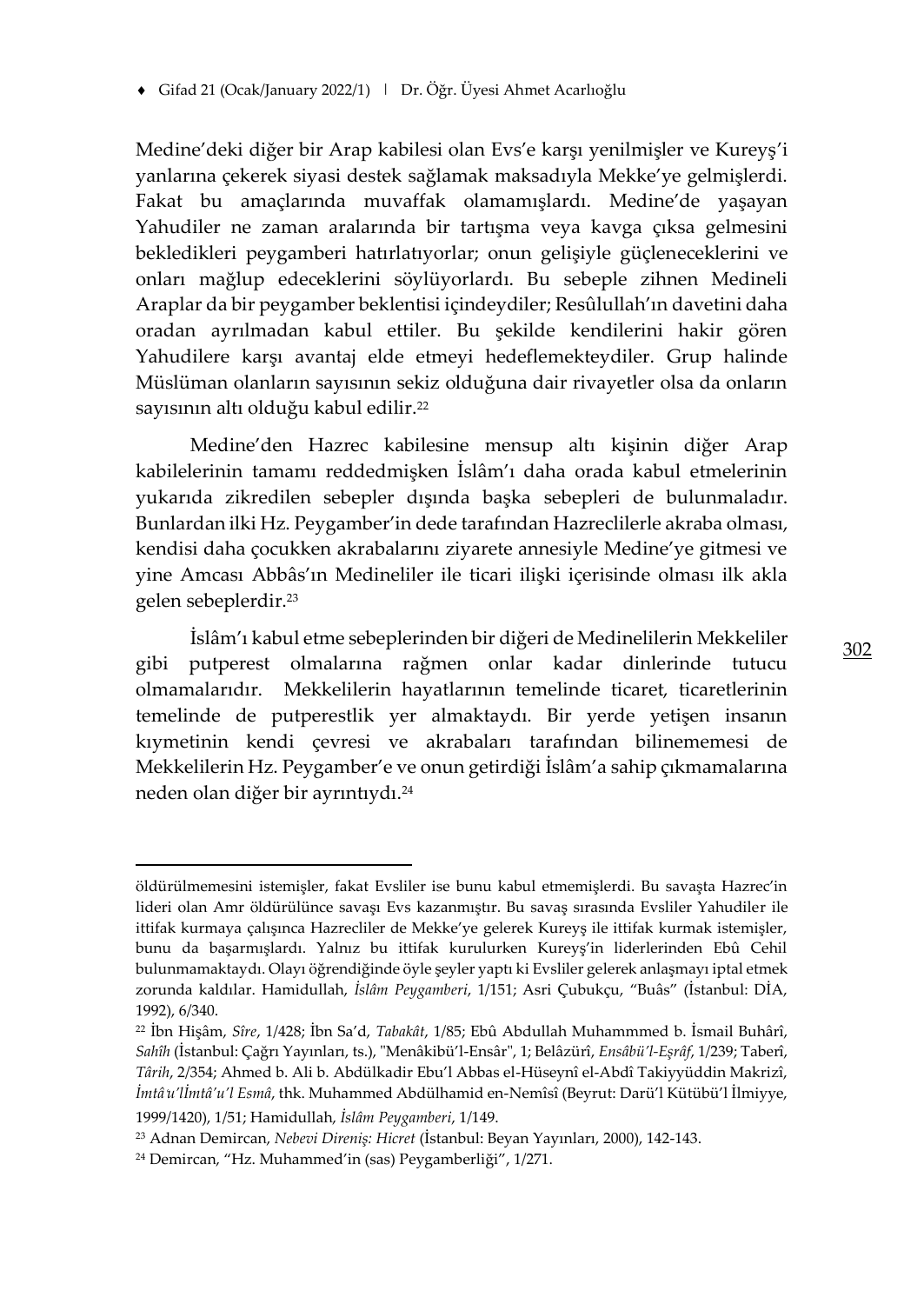Yukarıda zikredilen Buâs savaşı Hz. Peygamber'in Medine'ye hicret etmesine zemin hazırlamıştı. Zira bu savaşta iki taraf da artık yenilmiş ve yorulmuşlar ve bu savaşı bitirmek ve barışı sağlamak için çıkar yol aramaya başlamışlardı. İslâm adına bu savaşın getirilerinden bir tanesi de Medineli müşrik Arap kabilelerinin reislerinin neredeyse tamamı öldürülmüş, onların yerini ise yeniliğe açık genç dimağlar almıştı. Eğer böyle olmasaydı Mekkeli biri tarafından yapılan dini tebliğata engel olmak için ellerinden geleni yapacaklardı. Bu savaş bir nevi Hz. Âişe'nin de tabiriyle, Hz. Peygamber ve Müslümanlar için Allah'ın bir lüftu ve ikramı olmuştu.<sup>25</sup>

# **4. Suikast Girişimi**

Müslümanlar Akabe biatlarından sonra gruplar halinde Medine'ye hicret etmişlerdi. Müslümanların orada toplandıkları gören Kureyş, bunun kendilerine karşı bir tehlike oluşturmasından, ileride Medine'den gelen bir ordunun kendilerini tehdit etmesinden ve ticaretlerinin engellenmesinden korktu. Hz. Muhammed'in hala Mekke'de olduğunu, hicret etmediğini biliyor, Medine'ye gidip başlarına geçmeden bir şeyler yapmaları gerektiğini düşünüyorlardı.

Mekkeliler bu tehlikeye karşı nasıl tedbir almaları gerektiğini konuşmak üzere bir toplantı düzenleme kararı aldılar. Bu toplantıyı Kusay b. Kilâb'ın yapmış olduğu ve bütün önemli işlerini orada konuştukları Dârünnedve'de yapacaklardı. Bu toplantıya Kureyş'in liderleri katıldı ve kendilerine karşı tehdit oluşturabileceği düşüncesiyle Haşimoğullarından Ebu Leheb dışında hiç kimseyi toplantıya kabul etmediler. Burada Hz. Muhammed'i nasıl engelleyeceklerine dair çeşitli görüşler öne sürülse de nihâî olarak oraya katılan kabilelerden savaşçı gençlerin aynı anda saldırarak Hz. Muhammed'i öldürmesi kararında uzlaştılar. Kararı alan kişiler Abdüşems oğullarından Ebû Süfyân b. Harb, Şeybe b. Rebîa, Utbe b. Rebîa, Nevfel b. Abdümenafoğullarından Cubeyr b. Mut'im, Hâris b. Âmir b. Nevfel, Tu'ayme b. Adî, Abdüddâroğullarından Nadr b. Hâris, Esed b. Abdülluzzâ oğullarından Ebü'l-Bahterî b. Hişâm, Hakim b. Hizâm, Zem'a b. el-Esved b. el-Muttalib, Mahzûmoğullarından Ebû Cehil b. Hişâm, Sehmoğullarından Münebbih b. el-Haccâc, Nübeyh b. el-Haccâc,

<sup>25</sup> Buhârî, *Sahîh*, "Menâkibü'l-Ensâr", 1.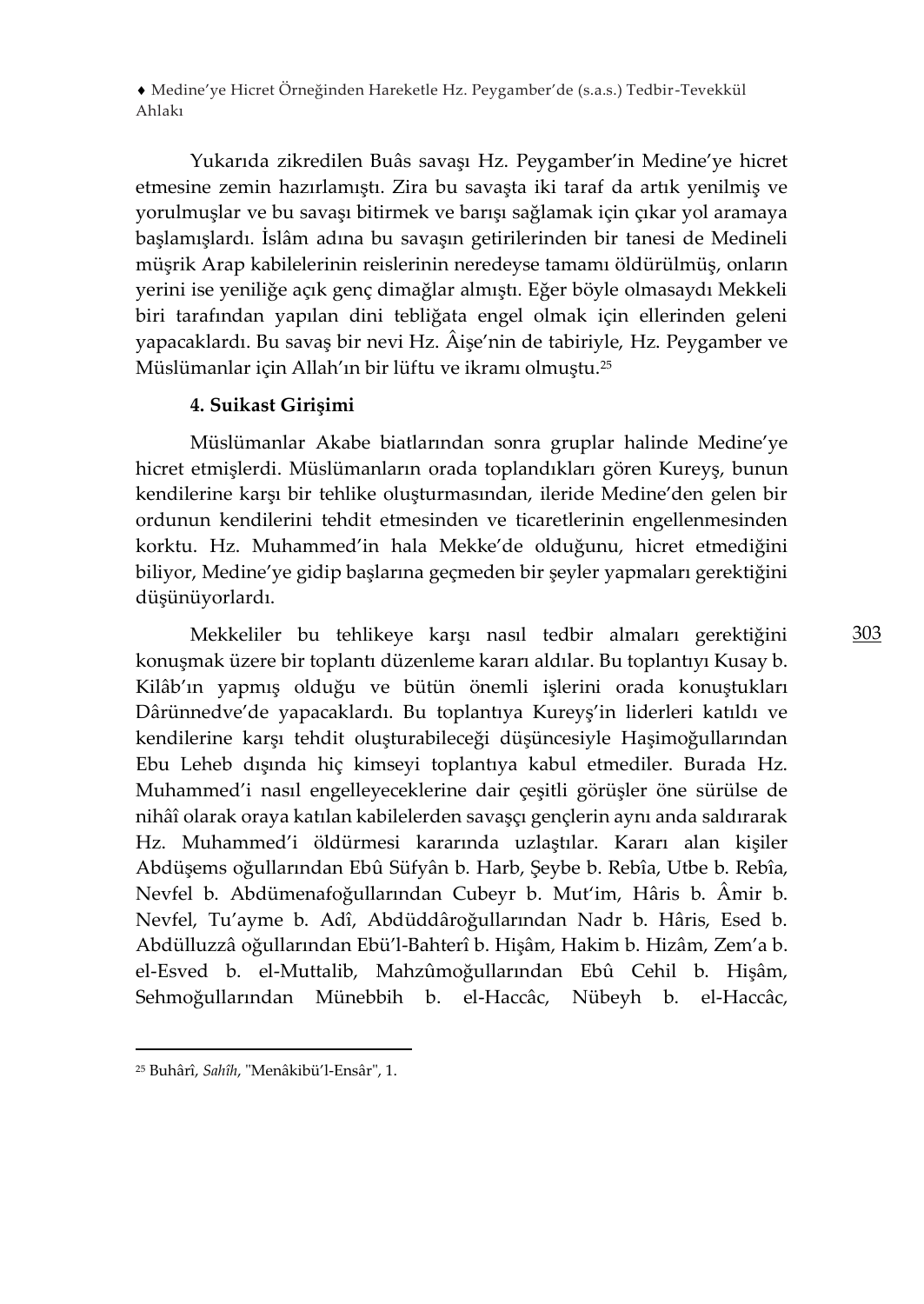Gifad 21 (Ocak/January 2022/1) | Dr. Öğr. Üyesi Ahmet Acarlıoğlu

Cumahoğullarından Ümeyye b. Halef idi. Burada isimleri zikredilmeyenlerden de toplantıya katılanlar bulunmaktaydı. Bu toplantıya katılanlara bakıldığında Kureyş'in zamanında çeşitli vesilelerle Hz. Peygamber'e karşı ılımlı yaklaşanlarının dahi karar vericiler arasında oldukları görülür. <sup>26</sup>

Suikast kararı alanlar arasında iki isim dikkat çekmektedir. Bunlardan birincisi Haşimoğullarına karşı yapılan ambargonun şiddetinin arttığı yıllarda onlara gıda yardımı yapan ve ambargo kararının bozulmasında da katkısı olan Ebü'l-Bahteri b. Hişam ile Hz. Muhammed destek amacıyla gittiği Taif'ten dönüşünde kendisini himayesine alarak Mekke'ye girmesini sağlayan Mut'im b. Adiy'in oğlu Cübeyr'dir. Mut'im'in bu sıralarda öldüğü muhtemeldir ki çocukları babalarının Hz. Peygamber'e vermiş olduğu himayeye kendilerini bağlı hissetmemişlerdir.<sup>27</sup> Hz. Peygamber, Hz. Âişe'yi Hz. Ebû Bekir'den istediğinde o kızının Mut'im'in oğlu Cubeyr ile nişanlı olduğunu, onlara evvela niyetlerinin geçerli olup olmadığını sorması gerektiğini söylemişti. Mut'im ve hanımı ise kızın oğlumuzu yoldan çıkarır (Müslüman yapar) diyerek bu işten vazgeçtiklerini söylemişlerdi. Hz. Ebû Bekir de bu müjdeli haberi alınca Resûlullah'a, Hz. Âişe ile evlilikleri için olumlu cevap vermişti. Cübeyr'in bu meseleden dolayı Resûlullah'a düşmanlığı olabileceği kanaatindeyiz.<sup>28</sup>

Toplantıya Necidli bir ihtiyar kılığında şeytanın veya İblis'in katıldığına ve oradakileri en etkili kararı almaları için kendilerini yönlendirdiğine dair rivayetin doğru olması mümkün değildir. Taberî'nin *Tarihür-Rüsûl ve'l Mülûk (ö. 310/922)* isimli eserinde yer alan rivayette Necidli ihtiyar onlardan evvel Dârünnedve'ye gelmiş kapısında beklemekteydi. Rivayete göre Ebû Süfyân ona "Sen de kimsin?" diye sormuş fakat onun akıllı ve herkesten daha istekli olduğunu görünce de ona "gir" demişti. Böyle bir kararın böyle kritik bir zamanda sadece Ebû Cehil tarafından alınabileceği kanaatindeyiz. Ayrıca kendileri için son derece hayati bir kararın alınacağı böyle bir toplantıya güvenlik zaafiyeti doğuracağından tanınmayan birinin kabul edilmesi mümkün değildir.<sup>29</sup>

<sup>26</sup> İbn Hişâm, *Sîre*, 1/480-482; İbn Sa'd, *Tabakât*, 1/193; Belâzürî, *Ensâbü'l-Eşrâf*, 1/260; Taberî, *Târih*, 2/370; Makrizî, *İmtâ*ʿ*u'l-Esmâİmtâ'u'l Esmâ*, 1/55.

<sup>27</sup> Demircan, *Hicret*, 108.

<sup>28</sup> Taberî, *Târih*, 2/412; Ziya Kazıcı, *Hz. Muhammed'in Aile Hayatı ve Eşleri* (İstanbul: Çamlıca Yayınları, 2012), 138.

<sup>29</sup> Demircan, "Hz. Muhammed'in (sas) Peygamberliği", 1/274.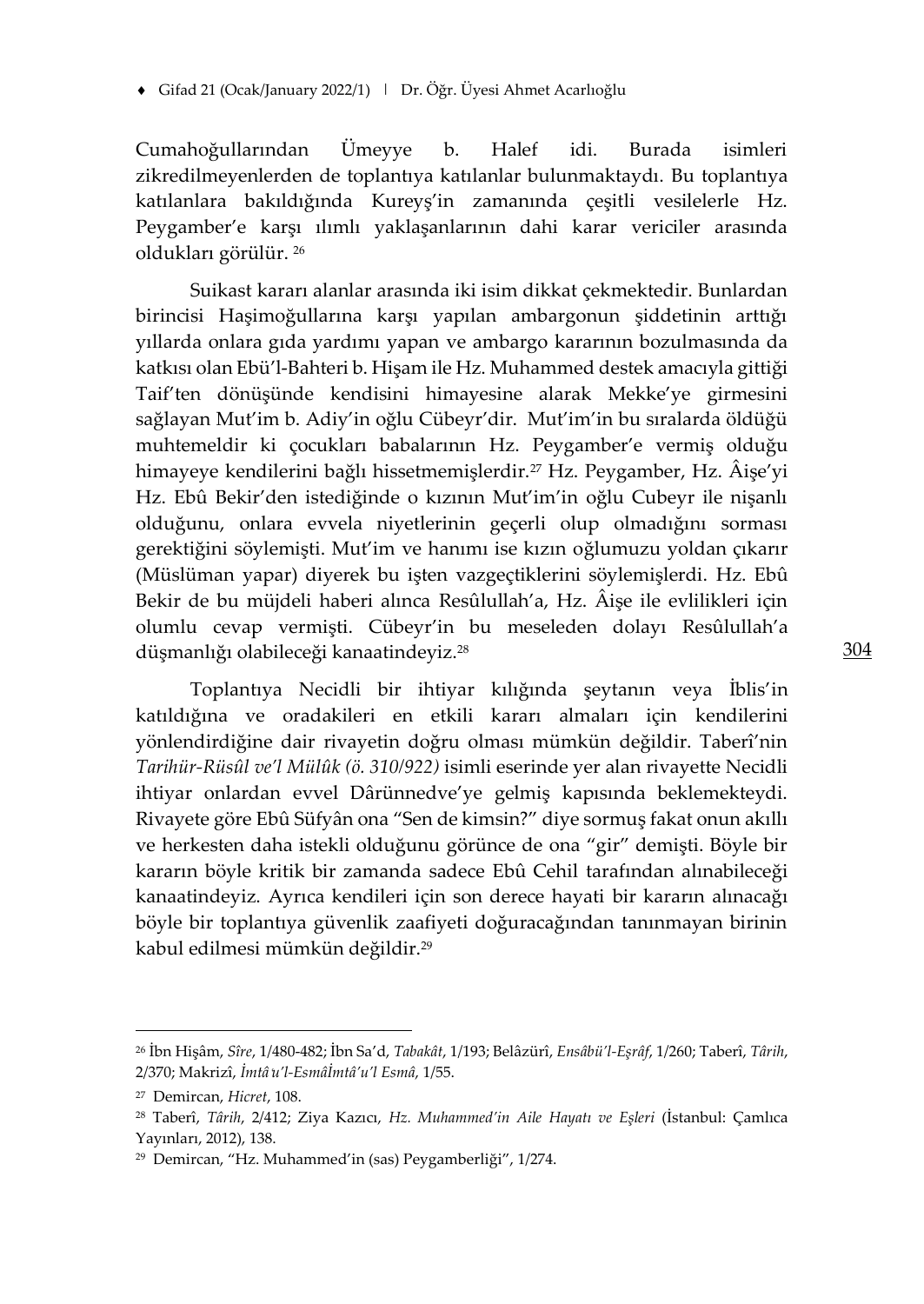İlk dönem siyer ve tarih alanında eser vermiş İbn İshâk, İbn Hişâm, Vakidî, Halife b. Hayyât, İbn Kuteybe ve Taberî gibi önemli yazarların kitaplarında Hz. Peygamber'e yapılması düşünülen suikast olayında ismi geçen Necidli ihtiyar rivayetine pek itibar edilmediği görülür. Fakat sonraki dönemlerde yazılan eserlerde bu ayrıntıya yer verilmesi ilginçtir. Bu konuyla ilgili çalışma yapan Mehmet Azimli bu rivayetin Necidlileri yermek için onların aleyhine uydurulduğunu iddia eder. Bu olayı incelediğimizde düşmanları aleyhine hadis uydurma olayının İslam tarihinde kabile ve milletlerin sıkça başvurdukları bir yöntem olarak karşımıza çıktığı görülmektedir.<sup>30</sup>

Necidlilere yönelik böyle bir iftiranın sebeplerini araştırdığımızda Necidliler ile Tihâmelilerin birbirlerini sevmedikleri ve aralarında düşmanlık olduğunu görmekteyiz. Necid, Orta Arabistan'da çöl karakterli yüksek bir bölgedir.<sup>31</sup> İki bölge arasında yeme içme başta olmak üzere birçok alanda kültür farkları bulunmaktadır.<sup>32</sup> Tihâmelilerin Necidlileri sevmedikleri ve onlara yönelik bir düşmanlık hissi taşıdıkları bilinmektedir. Bu hislerin ve düşüncelerin İslâm ile beraber bir anda kaybolması mümkün değildir.

Necidliler, Tihâmeliler tarafından kaba olarak görülüyorlardı. Hz. Peygamber'in hayatına baktığımızda Necidliler ve kültürleriyle ilgill örneklere denk gelebiliyoruz. Örneğin Müslüman olduktan sonra Hz. Hâlid b. Velid, Resûlullah teyzesi Hz. Meymûne ile evli olduğundan sık sık Hz. Peygamber'in evini ziyaret eder olmuştu. Bu ziyaretlerin birinde diğer bir teyzesi Huzeyle bt. Hâris, Hz. Meymûne'ye bir keler göndermişti; yemekte pişmiş keler bulunmaktaydı. Hz. Peygamber bu yemekten "Benim kavmim içerisinde böyle bir alışkanlık olmadığı için ben bunu yadırgıyorum. Keler yemek haram değil." demiş; Hz. Hâlid ise kelerden yemişti.<sup>33</sup>

<sup>30</sup> Mehmet Azimli, *Siyeri Farklı Okumak* (Ankara: Ankara Okulu, 2013), 107, 196.

<sup>31</sup> Zekeriya Kurşun, "Necid", *Türkiye Diyanet Vakfı İslam Ansiklopedisi* (İstanbul: TDV Yayınları, 2006), 32/491-493.

<sup>32</sup> Elnure Azizova, "Tihâme", *Türkiye Diyanet Vakfı İslam Ansiklopedisi* (İstanbul: TDV Yayınları, 2012), 41/153-154.

<sup>33</sup> Ebû Ömer Cemâlüddîn Yûsuf b. Abdillâh b. Muhammed b. Abdilberr en-Nemerî, *el-İstî'âb fî Ma'rifeti'l-Ashâb*, thk. Ali Muhammed el-Becâvî (Beyrut: Dârü'l Cîl, 1992), 2/140; Ebu'l Fadl Ahmed b. Ali b. Muhammed b. Ahmed el Askalânî İbn Hacer, *el-İsâbe fî Temyîzi's-Sahâbe*, thk. Adil Ahmed Abdülmevcûd - Ali Muhammed Muavvid (Beyrut: Dârü'l Kütübi'l İlmiyye, 1415), 8/340; Buhârî, *Sahîh*, "Et'ıme", 10, "Zebâih", 33; Ebü'l-Hüseyin Müslim b. Haccâc el-Kuşeyrî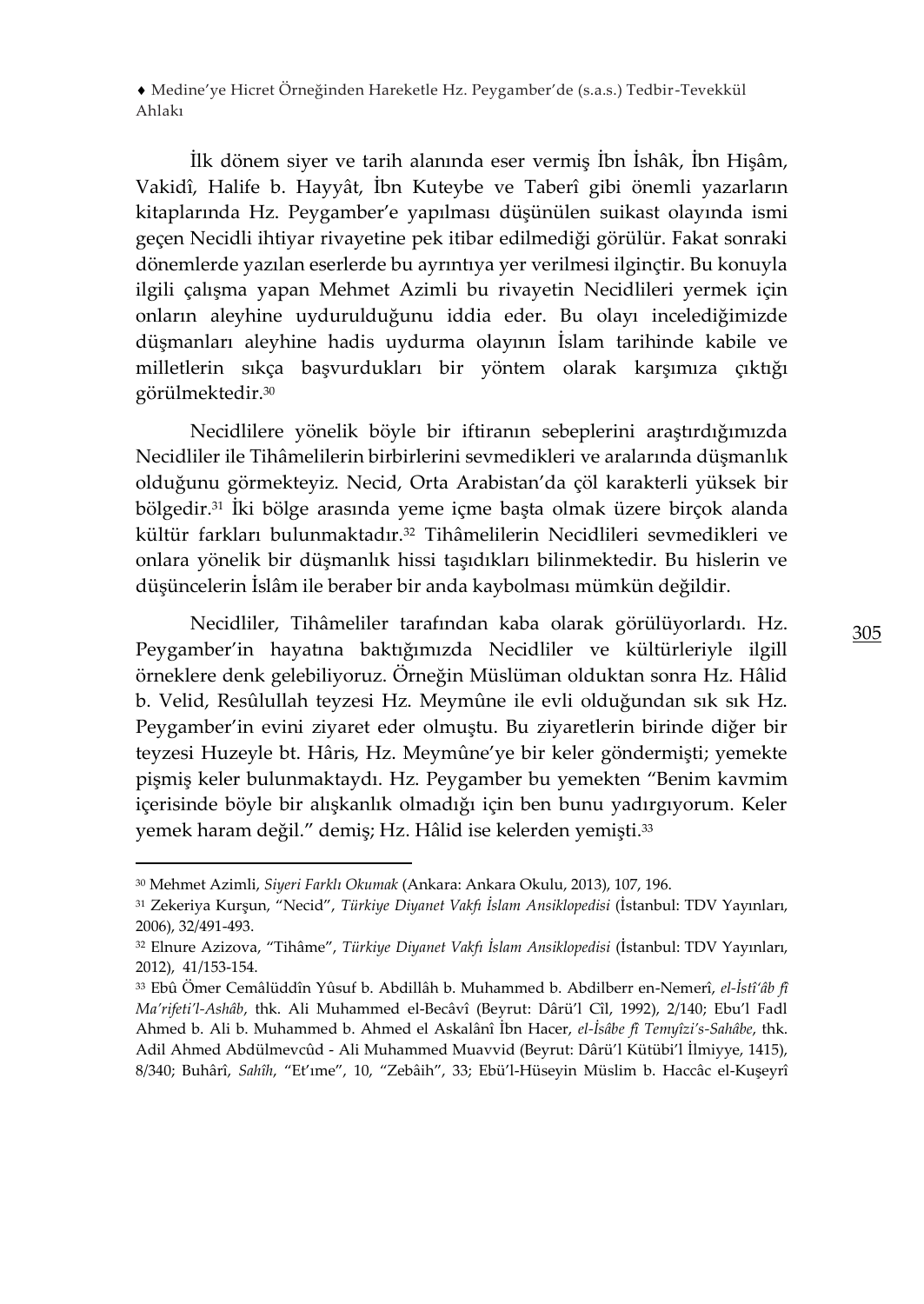Gerek Muhâcirler gerekse de Ensâr olsun ilk Müslümanlar, Tihâme bölgesinin insanlarından oluşmaktaydı. Necidliler ile aralarındaki rekabet hissi İslâm'dan sonra da devam etmişti. Bunun etkisiyle Hz. Peygamber'in vefatından sonra zuhur eden ridde hareketlerinin merkezi Necid olmuştu. Birçok kişi peygamberlik iddiasında bulunmuştu. Bunlardan en zararlısı ise Müseylimetü'l Kezzâb olmuştu ki o da bir Necidliydi.<sup>34</sup> Bir savaşın akabinde Resûlullah Necidli dört kişiye de ganimetten pay vermek isteyince insanlar bunu yadırgamıştı. Yine Resûlullah Dahhâk b. Süfyân'ı kendi kabilesine onları İslâm'a davet için göndermek isteyince Hz. Ömer "ona zarar verebilir, hatta öldürebilirler" demiş, Hz. Peygamber de bu niyetinden vazgeçmişti.<sup>35</sup>

# **5. Hz. Peygamber'e Hicret İçin İzin Verilmesi**

Cebrâil (a.s.) gelerek Hz. Peygamber'i bu toplantıdan ve kendisine karşı alınan suikast kararından haberdar etti. Resûlullah'ı bu gece evinde kalmaması ve hicret etmesi konusunda uyardı. <sup>36</sup> Başka bir habere göre ise Resûlullah'a suikast haberini veren Nevfel b. Üheyb b. Abdimenaf'ın hanımı olan halası Rakîka bt. Ebî Sayfî b. Hâşim b. Abdimenaf b. Kusay idi. Bu olayı aralarında konuşan bir takım komşularından öğrenmişti. Hz. Peygamber'e gelerek "Senin uyumanı bekliyorlar" diyerek onu uyardı. Bu rivayete göre halasından bu haberi alan Hz. Peygamber, o gece yerine Hz. Ali'yi bırakarak yola çıktı. Onlar sabah olduğunda eve girdiler. Yatakta yatanın Hz. Ali olduğunu görünce onu biraz hırpaladılar. Resûlullah'ın nerede olduğunu sordular, Hz. Ali de "Onun hakkında hiçbir bilgim yok!" dedi.<sup>37</sup> Bizim kanaatimize göre iki şekilde de Resûlullah'ın suikast haberini öğrenmesi mümkündür. Biri diğerine mani değildir.

<sup>(261/875)</sup> Müslim, *Sahîh*, thk. Muhammed Fuâd Abdülbâkî (İstanbul: Çağrı Yayınları, ts.), "Sayd", 43-47.

<sup>34</sup> Ahmet Önkal, "Müseylimetülkezzâb", *Türkiye Diyanet Vakfı İslam Ansiklopedisi* (İstanbul: TDV Yayınları, 2006), 32/90-91.

<sup>35</sup> Ebû Zeyd Ömer b. Şebbe b. Abide Nemeri (262/876) İbn Şebbe, *Tarihü'l-Medîneti'l-Münevvere, Ahbarü'l-Medineti'l-Münevvere*, thk. Fehim Muhammed Şeltu (Cidde: Dârü'l-İsfahani, 1973), 2/598. Ayrıca bk. Cafer Acar, "Siyer Rivayetlerinde Bir Aktör Olarak İblis/Şeytan", *Hitit Üniversitesi İlahiyat Fakültesi Dergisi* 15/30 (30 Aralık 2016), 317-318.

<sup>36</sup> "Hatırlar mısın? İnkâr edenler seni etkisiz hale getirmek veya öldürmek ya da yurdundan çıkarmak için tuzaklar kuruyorlardı; onlar tuzak kuruyorlardı Allah da bozuyordu. Tuzak bozma işini en iyi yapan Allah'tır." el-Enfâl 8/30.Mukâil'de tefsirinde bu âyet-i kerîme ile Kureyş'in Resûlullah'ı öldürmek niyetiyle yaptıkları plana işaret edildiğini ifade etmektedir. Mukâtil, *Tefsîr*, 2/110.

<sup>37</sup> İbn Hişâm, *Sîre*, 1/482-484; İbn Sa'd, *Tabakât*, 10/51; Belâzürî, *Ensâbü'l-Eşrâf*, 1/259-265; Ebü'l-Fidâ' İmâdüddîn İsmâîl b. Şihâbiddîn Ömer el-Kureşî İbn Kesîr, *es-Sîretü'n-Nebeviyye (el-Bidâye ve'n Nihâye'den)*, thk. Mustafa Abdülvâhid (Dârü'l Ma'rife, 1395/1976), 2/239.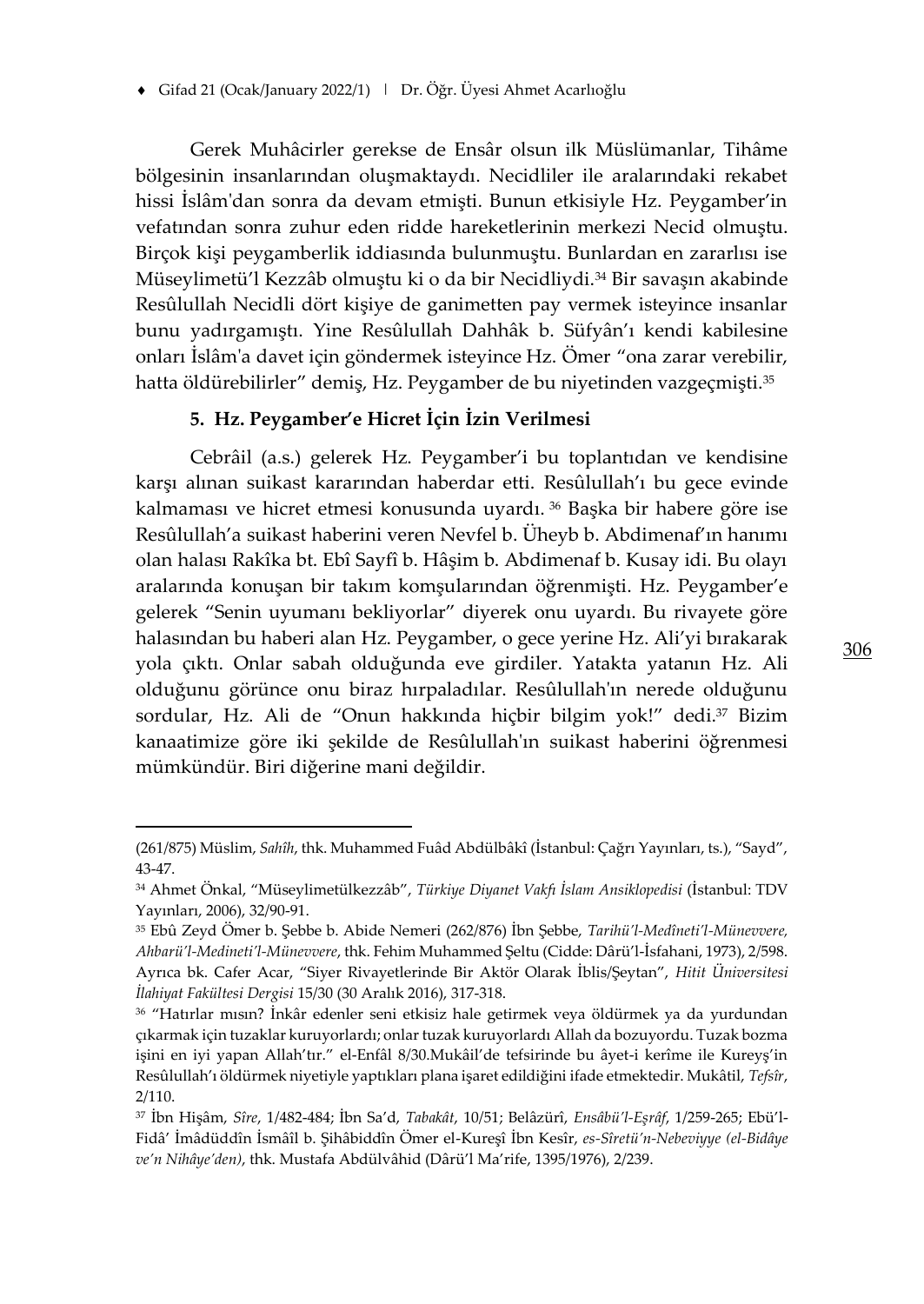Resûlullah'a Cebrâil'in (a.s.) getirdiği bu haberle birlikte hicret izni de verilmiş oluyordu. Resûlullah hergün Hz. Ebû Bekir'in evini ziyaret ederdi. Hz. Peygamber hicret emrini alınca hicrette kendisine arkadaşlık, yoldaşlık yapacak olan Hz. Ebû Bekir'in evine gitti. Fakat bu mutad olmayan bir saatte yapıldığından Hz. Ebû Bekir endişeye kapıldı. Resûlullah eve geldi ve kendisiyle baş başa görüşmek istediğini oradakilerin çıkarılması gerektiğini söyleyince Hz. Ebû Bekir "Onlar benim kızlarım ve senin ailen Ya Resûlullah!" diye cevap verdi. Bunun üzerine kendisine hicret için izni verildiğini söyleyince Hz. Ebû Bekir merakla "Arkadaşlık" diye sordu. Hz. Peygamber de "arkadaşlık" diye cevap verince Hz. Ebû Bekir sevincinden ağlamaya başladı.<sup>38</sup>

Hz. Âişe o zaman daha çocuk olmasına rağmen olayı gayet ayrıntılı anlatmaktadır.

"Allah Resûlü, Ebû Bekir'in evine gelme zamanında hata etmezdi. Ya sabah veya akşam gelirdi. Allah Resûlü'ne izin verildiği ve Mekke'den çıktıkları gün öğle saatinde, gelmediği bir saatte geldi. Ebû Bekir onu görünce 'Resûlullah önemli bir olay olmasa bu saatte gelmez' dedi. Hz. Peygamber odaya girdiğinde Ebû Bekir evvela onun oturması için biraz bekledi. Odada Esmâ ve benden başka kimse yoktu. Resûlullah "yanındakileri benden uzaklaştır" (yani odadan çıkar) dedi. Ebû Bekir ise "Ya Resûlallah! Onlar iki kızım. Anam babam sana feda olsun." deyince, Resûlullah "Allah bana çıkış ve hicret için izin verdi." dedi. Ebû Bekir "Arkadaşlık" diye sorunca Resûlullah "Evet Arkadaşlık" dedi. Ben bundan önce Ebû Bekir o gün ağlayana kadar bir erkeğin sevinçten ağladığını görmemiştim. Sonra 'Ey Allah'ın Peygamberi! Şu iki deveyi bunun için hazırladım.' dedi. Resûlullah ise bunu ancak ücreti karşılığında alabileceğini söyledi. O ikisi Abdullah b. Ureykıt'ı kiraladılar. Bu Benî ed-Dîl'den bir adamdı. Annesi Beni Sehm b. Amr'dandı ve o bir müşrikti. Yol gösteriyordu. Ona iki deveyi verdiler. İki deve onun yanında yayılıyordu."<sup>39</sup>

<sup>38</sup> İbn Hişâm, *Sîre*, 1/482-484; İbn Sa'd, *Tabakât*, 1/195; Belâzürî, *Ensâbü'l-Eşrâf*, 1/259; Buhârî, *Sahîh*, "Menäkibü'l-Ensâr", 45, "Libâs", 16; Makrizî, *İmtâ'u'l Esmâ*, 1/55-57; Taberî, *Târih*, 2/377; Demircan, *Hicret*, 115.

<sup>39</sup> İbn Sa'd, *Tabakât*, 1/196; Buhârî, *Sahîh*, "Menâkibü'l-ensâr", 45, "Libâs", 16; İbn Kesîr, *Siyer*, 2/246; Hamidullah, *İslâm Peygamberi*, 1/162; el-Bûtî, *Fikhu's Siyre*, 172.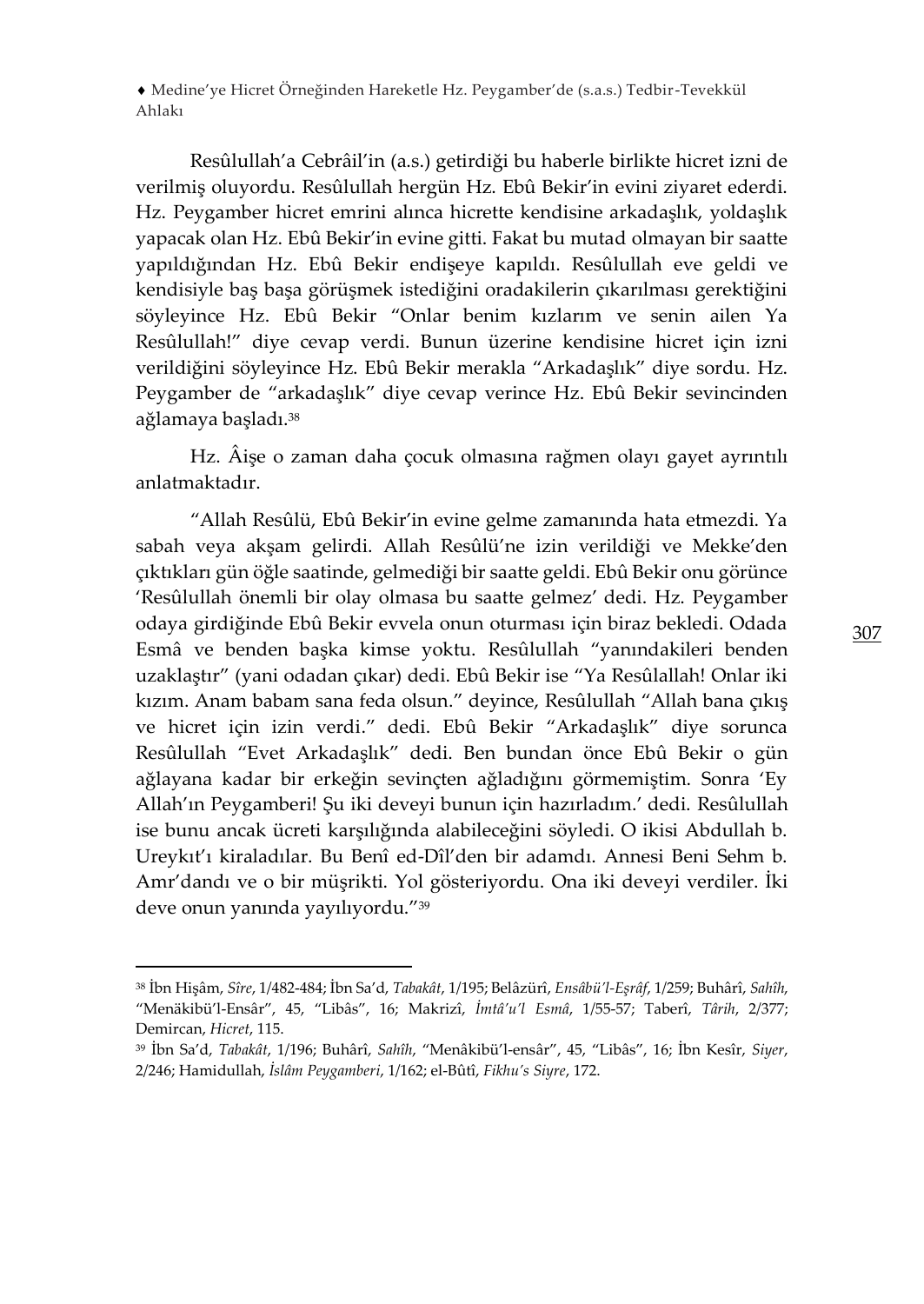Abdullah b. Uraykıt'ın bizzat peygamber tarafından kiralanması Müslümanlara işlerini Müslüman olmasalar da ehil olana yaptırmaları hususunda bir mesajdı. Allah Resûlü tecrübesinden ve işindeki ustalıktan, Mekke ve Medine arasındaki yolları iyi bilmesinden dolayı onu seçmişti. Bu noktada kişide ilk aranan şartın din değil de liyakat olması son derece önemlidir. Bu hakikat ayrıca *"Allah size, emanetleri mutlaka ehline vermenizi ve insanlar arasında hükmettiğiniz zaman adaletle hükmetmenizi emreder. Allah size ne güzel öğütler veriyor. Şüphesiz Allah her şeyi işitmekte, her şeyi görmektedir*."<sup>40</sup> Âyet-i kerimesi ile de vurgulanmıştır.

Bu âyet-i kerimenin sebeb-i nüzûlünün Osman b. Talha hakkında olduğunu biliyoruz. Hz. Peygamber Mekke'yi fethettiğinde Kâbe'nin kapısı kilitliydi. Anahtar o zamana kadar Sidâne görevi kendisinde ve ailesinde olan Osman b. Talha'daydı. Resûlullah istemesine rağmen dama çıkmış anahtarı vermemekte ısrar etmekteydi. Bunun üzerine Hz. Ali onun elini büktü ve anahtarı zorla elinden aldı. Resûlullah Kâbe'nin içinde iki rekât şükür namazı kıldı. Çıkışında amcası Hz. Abbâs yanına gelerek Sidâne görevini Osman b. Talha ve ailesinden alıp kendilerine vermesini, bu şekilde Sikâye ve Sidâne görevlerinin kendilerinde olacağının söyledi. Resûlullah anahtarı ona vermişti ki bu âyet-i kerîme nüzul etti. Hz. Peygamber de Hz. Ali'ye anahtarı tekrar Osman b. Talha'ya vermesini emretti. Burada dikkat edilmesi gereken husus Kâbe'nin Sidâne görevi tekrar kendisine verilen Osman ve ailesinin müşrik olmasıydı. Bunu hakkıyla o güne kadar yaptıklarından anahtar tekrar onlara verilmişti. Osman b. Talha ilgili âyet-i kerimeyi dinledikten sonra Müslüman oldu.<sup>41</sup>

Hz. Peygamber'in Hz. Ebû Bekir'i yol arkadaşı seçmesi için birçok sebep bulunmaktaydı. Onların peygamberlik öncesi de iyi birer dost olmaları, Hz. Ebû Bekir'in ilk erkek Müslüman olması, bunların yanında Hz. Peygamber'in Hz. Âişe ile nişanlı olması gibi birçok sebep sayılabilir.<sup>42</sup> Hz. Ebû Bekir daha önce birçok kez Hz. Peygamber'den diğer Müslümanlar gibi hicret etmek için izin istemiş, fakat Resûlullah ona belki bana hicrette yoldaş olursun diyerek acele etmemesini, sabretmesini söylemişti.<sup>43</sup>

Bu düşünceyle Hz. Ebû Bekir sürekli hicret için hazırlık yapmaya başlamıştı. Bu dönemi Resûlullah ile hicretleri için hazırlıkların yapıldığı ve

<sup>40</sup> en-Nisâ 4/58.

<sup>41</sup> Ebü'l-Hasen Alî b. Ahmed b. Muhammed el-Vâhidî en-Nîsâbûrî, *Esbâbü'n- Nüzûl en-Nâsih ve'l-Mensûh* (Beyrut: 'Alemü'l-Kütüb, ts.), 116.

<sup>42</sup> Demircan, *Hicret*, 115; Demircan, "Hz. Muhammed'in (sas) Peygamberliği", 1/275.

<sup>43</sup> İbn Sa'd, *Tabakât*, 1/196; Taberî, *Târih*, 2/375; İbn Kesîr, *Siyer*, 2/245.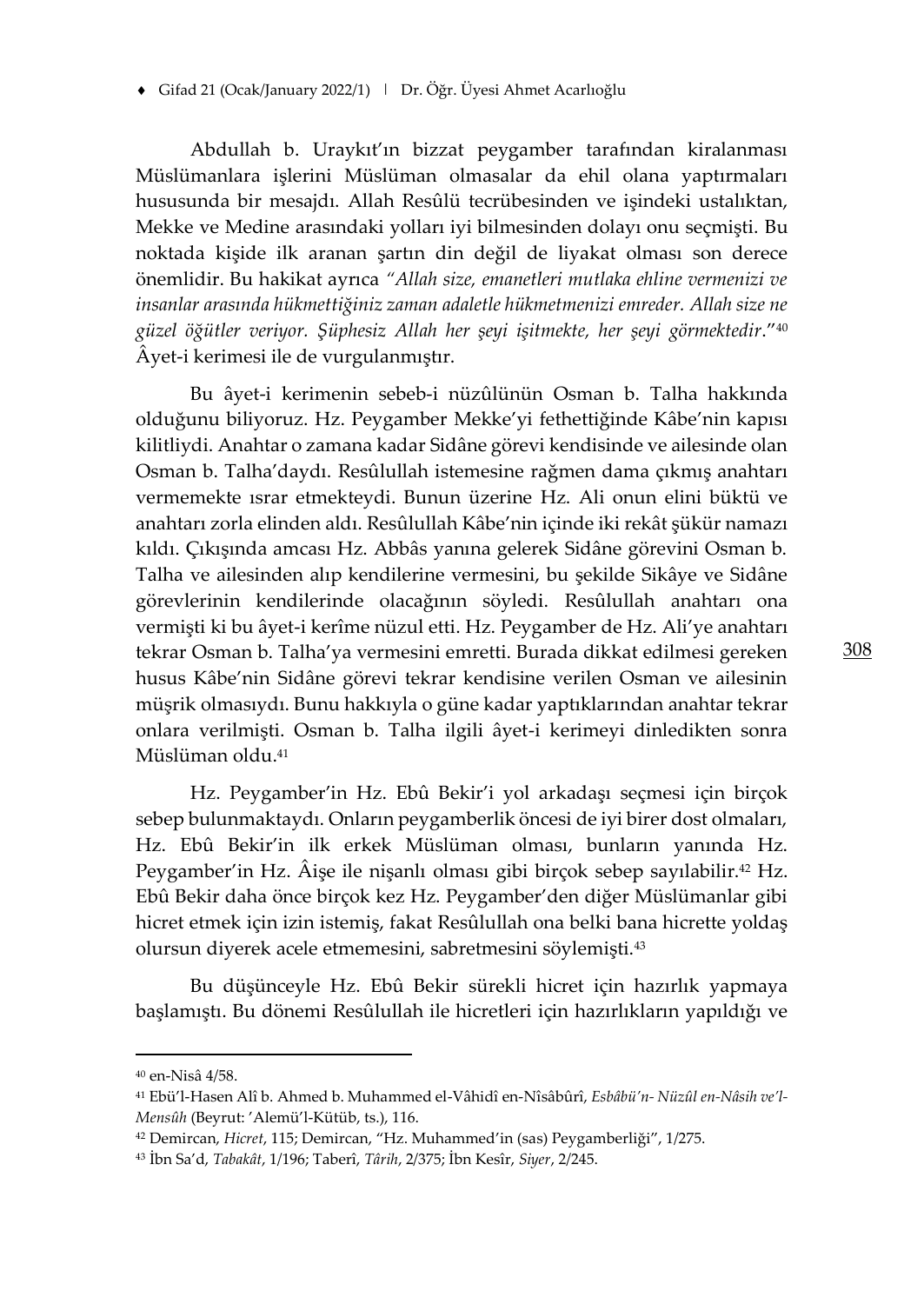uygulanacak stratejierin belirlendiği bir hazırlık dönemi olarak görebiliriz. Zira hicret yolculukları incelendiğinde ciddi bir planlama, akıl yürütme ve hazırlıkla karşı karşıya olduğumuzu görürüz. Hicret için hazırlanan develerden, yol için tutulan klavuzdan, Hz. Ebû Bekir'in ailesinin bütün fertlerini hicrette bir şekilde görevlendirip organize etmesinden bu anlaşılmaktadır. İnsanlığın geleceğini ilgilendiren böylesi önemli bir yolculuğun gelişi güzel yapıldığını düşünmek de zaten mümkün değildir. Böyle olması Allah Resûlü'nün sünnetullah gereği uyması gereken sebeplere riayete aykırı olurdu. Allah isteseydi Resûlü'nü Mirac hadisesinde Burak'a bindirip bir anda Kudüs'e götürdüğü gibi yine Burak'ını gönderip onu bir anda Medine'ye hicret ettirebilirdi. Böyle olması Allah'ın başta Resûlü olmak üzere bütün Müslümanlara emrettiği Sünnetullah'a ittiba ve dünyanın bir imtihan yurdu olduğu hakikatine aykırı olacaktı. Buradan haraketle Müslümanlara verilen mesaj sebeplere sonuna kadar riayet etmek olmaktaydı. Resûlullah'ın hicret için almış olduğu bütün tedbirler yapması gereken şer'i vazifesiydi. Bütun bunları yaptıktan sonra yine o tam bir tevekkül ile Allah'a sığınıyor ve kendisini başarılı kılması için dua ediyordu. 44

Hz. Ömer'in Müşriklerin tamamına meydan okuyarak korkusuz bir şekilde hicret ettiğini biliyoruz. Akıllara şöyle bir soru gelebilir. Acaba Hz. Ömer Resûlullah'tan daha mı cesurdu? Veya Hz. Peygamber korkuyor muydu? Şunu bilmeyiz ki Hz. Ömer'in hareketleri bireyseldir ve kendisini bağlar. Ama Hz. Muhammed bir peygamberdir ve onun hareketleri, yaptıkları yasa, kanun kabul edilir. Hz. Peygamber şayet bu şekilde hicret etseydi diğer Müslümanlar da bu şekilde hicret edeceklerdi. Bu ise belki de sebepler dairesinde Müslümanlar için bir felaketle sonuçlanacaktı. Resûlullah tedbir tevekkül dengesi çerçevesinde hareket ediyordu. Tedbir adına beşer aklının gerektiğirdiği bütün tedbirleri aldı. Bundan dolayı Hz. Ali'yi kendi yatağına yatırdı. Kendisine o dönemin işinde mahir, sadık, iş ahlakı olan birini kılavuz olarak tuttu. Müşriklerin dikkatleri dağılıncaya kadar da sevr mağarasında kaldı.<sup>45</sup>

Hz. Ebû Bekir kendisi yalnız hicret edeceğini düşünüyordu. Bu maksatla Benî Kuşeyr'in develerinden 800 dirhem karşılığında iki deve satın

<sup>44</sup> el-Bûtî, *Fikhu's Siyre*, 165.

<sup>45</sup> el-Bûtî, *Fikhu's Siyre*, 172.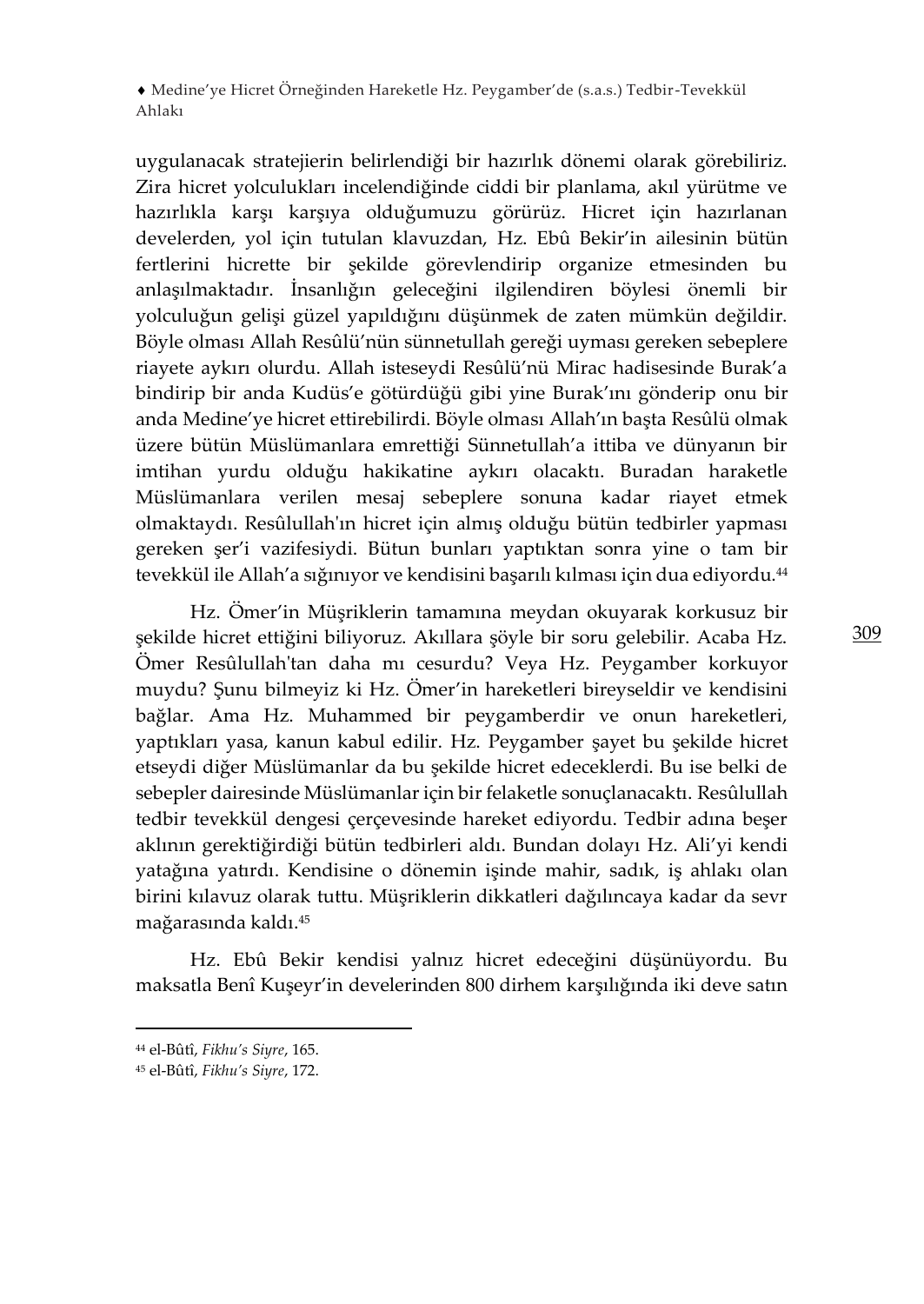almıştı. Hz. Peygamber kendisine "bekle belki bana yoldaşlık yaparsın" deyince kendisi de bu develeri yaklaşık dört ay boyunca beslemeye devam etti. Hicret yolculuğuna çıkmadan evvel "Bu iki deveden birini al" dediğinde Hz. Peygamber "bedeli karşılığında" diyerek borç kabul etmesi şartıyla kabul etmişti. Bu deve daha sonra meşhur olacak devesi el-Kasvâ idi.<sup>46</sup>

Hz. Ebû Bekir ailesinden kızı Esmâ'yı, oğlu Abdullah'ı ve Mevlâsı Âmir b. Füheyre'yi bu iş için organize etti ve her birine ayrı ayrı görevler verdi. Esmâ'nın görevi onlara yemek getirmekti. Hz. Ebû Bekir borca verdiği bir sürüsünü güden mevlâsı Âmir b. Füheyre'yi ise hem ihtiyaçları olan sütü sağlaması hem de ayak izlerini silmek üzere görevlendirmişti. O da aynı zamanda kendilerine konuşulanları aktaracaktı. Abdullah'ın görevi ise akşama kadar Mekke'de haklarında konuşulanları dinlemek, kendilerine istihbarat desteği sağlamak ve akşam da bu haberleri kendilerine ulaştırmaktı.<sup>47</sup>

Gece olduğunda Resûlullah'ı öldürmeyi planlayan suikast timi Hz. Peygamber'in (s.a.s.) evinin önüne geldiler ve Hz. Peygamber'in (s.a.s.) evinden çıkmasını beklemeye başladılar. Bu suikast timinde Ebû Cehil, el-Hakem b. Ebü'l Âs, Ukbe b. Ebû Mu'ayt, en-Nadr b. el-Hâris, Ümeyye b. Halef, İbnü'l Gaytala, Zem'a b. el-Esved, Tu'ayme b. el-Adî, Übey b. Halef ve Haccâc'ın çocukları bulunmaktaydı. Onlar Hz. Peygamber'in her gece Kâbe'nin yanında namaz kılmak için evinden çıktığını biliyorlardı. Birincisi bu sebeple ikincisi ise câhiliye inancına göre bir kişinin evine baskın yaparak öldürülmesi onlar için büyük bir ayıp olduğu ve yiğitçe bir haraket olmadığı için evine girmedikleri ve sabaha kadar çıkmasını bekledikleri söylenmektedir.<sup>48</sup>

Cebrâil (a.s.) Hz. Peygamber'e o gece yatağında yatmamasını emrettiğinden Resûlullah yerine Hz. Ali'yi bıraktı ve ona "Benim giydiğim yeşil Hadramî hırkamı giy ve yatağımda uyu. Korkma sana onlar zarar veremezler." diyerek yatığına onu yatırdı; bu hareket bir tedbir gereğiydi. Aynı zamanda Mekke müşriklerinin Resûlullah'ta emanetleri bulunmaktaydı. Onlar kaybolmasından korktukları bir malları olduğunda,

<sup>46</sup> İbn Hişâm, *Sîre*, 1/485; İbn Sa'd, *Tabakât*, 1/196; Belâzürî, *Ensâbü'l-Eşrâf*, 1/259; İbn Kesîr, *Siyer*, 2/233; Makrizî, *İmtâ'u'l Esmâ*, 1/59.

<sup>47</sup> İbn Sa'd, *Tabakât*, 1/196; Belâzürî, *Ensâbü'l-Eşrâf*, 1/259-261; Taberî, *Târih*, 2/376; İbn Kesîr, *Siyer*, 2/235, 245; Makrizî, *İmtâ'u'l Esmâ*, 1/58.

<sup>48</sup> İbn Hişâm, *Sîre*, 2/482; İbn Sa'd, *Tabakât*, 1/193-196; Hamidullah, *İslâm Peygamberi*, 1/162; Demircan, "Hz. Muhammed'in (sas) Peygamberliği", 1/276. Muhammed Hamidullah evinin arkasında yer alan küçük kapı benzeri yerden takip edildiklerini bildiği için Hz. Ebû Bekir'in buradan atlayarak Resûlullah ile buluştuğunu iddia eder.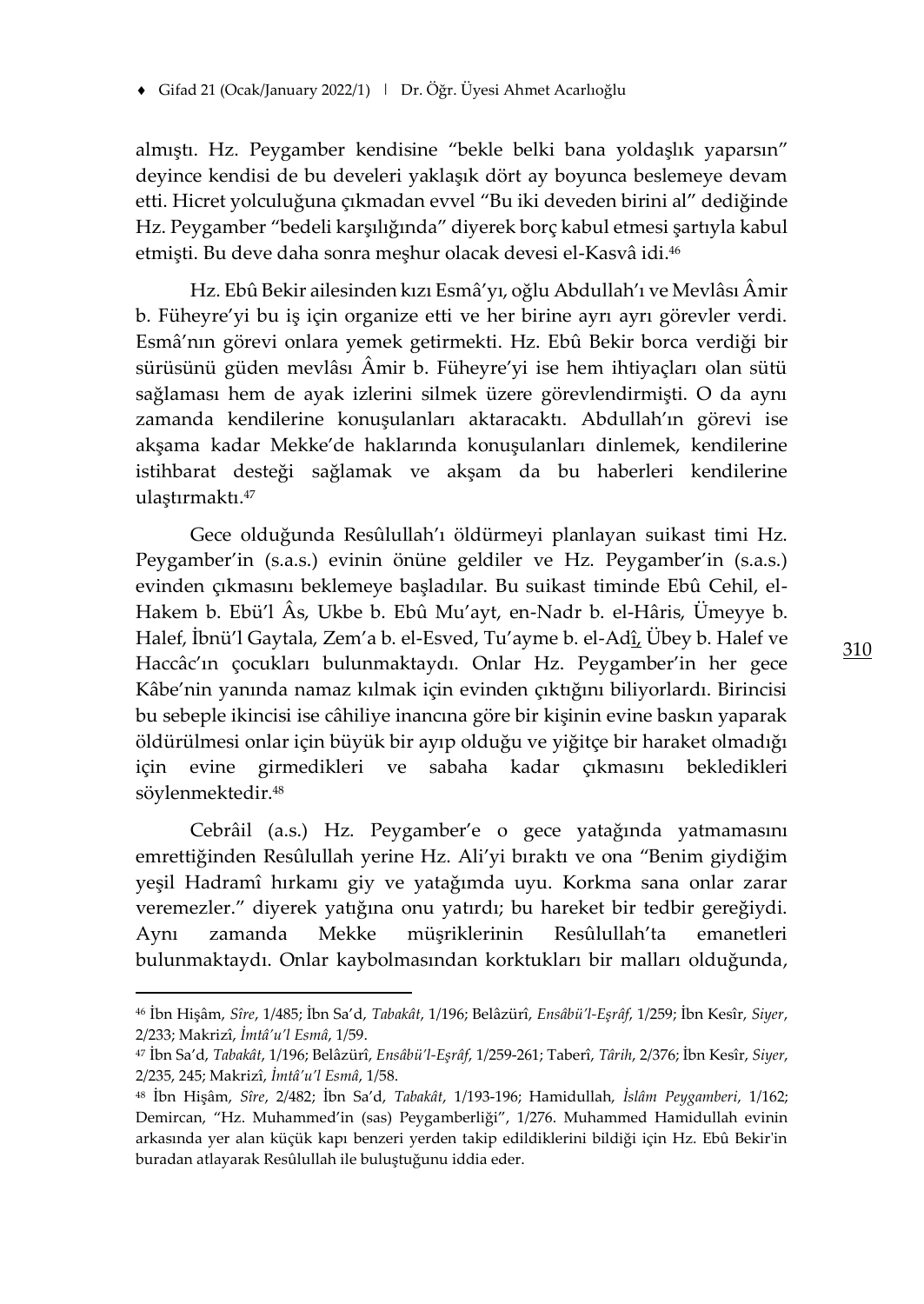doğruluğundan ve emanette emin olmasından dolayı şüphe etmeden mallarını değerli eşyalarını getirir, Hz. Peygamber'e bırakırlardı. Bu emanetleri sahiplerine teslim etmesi ve sonra hicret etmesi hususunda Hz. Ali'yi görevlendirdi. Resûlullah evinden çıktı ve Yâsîn Sûresi'nin ilk on ayetini okuyarak onların üzerine Bathâ toprağından bir avuç toprak attı ve yanlarından ayrıldı.<sup>49</sup> Onların getirdiği dine inanmamalarına rağmen emanetlerini getirip Hz. Peygamber'e bırakmaları, İslâm'ı kabul etmeme sebeplerinin Resûlullah'a, İslâm'a karşı kibirlenmekten ve İslâm'ı kabul ettikleri takdirde kendi azgınlıkların yapamama korkusundan olduğu anlaşılmaktadır.<sup>50</sup>

Hz. Ebû Bekir hicrete giderken 5 bin veya 6 bin dirhem civarında olan malının tamamını lazım olur düşünceyle yanına almış, ailesine bir şey bırakmamıştı. Hz. Esmâ'nın anlattığına göre, dedesi Ebû Kuhâfe gelmiş ve oğlundan şikâyet ederek çocuklarını aç bırakıp gittiğini söylemişti. Bunun üzerine Hz. Esmâ dedesine hitapla "Kesinlikle öyle değil babacığım " dedi. O sırada dışarıdan taş topladım ve Ebû Bekir'in evin içinde parasını sakladığı küvetin içine koydum. Üzerine de elbise örttüm. Sonra dedemi çağırdım ona bak dedim. O da eliyle bakınca 'Bu size yeter, baya bırakmış.' dedi. Hz. Esmâ, "ben bunu ihtiyarı rahatlatmak için yaptım." dedi.<sup>51</sup>

Buradan Resûlullah'ın (s.a.s.) doğrudan Sevr dağına mı yoksa Hz. Ebû Bekir'in evine mi gittiği noktasında iki farklı rivayet bulunmaktadır. İlk rivayete göre evvela Hz. Ebû Bekir'in evine gitti ve gizli bir şekilde evin arka tarafında yer alan küçük bir kapıdan<sup>52</sup> gizli bir şekilde yola koyuldular.<sup>53</sup> Bu rivayetin doğru olma ihtimali biraz zayıftır. Zira Kureyş'in bu süreçte Hz. Ebû Bekir'in evini takip etmesi yüksek ihtimaldır. Böyle bir durumda

<sup>49</sup> İbn Sa'd, *Tabakât*, 1/195; Belâzürî, *Ensâbü'l-Eşrâf*, 1/261; Taberî, *Târih*, 2/377; İbn Kesîr, *Siyer*, 2/235; Hamidullah, *İslâm Peygamberi*, 1/162.

<sup>50</sup> el-Bûtî, *Fikhu's Siyre*, 173.

<sup>51</sup> İbn Sa'd, *Tabakât*, 1/195-198; Belâzürî, *Ensâbü'l-Eşrâf*, 1/261; İbn Kesîr, *Siyer*, 2/236.

<sup>52</sup> O dönem Mekke'deki evlerde bu şekilde küçük pencere benzeri, sırt sırta olan iki ev arasında kapılar olmaktaydı. Bir nevi zorda kalındığında kullanılmaktaydı. Anlaşılan bu kapı günümüz evlerinde banyo ve tuvaletlerde bulunan havalandırma için kullanılan küçük pencerelere benzemekteydi. Ebu'l-Fadl Muhammed b. Mükerrem b. Ali el-Mısrî İbnü'l-Manzûr, *Lisânü'l-Arab* (Dârü's Sadr, 1415/1994), 3/14.

<sup>53</sup> Belâzürî, *Ensâbü'l-Eşrâf*, 1/260; Taberî, *Târih*, 2/378; İbn Kesîr, *Siyer*, 2/234; Hamidullah, *İslâm Peygamberi*, 1/163.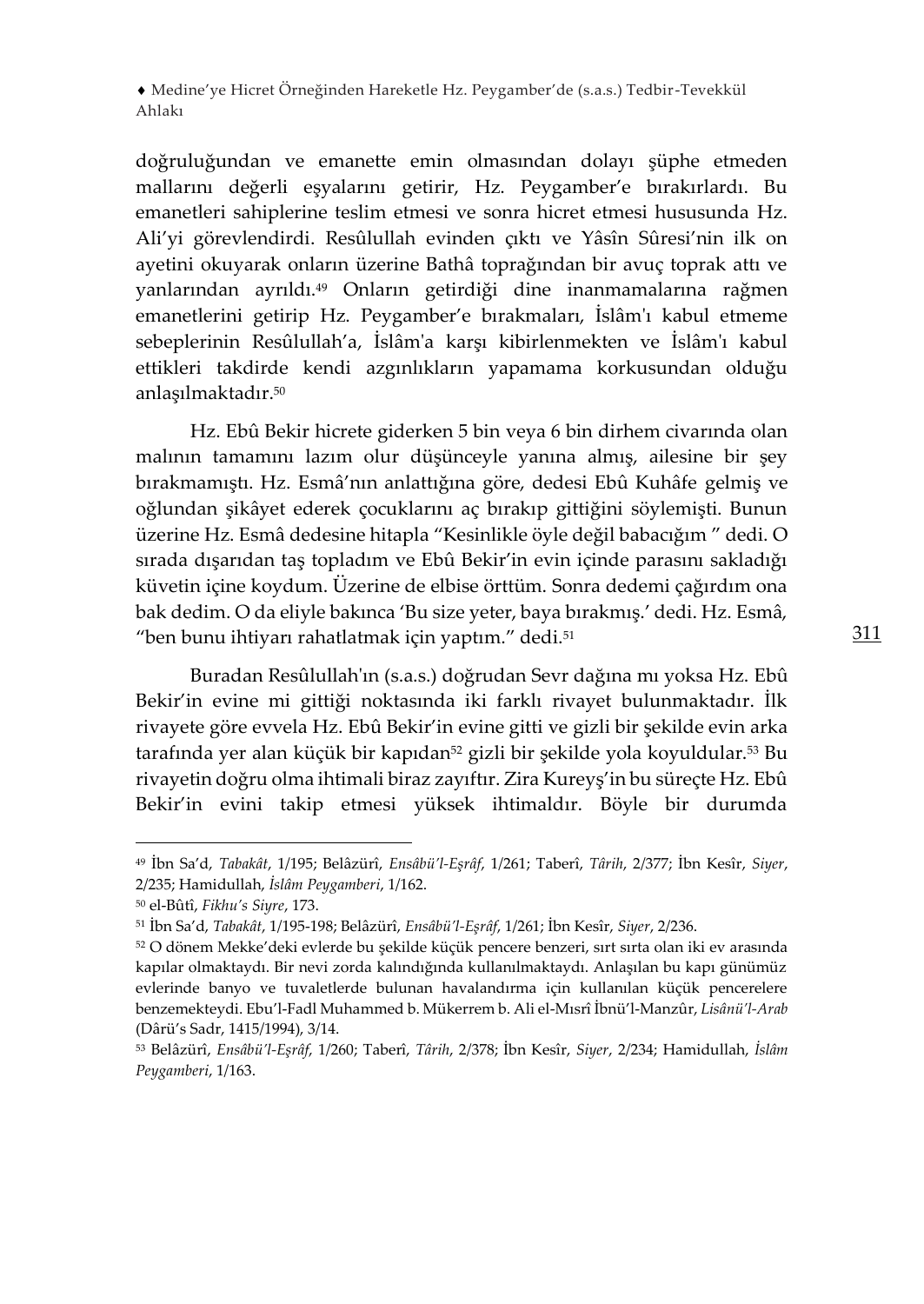Gifad 21 (Ocak/January 2022/1) | Dr. Öğr. Üyesi Ahmet Acarlıoğlu

Resûlullah'ın Hz. Ebû Bekir'in evine gitmesi tedbirsizlik olurdu diye düşünüyoruz.

Diğer rivayete göre ise Hz. Peygamber evden çıkarken Hz. Ali'ye verdiği talimatlardan biri de Hz. Ebû Bekir'e ulaşması ve ona gittiği yeri söyleyip peşinden kendisine katılmasını söylemesiydi. Bu rivayete göre Resûlullah doğrudan Sevr mağarasına doğru yola çıktı.<sup>54</sup> Daha sonra Resûlullah yolda kendisine doğru yaklaşan Hz. Ebû Bekir'i Kureyş'ten biri sandı ve yakalanmamak için adımlarını hızlandırdı. Hatta o kadar hızlanmıştı ki ayağından yaralandı. Hz. Ebû Bekir'in sesini tanıyan Resûlullah ile bir araya geldiler ve Sevr mağarasına kadar beraber gittiler. Resûlullah ayağı kanayarak yola devam etti ve bu şekilde mağaraya girdi. Bir ara Resûlullah ayakkabısından dolayı yalın ayak kalıp da yürüyemez hale gelince Hz. Ebû Bekir Resûlullah'ı sırtına aldı ve yola öyle devam ettiler.<sup>55</sup>

Resûlullah'ın evinde olmadığını öğrenen Kureyş seferberlik halinde onu aramaya başladı. Bulunması muhtemel yerlerden bir tanesi olduğu için evvela Hz. Ebû Bekir'in evine gittiler. Kapısını çaldılar; kapıyı Esmâ bt. Ebû Bekir açtı. Babasının ve Resûlullah'ın nerede olduğunu sordular "bilmiyorum" dediğinde Ebû Cehil ona sert bir tokat attı. Bu tokatın etkisiyle Hz. Esmâ'nın küpesi düştü.<sup>56</sup> Ebû Cehil İslâm'ı kabul etmediği gibi Cahiliye örf ve adetlerine de uymamaktaydı. Aciz, güçsüz bir kızın darb edilmesi cahiliye adetlerine göre de kabul edilemezdi.

Mağaraya gidene kadar o gece Resûlullah ve arkadaşı Hz. Ebû Bekir için zorlu geçti. Bir yandan yol meşakkati diğer yandan ise düşmanın her an kendilerini yakalamalarından duyulan endişe ile Resûlullah dikkatli iken Hz. Ebû Bekir ise korku içindeydi. Yolda bazen Resûlullah'ın önünde, bazen de arkasında yürümekteydi.<sup>57</sup> Bu halini fark eden Resûlullah bunu niye yaptığını kendisine sorduğunda "Ya Resûlullah! Bazen arandığın aklıma geliyor arkaya geçiyorum. Bazen de ön tarafı gözetlemek aklıma düşüyor öne geçiyorum diye cevap veriyordu. Bu şekilde zorluklar arasında, teyakkuz halinde mağaraya kadar geldiler.<sup>58</sup>

#### **6. Hicret Olayını Bilenler**

<sup>54</sup> İbn Kesîr, *Siyer*, 2/235.

<sup>55</sup> Belâzürî, *Ensâbü'l-Eşrâf*, 1/260; Taberî, *Târih*, 2/378-380; İbn Kesîr, *Siyer*, 2/234.

<sup>56</sup> Taberî, *Târih*, 2/379; İbn Kesîr, *Siyer*, 2/233-236.

<sup>57</sup> Bazı rivayetlerde sağında ve solunda diye geçmektedir.

<sup>58</sup> Belâzürî, *Ensâbü'l-Eşrâf*, 1/260-261; Taberî, *Târih*, 2/378-380; İbn Kesîr, *Siyer*, 2/234-235.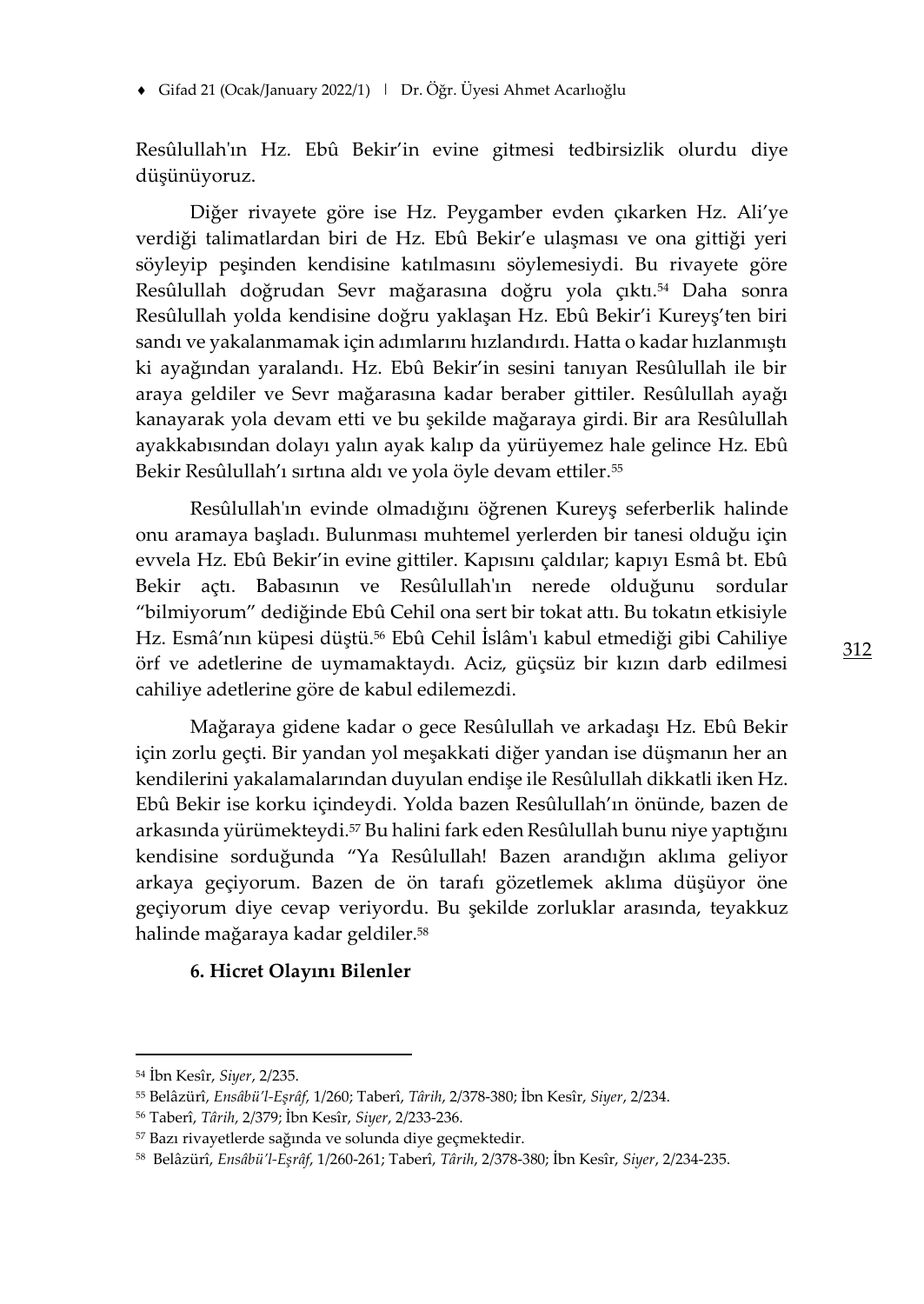Hz. Peygamber tüm insanlık için bir dönüm noktası teşkil eden tehlikeli hicret yolculuğunu mümkün olduğu kadar gizli tutmuştu. Bu yolculuğu bilenler sadece Hz. Ali, Hz. Ebû Bekir'in ailesi ve hicret yolculuğunda ona eşlik eden Âmir b. Füheyre ve yolda kendilerine klavuzluk eden Abdullah b. Uraykıt idi. Mekke'den hicret edenler ve Mekke'de kalıp hicret bekleyen Müslümanlar dahi bu yolculuktan ve yolculuğun ayrıntılarından haberdar değillerdi. Bu gizlilik Allah Resûlü'nün can güvenliği ve bu seyahatin başarıya ulaşması için önemliydi. Bu yolculuğu bilenler de bir şekilde bu işin içinde olanlar ve olayın ilgili yerlerini bilmesi gerekenlerdi. Hz. Ebû Bekir kendi aile fertlerini de çok iyi organize etmiş ve onları bu planın birer parçası haline getirmişti. Sevr dağından sonra hangi istikametten Medine'ye gittiklerini ise sadece Hz. Peygamber ve yanındakiler bilmekteydi. Mekke'deki Müslümanlar Hz. Peygamber'in Medine'ye ulaştığını ise ancak Mekke'ye gelen bir münâdînin haber vermesiyle öğrenebildiler.<sup>59</sup>

#### **7. Mağarada Yaşananlar**

Mağaraya vardıklarında Hz. Ebû Bekir Resûlullah'a beklemesini, eğer içeride zararlı bir şey varsa bertaraf edeceğini, kendisine bir zarar gelmesini istemediğini söyledi; içeri önce kendisi girdi. Mağarada zararlı bir şeyler varsa temizleme niyetindeydi. Mağarayı iyice kontrol etti. Yılan çıyan gibi zararlı hayvanların girmesine mani olmak için üzerindeki örtüyü yırttı ve delikleri bununla tıkadı. Boşta kalan bir deliği de kendi topuğunu dayayarak kapattı. Hazırlıklar bitince "Gel ya Resûlullah!" dedi. Resûlullah son derece yorgun olduğundan başını Hz. Ebû Bekir'in dizine dayayarak uyuyakalmıştı. Bir yılan onu topuğuyla kapattığı delikten sokmasına rağmen o Resûlullah'ı rahatsız etmemeye çalıştı. Buna rağmen gözyaşları Resûlullah'ın yüzüne dökülmüş ve onu uyandırmıştı. Hz. Peygamber yarasının üzerine tükürüğünü sürdü; ağrı ve sızısı hemen geçiverdi.<sup>60</sup>

Onlar mağaranın içindeyken mağaranın ağzına bir örümcek ağını örerken, iki güvercin de mağaranın ağzının hemen kenarına yuva yapmış,

<sup>59</sup> Taberî, *Târih*, 2/379; Abdulkuddûs el-Ensârî, *Tarîkü'l-Hicreti'n-Nebeviyye* (Cidde: Ravza, 1398/1978), 23.

<sup>60</sup> İbn Hişâm, *Sîre*, 1/485; Belâzürî, *Ensâbü'l-Eşrâf*, 1/259-265; İbn Kesîr, *Siyer*, 2/236; el-Bûtî, *Fikhu's Siyre*, 163.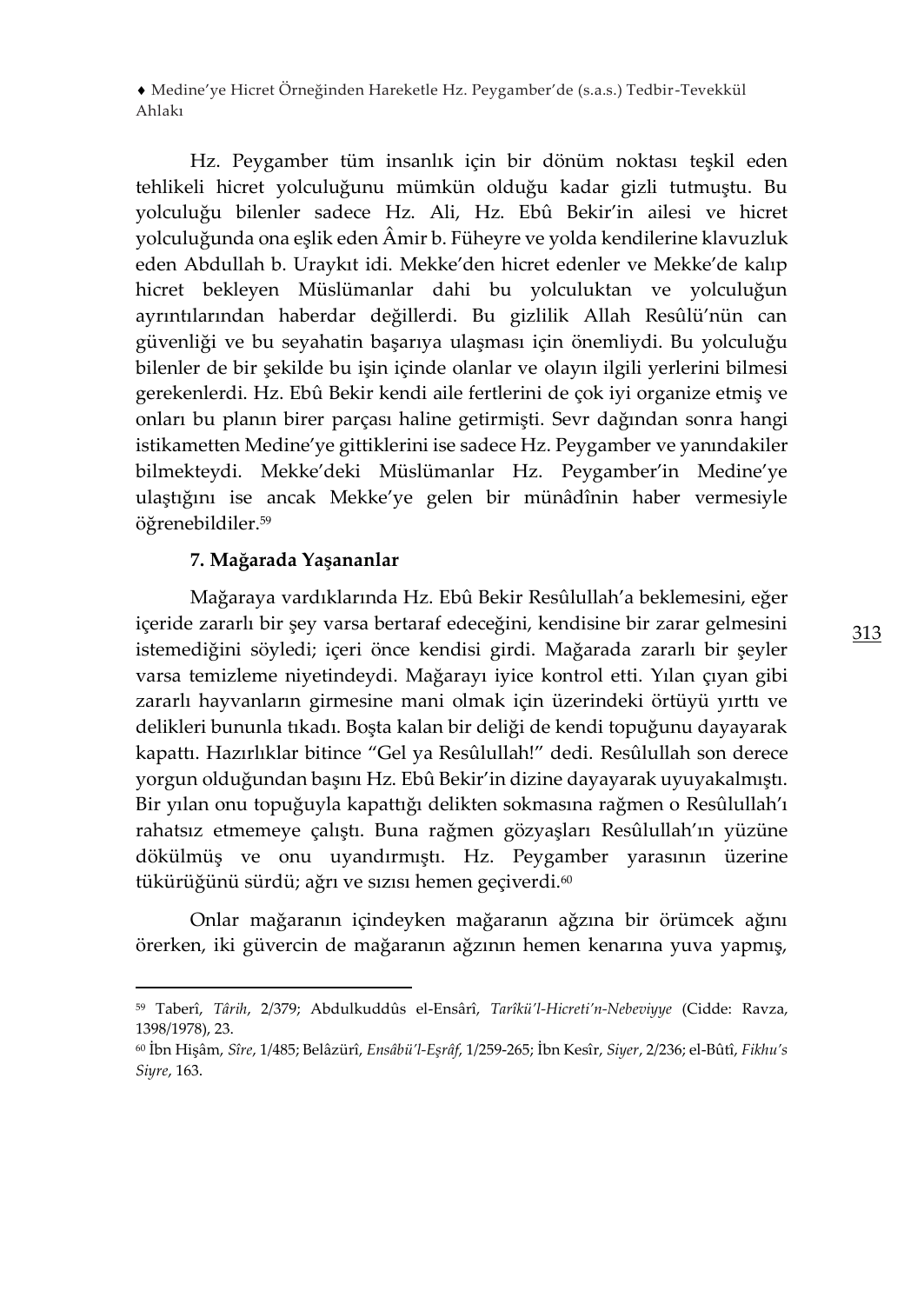güvercinlerden biri de yumurtlamıştı. Mağarada Resûlullah namaz kılarken Hz. Ebû Bekir de çevreyi gözetliyordu. Kendilerine doğru gelen Kureyşlileri görünce "İşte kavmin seni arıyorlar!" dedi. Bunun üzerine Resûlullah ona korkmamasını, Allah'ın kendileriyle beraber olduğunu telkin etti. Kureyşin adamları başlarında kiraladıkları o dönemin Abdullah b. Uraykıt ile beraber en iyi iz sürücülerinden, kâiflerinden olan Kürz b. Alkame önderliğinde mağaranın ağzına kadar geldiler. Onlardan biri mağaranın ağzındaki örümcek ağını ve güvercin yumurtasını görünce, "Bu mağarada hiç kimse olamaz" dedi. Fakat o an Hz. Ebû Bekir çok korkmuştu ve "Ya Resûlallah! Biri ayaklarının altına baksa bizi görecek." dedi. "Üzülme Allah bizimledir, sen iki kişinin üçüncüsünün kim olduğunu zannediyorsun" diyerek onu teskin etti.<sup>61</sup> Orada hiç kimsenin olamayacağı kanaatine varınca müşrikler ellerinde kılıçlar ve sopalarla geri dönmek zorunda kaldılar. Hayatlarının söz konusu olduğu böyle bir anda bile Resûlullah Allah'a tam bir tevvekkül örneği göstermişti. Onun her anı tevekkül doluydu. Hicret yolculuğuna çıkarken de dua etmiş ve duasında kendisini gecenin ve gündüzün musibetlerinden korumasını ve bu yolda kendisine yoldaş olmasını Rabbinden istemişti.<sup>62</sup>

Bu şekide ilk büyük tehlikeyi atlatmış oldular. Planlandığı üzere Hz. Ebû Bekir'in mevlâsı Âmir b. Füheyre sürüsünü orada kaldıkları müddet boyunca hava kararınca oraya getiriyordu. Onlara süt sağıp olan bitenlerden de bildiği kadarıyla haber verdikten sonra sabah olmadan oradan ayrılıyor, giderken de oralarda var olan ayak izlerini sürüsü vasıtasıyla siliyordu.<sup>63</sup>

Hz. Âişe'nin baba bir kardeşi olan Esmâ bt. Ebû Bekir, daha önce yapılan planın bir gereği olarak onlara yemek götürüyordu. Mekke'den çıkarken onlara güzel bir azık hazırlamışlardı. Bununla ilgili Hz. Âişe "Biz Hz. Peygamber ile Hz. Ebû Bekir'i güzel bir şekilde yol için hazırladık. Onlara yiyecek hazırladık ve onu azık torbasına koyduk. Esmâ kuşağını yırtarak bir parçası ile azığın ağzını bağladı. Başka bir parçası ile de su kırbasının ağzına askı yaptı. Bu sebepten Resûlullah kendisini 'Zatü'n Nitâkeyn-İki kuşak sahibi' diye isimlendirdi.<sup>64</sup>

# **8. Sürâka'nın Olayı**

Kureyş, Hz. Peygamber'in ve arkadaşının gidebileceği, bulunabileceği bütün yerleri ve yolları kontrol edip de onları bulamayınca ikisinden birini

<sup>61</sup> Tevbe Sûresi 9/38-41; İbn Sa'd, *Tabakât*, 1/195; İbn Kesîr, *Siyer*, 2/242; Hamidullah, *İslâm Peygamberi*, 1/164; el-Ensârî, *Tarîkü'l-Hicre*, 16.

<sup>62</sup> İbn Kesîr, *Siyer*, 2/234.

<sup>63</sup> İbn Sa'd, *Tabakât*, 1/196; Taberî, *Târih*, 2/376.

<sup>64</sup> İbn Sa'd, *Tabakât*, 1/197.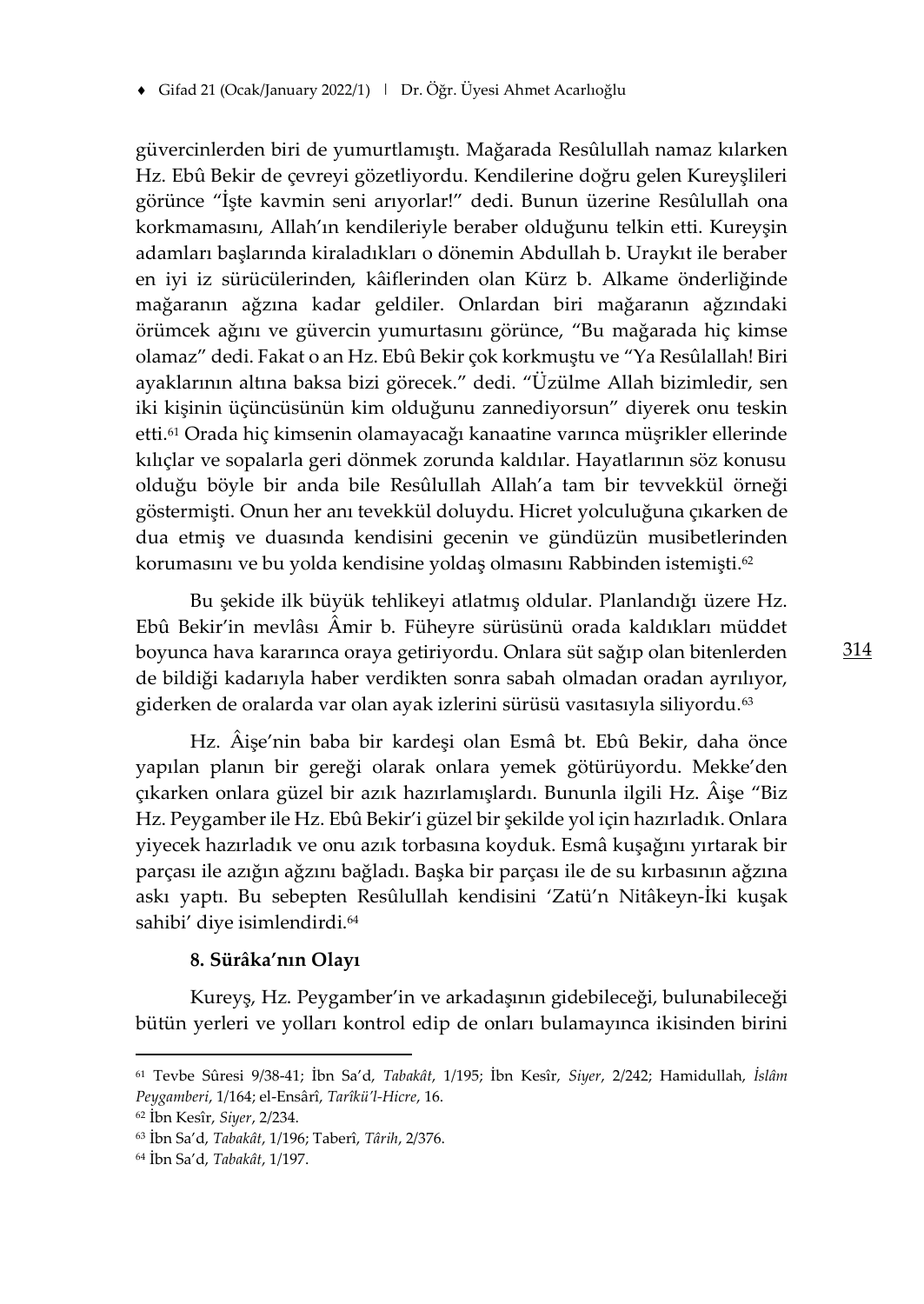ölü ya da diri getirene 100 develik o günün şartlarında çok büyük bir ödül belirlemişti.<sup>65</sup> Bir rivayete göre Rebîülevvel ayının dördünde pazartesi gecesi Sevr mağarasından çıkarak dört kişilik bir grupla Medine'ye yönelen<sup>66</sup> Resûlullah sahil yolundan Yanbû şehrine yakın Benî Müdlic yurdunun civarından geçerken onları görenler oldu. Bunlardan bir tanesi de Sürâka b. Malik'in kardeşinin oğlu olan Abdurrahman b. Mâlik el-Müdlecî idi. Amcasının oturduğu meclise gelip Kureyş'in aradığı adamları gördüğünü söyledi. Amcası burada hemen ona müdahale edip "Sen muhtemelen onları değil de şunları görmüşsündür" diyerek diğerlerinin dikkatlerini dağıttı. Amacı vaad edilen ödülü tek başına almaktı. Bu mecliste bir süre oturduktan sonra kalkıp evine gitti. Atını hazırlamalarını söyledi. Evinin arkasından mızrağını aldı ve yola çıkmadan evvel o zaman Arap cahiliye inancının temel dinamiklerinden bir tanesi olan ok çekme işlemini yaptı. Yapacağı bu işin hayır mı şer mi olduğunu öğrenmek istiyordu. Oku çekti fakat okta "hayırsız" yapma manasına gelen ok çıkmıştı. Olsun zararı yok deyip yola çıktı.

Süratle Hz. Peygamber ve arkadaşına yetişti. Arada çok az mesafe kalmıştı. Resûlullah ve arkadaşlarının konuştuklarını duyacak kadar onlara yaklaşmıştı. Hz. Ebû Bekir onun çok yaklaştığı söyledi. Bunun üzerine Hz. Peygamber "Üzülme Allah bizimledir" dedi. İki veya üç mızrak boyu yaklaşmıştı. Hz. Ebû Bekir ağlamaya başlayınca Resûlullah ona ağlama dedi ve niye ağladığını sordu o da "Ben kendim için değil senin için ağlıyorum." dedi. Bunun üzerine Resûlullah ona "Ya Rabbi, ona karşı dilediğin şekilde bize yardım et" diye bedduâ etti. Tam bu anda atının ön ayakları kuma saplandı kendisi de yere kapaklandı. Bu tam dört defa olacak her seferinde de yine ok çekecekti ve okta da "hayırsız" manasına gelen ok çıkacaktı. Son denemesine kadar her seferinde zararı yok deyip yoluna devam etse de sonuncusunda artık Hz. Peygamber'in sıradan bir insan olmadığını ve onun korunduğunu anladı. Sürâka "Ben Sürâka b. Cü'şum'um" dedi. "Ya Muhammed! Dua et, atım kurtulsun, döneyim ve arkamdaki kişileri de göndereyim." dedi. Yine "Bana bakın sizinle konuşayım, vallahi sizi şüpheye düşürmem ve benden size bir zarar gelmez." dedi. Hz. Peygamber "ona sor bakalım ne istiyor" dedi. Hz. Ebû Bekir ne istediğini sorunca kendilerinden aralarında bir emare, işaret olsun diye bir eman mektubu istediğini söyledi.

<sup>65</sup> Taberî, *Târih*, 2/376; İbn Kesîr, *Siyer*, 2/242.

<sup>66</sup> İbn Sa'd, *Tabakât*, 1/196; İbn Kesîr, *Siyer*, 2/246.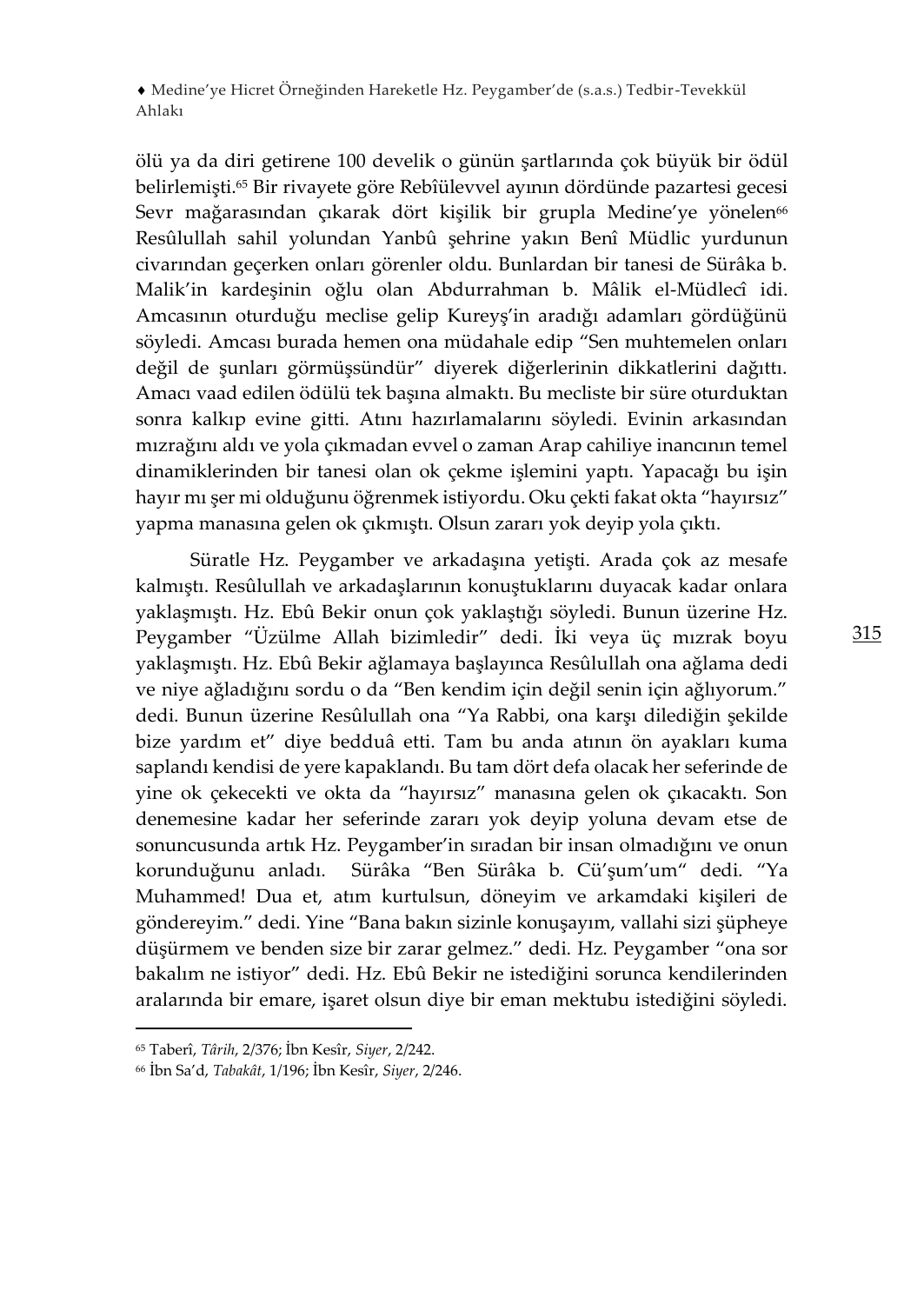Kendisine bir eman mektubu yazıldı. Kendisinden bir isteklerinin olup olmadığını sorunca "Onları döndür yeter." dediler. O da peşlerinden gidenleri farklı yerlere yönlendirek Hz. Peygamber'e yardım etmiş oldu. Bu sırada azık, yiyecek ve ok teklif ettiği, Resûlullah'ın ise bunlara ihtiyacımız yok diyerek onun teklifini reddettiği söylenir.<sup>67</sup> Bu eman mektubunun neyin üzerine yazıldığı hakkında farklı rivayetler bulunmaktadır. Genellikle deri üzerine yazıldığı kanaati olsa da üzerine yazıldığı şeyin kemik parçası veya taş parçası olabileceği ve bu yazının Âmir b. Füheyre tarafından yazıldığı söylenir.<sup>68</sup> O dönemde bir kölenin okuma hatta yazma bilmesi son derece düşük bir ihtimal iken bu yazıyı Hz. Ebû Bekir'in yazdığı haberinin daha doğru olduğunu aktaran rivayetler de bulunmaktadır.<sup>69</sup>

Rivayetlerde kendisinin Hz. Peygamber ve arkadaşlarının sağ salim Medine'ye ulaştıklarını öğrendikten sonra başından geçen hadiseleri Resûlullah'ı över bir tarzda anlatmaya başladığını öğrenince Kureyş'in, insanların bu olayları öğrenip de Müslüman olmalarından korktuğu ve akabinde Ebû Cehil'in Beni Müdlic'e tehditvâri mektuplar yazdığı, Sürâka'nın ise ondan korkmadan kendisine cevaplar verdiği rivayet edilir.<sup>70</sup>

# **9. Hicrette Takip Edilen Rota**

Abdullah b. Uraykıt onlara herkesin kullandığı Mekke-Medine yolunu kullandıkları takdirde yakalanma ihtimallerinin yüksek olduğunu söyledi; onları sahil yolundan götürmeye başladı. Onlar insanların çoğunun bilmediği ancak bu hususta bilgili ve görgülü insanların bildiği bir yoldan gittiler. Medine'ye kadar olan rotaları şu şekilde olmuştu: Usfan'ın aşağısından, Emec'in alt tarafından Kudeyd, el-Harrâr, Seniyyetü'l-Mer'e, Lakf, Medlecetü Lakf, Medlecetü Micâc, Mercih Micac, Mercih, Zû Keşr, el-Cedâcid, el-Ecrad, Zû Selem, el-'Abâbîd, el-Fâcce, el-Arc, Seniyetü'l Âir, Ri'm, Kubâ şeklindeydi. Başka bir rivayete göre ise bu güzergâh sırasıyla el-Harrâr, Seniyyetü'l-mer'e, Lakf, Medlecetü Lakf, Medlecetü Micâc, Micâc, Marcah, Keşr, Cedâcid, Ezâhir, Rim, Zî Selem, Medlece, el-Usâniye, el-Kâhe vadilerinden el-Arec'e,

<sup>67</sup> İbn Hişâm, *Sîre*, 1/489; İbn Sa'd, *Tabakât*, 1/199; Belâzürî, *Ensâbü'l-Eşrâf*, 1/263; Buhârî, *Sahîh*, "Menaâkıbü'l-ensar", 45; Ebu'l Hasen Ali b. Ebi'l Kerem Muhammed b. Muhammed b. Abdülkerîm b. Abdülvahid eş-Şeybânî el-Cezerî (630/1232) İbnü'l-Esîr, *Üsdü'l-Gâbe fî Ma'rifeti's-Sahâbe*, thk. Ali Muhammed Muavviz (Darü'l Kütübü'l İlmiyye, 1415/1994), 2/412; İbn Kesîr, *Siyer*, 2/246; Makrizî, *İmtâ'u'l Esmâ*, 1/59; Hamidullah, *İslâm Peygamberi*, 1/164.

<sup>68</sup> Buhârî, *Sahîh*, "Menaâkıbü'l-ensar", 45.

<sup>69</sup> Buhârî, *Sahîh*, "Menaâkıbü'l-ensar", 25.

<sup>70</sup> İbn Hişâm, *Sîre*, 1/489; İbn Sa'd, *Tabakât*, 1/199; Belâzürî, *Ensâbü'l-Eşrâf*, 1/263; Buhârî, *Sahîh*, "Menaâkıbü'l-ensar", 45; İbnü'l-Esîr, *Üsdü'l-Gabe*, 2/412; İbn Kesîr, *Siyer*, 2/246; Makrizî, *İmtâ'u'l Esmâ*, 1/59; Hamidullah, *İslâm Peygamberi*, 1/164.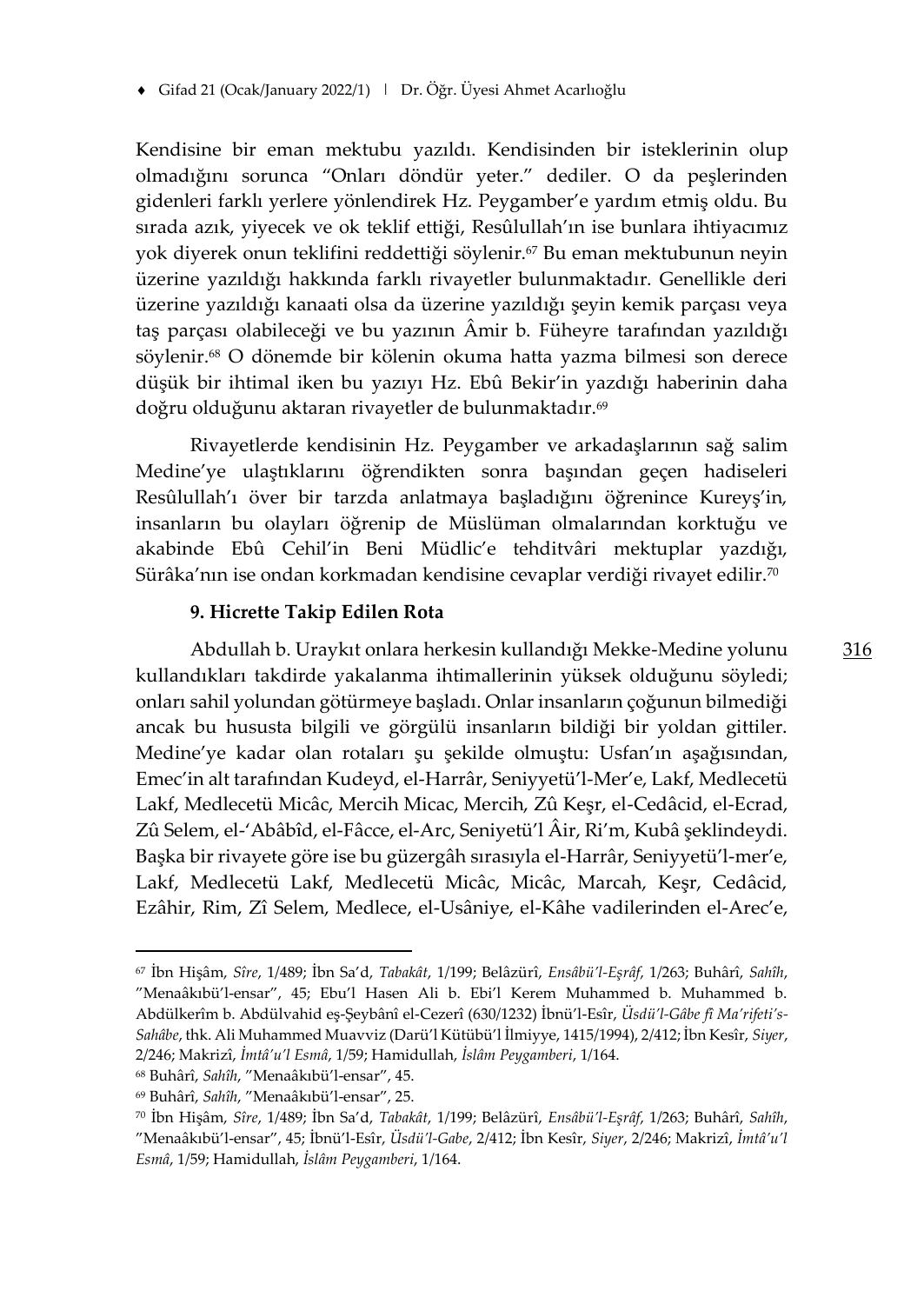el-Hazzevât ve Rekûbe'nin sağından ve el-Gâbir'den el-Akîk vadisi ile el-Cescâse vadisi şeklinde devam etti.<sup>71</sup>

Hz. Peygamber ve arkadaşlarının hicret ederken hangi rotayı takip ettiklerine dair Taberî'nin *Tarihi*'nde verilen rota ise şu şekidedir. Klavuzları onları bir süre sahil yolunun paralelinden yürüttükten sonra Usfân'ın aşağısından Kudeyd'e, burayı geçtikten sonra yolun karşısına geçirdi. el-Harrâr, Seniyyetü'l Mer'e, er-Ravhâ, el-Medlece, el-Arc, el-Gabîr, Rakûbe'nin sağından Rîm oradan da Amr b. Avf oğullarının yurduna geldiler.<sup>72</sup>

Hz. Peygamber'in Hicret yolu ile ilgili müstakil bir eser hazırlayan Abdülkuddus el-Ensârî hicretin rotasını evvela Mekke'den Medine yönüne olmak üzeri şöyle verir: Mağaradan çıktıktan sonra et-Tenîm, Serif, Batn-ı Mür, Usfân, Emec, Kadîd, el-Cuhfe, el-Ebvâ, es-Sukyâ, et-Talûb, el-Arc, er-Ruveyse, el-Ravhâ, el-Seyâle, Melel, el-Cefîr, Zü'l Huleyfe, Kanâtü Muaviye, el-Akîk şeklinde olmuştu.<sup>73</sup>

Abdulkuddûs el-Ensârî Hz. Peygamber'in hicretinin hangi menzillerden geçerek gerçekleştiğini Mekke'den çıkışlarından başlayarak sıralı liste halinde şöyle verir: Hz. Peygamber'in Hz. Ebû Bekir'in Beni Cumah'ın sınırında bulunan evinin aşağısından güneye doğru yola çıkıp Sevr dağına gittiler. Sevr dağından Usfân vadisinin aşağısından ana yolun zıddına olarak Beni Süleym yurduna gittiler. Oradan Gurran vadisi olarak bilinen Emec Vadisinin aşağısından, yine ana yolun zıddına olarak Kadîd Vadisine vardılar. Bu vadinin aşağısından, el-Harrâr'a (Gadîr-i Hûm) - el-Cuhfe'ye dökülen bir vadi- oradan Seniyyetü'l Mer'a'ya (Mera tepesi) ulaştılar. Oradan Likf'e –burası Hicaz'da Hereşî'ye yakın olan bir vadidir- ya da el-Ğâir geçiti olarak bilinen el-Ğâir'e vardılar. Buradan Medlece Mecâh vadisine, oradan Mercah Mecâh'a, oradan sırasıyla el-Cedâcîd, el-Ecred, (Medine'nin dışında Cüheyne'nin dağıdır), Zî Selem (el-Kâha ile es-Sukyâ arasında bir vadi), el-Abâbîd ya da el-Abâbîb ya da el-Usyâne gittiler. Oradan el-Kâha'ya (Medine'den Sefîli'l Asğar dağının yanında olan Medine'den üç merhale uzaklıkta bir yer), buradan el-Arc (Mekke ve Medine yolunu birleştiren bir köydür. Onunla Medine arasında 21 fersah vardır.), el-Ğâir tepesi'ne (Mekke

<sup>71</sup> İbn Hişâm, *Sîre*, 1/491; İbn Sa'd, *Tabakât*, 1/199.

<sup>72</sup> Taberî, *Târih*, 2/376.

<sup>73</sup> el-Ensârî, *Tarîkü'l-Hicre*, 67.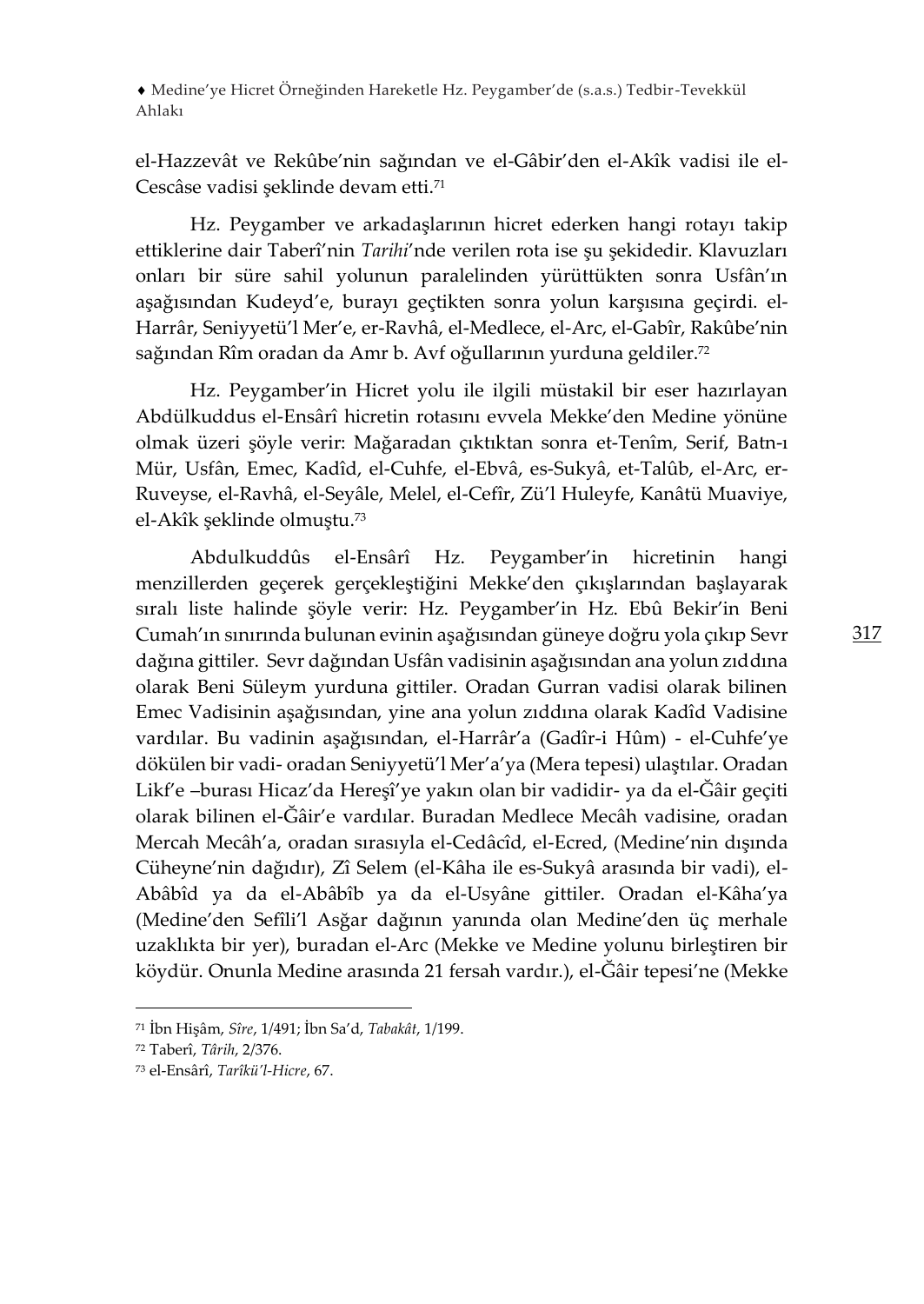ve Medine arasında bilinen bir yerdir ve bundan dolayı oraya el-Ğâir geçidi denilmiştir), gittiler. Buradan Rim vadisine devam ettiler ki burası Medine'ye 30 mil mesafede olup şiirlerde zikredilen Medine'de el-Akîk vadisini besleyen vadilerden biridir. Buradan devam ederek Medine'nin güneyinde yer alan ve kenar mahallesi olan Kubâ'ya vardılar. Kubâ'dan batıya doğru yol kıvrımından Medine'nin içine kuzeyden veda tepesinin bulunduğu yerden Medine'ye girdiler. Normal şartlarda Medine'nin güneyinden gelerek şehre girmeleri gerekirken hicret boyunca yaptığı gibi Resûlullah tedbirden ödün vermeden Medine'nin kuzeyinden şehre girmiştir. Mekke'den Medine'ye giden ana yol düşünüldüğünde buranın 19 menzili bulunmaktadır. Resûlullah'ın hicret yolundaki rotası düşünüldüğünde bu 19 yerin sadece 4 tanesinin isminin geçtiği görülmektedir. Bunlar Usfân, Emec, Kadîd ve el-Arc'tır. Hicret yolunun rotası tetkik edildiğinde böyle bir kanaat oluşmaktadır.<sup>74</sup>

Hz. Peygamber yolda bilindiği gibi Ümmü Ma'bed'in yurduna uğramıştı. Medine'ye giden ve Mekke'den sonra Seref'ten Mer'e ve Usfân'a sonra da Kadîd'e ve Müşellil'e daha sonra Küleyye, Cuhfe, Sakyâ, Abâbid vadisi (el-Bekrî'nin dediğine göre orası el-Kâha'dır) ve et-Talûb kuyusuna giden yollardan birinin üzerinde Kadîd ve Müşellil (ikisi arası 3 mil) arasına kurulu olan çadırına su ve et almak niyetiyle uğradığını biliyoruz. Hicret yolunda adı zikredilmeyen, bölümlere ayrılan, sadece ismi sayılı yerlerde geçen başka yollar da vardır.<sup>75</sup>

Hz. Peygamber'in Medine'ye hicret boyunca takip ettiği rotayla ilgili verdiğimiz bilgilerden de anlaşılacağı üzere bu konuda ihtilaf bulnmaktadır. Gün gün, kademe kademe kervanlarının nerelerden geçtiği tüm ayrıntılarıyla bilinmemektedir. Fakat bunun tam manasıyla tespiti için akademik ve sistemli bir çalışma gerekmektedir. Siyer, tarih ve coğrafya alimlerinin rivayet ettikleri haberler tetkik edildiğinde bu yolun adım adım tespitinin mümkün olduğu kanaati bulunmaktadır.<sup>76</sup>

## **10. Hicret Yolculuğu Sırasında Yaşanan Zorluklar**

<sup>74</sup> el-Ensârî, *Tarîkü'l-Hicre*, 119.

<sup>75</sup> el-Ensârî, *Tarîkü'l-Hicre*, 46.

<sup>76</sup> el-Ensârî, *Tarîkü'l-Hicre*, 46. Hz. Peygamber'in (s.a.s.) hicret yolculuğunda kullandığı rotayı görmek için bk. Önkal, "Hicret", 17/458-462.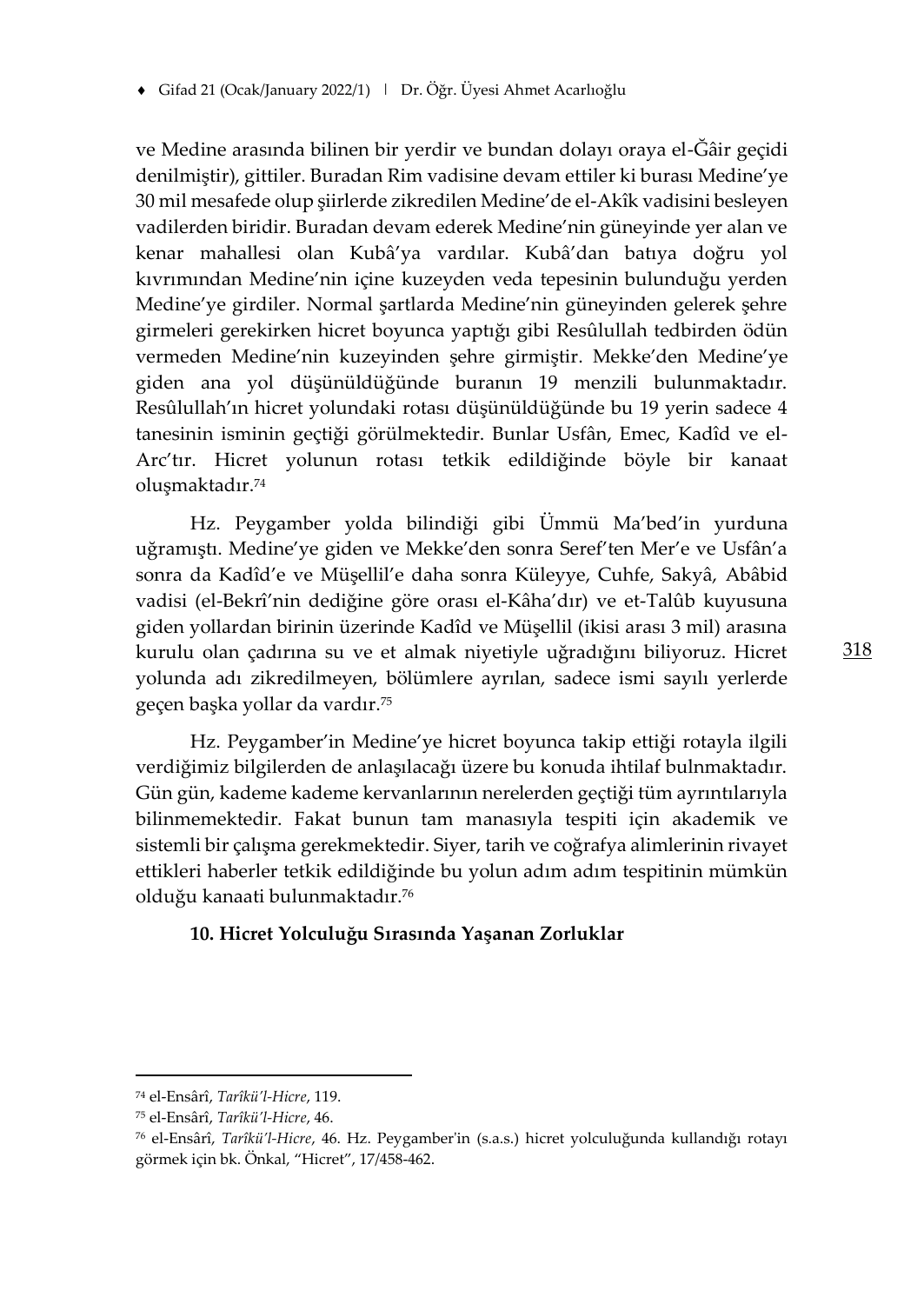Abdullah b. Ureykıt<sup>77</sup> işini ustalıkla yapan ehil bir iz sürücü ve yol rehberiydi. Sanki o iğne deliğinden bakarak yol buluyordu.<sup>78</sup> Onların durumlarını bildiği için bir yoldan başka bir yola, bilinen bir menzilden pek bilinmeyen başka bir menzile onları götürüyordu. Bu şekilde yolun uzadığını zannedenler olsa da bazen kestirme dahi denebilecek yollardan onları götürüyordu.<sup>79</sup> Tehlikeli olabilecek yerlere girmiyorlar, bu sebeple bazı yollardan ilk defa geçiyorlardı. Zira ödül peşinden koşan biri ya da birileri onları görebilir ve canları tehlikeye girebilirdi. Zira nasıl ki Hz. Peygamber'in rehberi ustaysa, onlara rehberlik yapan Kürz b. Alkame gibi isimler de işlerinde son derece ustaydılar. <sup>80</sup>

Hz. Peygamber ile yolculukları sırasında Hz. Ebû Bekir ticaret yapan bir kişi olduğundan kendisini tanıyanlarla karşılaşmaktaydı. Bu onlar için bir tehlike teşkil etmekteydi. Yolun bir kısmında Resûlullah Hz. Ebû Bekir'in devesinin arkasına binmişti. Onu görenler Hz. Peygamber'i kastedererk "O kim?" diye soruyorlardı. O da yalan olmayacak tedbirli bir cevapla "Bana yol gösteriyor." diyerek kendisinin klavuzu olduğunu ima ediyordu ki bu yalan değildi.<sup>81</sup>

# **11. Hicret Yolculuğunda Rehber Değişikliği**

Onlar el-Urc'a gelmişlerdi. Mekke-Medine yolunda bir tepe olan Rakûba yolundan kısa yollar kullanarak bir an önce Medine'ye ulaşmak istiyorlardı. Abdurrahman b. Sa'd isimli kişi geldi ve Rakûba'dan böyle bir hareketin riskli olacağını, zira yolda Eslemli hırsızlar olduğunu söyledi. Bununla beraber kendilerine bu yolu kısaltabilecek rehber gösterebileceğini, bu maksatla iki kişi olduğunu söyledi. Hz. Peygamber de "Bizi onlaragötür!"

<sup>77</sup> İbn Sa'd, *Tabakât*, 3/159; Belâzürî, *Ensâbü'l-Eşrâf*, 1/269; İbnü'l-Esîr, *Üsdü'l-Gabe*, 6/151.O zaman müslüman olmayan Abdullah'ın sonrasında da müslüman olduğuna dair bir rivayete rastlamamaktayız.

<sup>78</sup> İbnü'l-Manzûr, *Lisânü'l-Arab*, 4/507.

<sup>79</sup> Hz. Peygamber'in (s.a.s.) hicret yolculuğunun ne kadar meşakkatli yollardan geçilerek yapıldığını göstermesi açısından ilgili Resûlullah'ın ne kadar zorlu, sarp yolları kullandığını görmek için ilgili fotoğraflara bk. Sami b Abdullah el-Mâǧlus, *Siyer Atlası*, çev. Abdullah Karakaş (İstanbul: Siyer Yayınları), 156.

<sup>80</sup> Tevbe Sûresi 9/38-41; İbn Sa'd, *Tabakât*, 1/195; İbn Kesîr, *Siyer*, 2/242; Hamidullah, *İslâm Peygamberi*, 1/164; el-Ensârî, *Tarîkü'l-Hicre*, 16.

<sup>81</sup> İbn Sa'd, *Tabakât*, 1/201.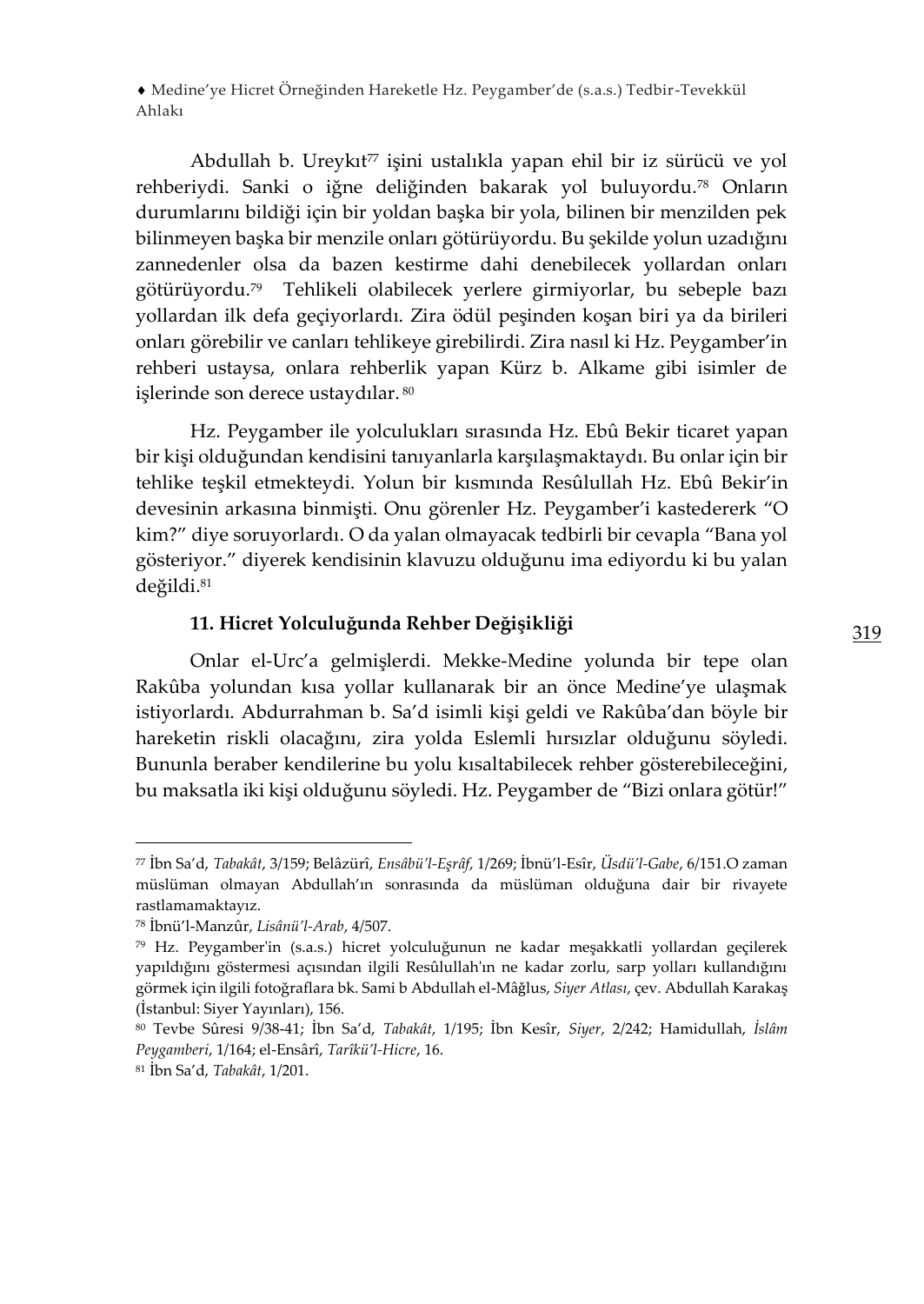dedi. Resûlullah, bu iki kişiyle karşılaşınca onlardan bir tanesi diğerine "Bunlar Yemenlidir"<sup>82</sup> dedi. Resûlullah onları İslâm'a davet etti; onlar da kabul ettiler. Allah Resûlü onlara isimlerini sordu. Onlar "Biz işini bilenleriz" dediler. Resûlullah ise onlara "Aksine siz ikram edilmiş iki kişisiniz." dedi.<sup>83</sup>

Diğer bir rivayette ise el-Arc mevkiine geldiğinde Eslemlilerin mevlâsı olan Sa'd kendisine rehberlik yapmaktadır. Sa'd "Ben buraya kadar yanında bulunuyor ve kendisine klavuzluk yapıyordum. Ben dağların arasında yürürken, kayalıklara tutunarak ilerleyebiliyordum. el-Arc'a yakın Hezevât'a vardıklarında Ebû Bekir, Ebû Temîm'e haber gönderdi. O da kendilerine biraz azık ile beraber Mesud isimli bir klavuz gönderdi. Biz beraber yola çıktık ve el-Cescâse denilen yere ulaştık. Burası Medine'ye bir konak (on iki mil) uzaklıktaydı. Resûlullah "Amr b. Avf yurduna giden yolu bize kim gösterecek" diye sordu. Sa'd, "Ben, Resûlullah'a rehberlik yaparak Sa'd b. Hayseme'nin evine kadar konakladık." dedi. İsmi geçen Sa'd müslüman oldu.<sup>84</sup>

Resûlullah Mekke'den Medine'ye hicret yolculuğu sırasında Mekke'den Sevr dağına giderken takip ettiği rotayla Sevr dağından Medine'ye Kubâ'dan takip ettikleri rota birbirine benzemekteydi. Başlarken normalden farklı bir rota çizmişti. Yani taktiksel olarak Mekke'den çıkış rotasıyla Medine'ye giriş rotası birbirine benzemektedir. Mekke'den Sevr dağına doğru giderken yönleri güneye yani ters istikamete yönelikti. Sevr dağından Medine'ye doğru rotası ise evvela batıya sonrasında ise kuzeye doğru idi. Bu rotayı birleştirtiğimizde yarım bir daireye benzediği görülmektedir.

Aynı şekilde bu yarım daire şeklini Kubâ'dan Medine'ye kadar olan rotada görmemiz mümkündür. Medine'nin güneyinde yer almasına rağmen ilk önce biraz kuzeye yönelmiş, daha sonra biraz batıya dönmüş, sonrasında Seniyyetü'l Veda'ya varana kadar kuzeye yönelmişti. Oradan da kuzeyden Medine'ye girdikleri güneye dönmüş veda tepesine yönelmişlerdi. Bu rotadaki menzilleri birleştirdiğimizde yine yarım daire şeklini aldığını görürüz.

Resûlullah Medine'ye Şam yönünden yani kuzeyden giriş yapmışlardı. Burası Medine'den Şam yönüne doğru yola çıkan insanları uğurladıkları yer

<sup>82</sup> O yörenin halkı bulundukları bölge Mekke'ye göre kuzeyde kaldığından güneyden gelen herkesi Yemenli diye isimlendiriyorlardı.

<sup>83</sup> İbn Kesîr, *Siyer*, 2/248-250; Semhûdî, *Vefâ*, 1/200.

<sup>84</sup> İbn Sa'd, *Tabakât*, 5/217.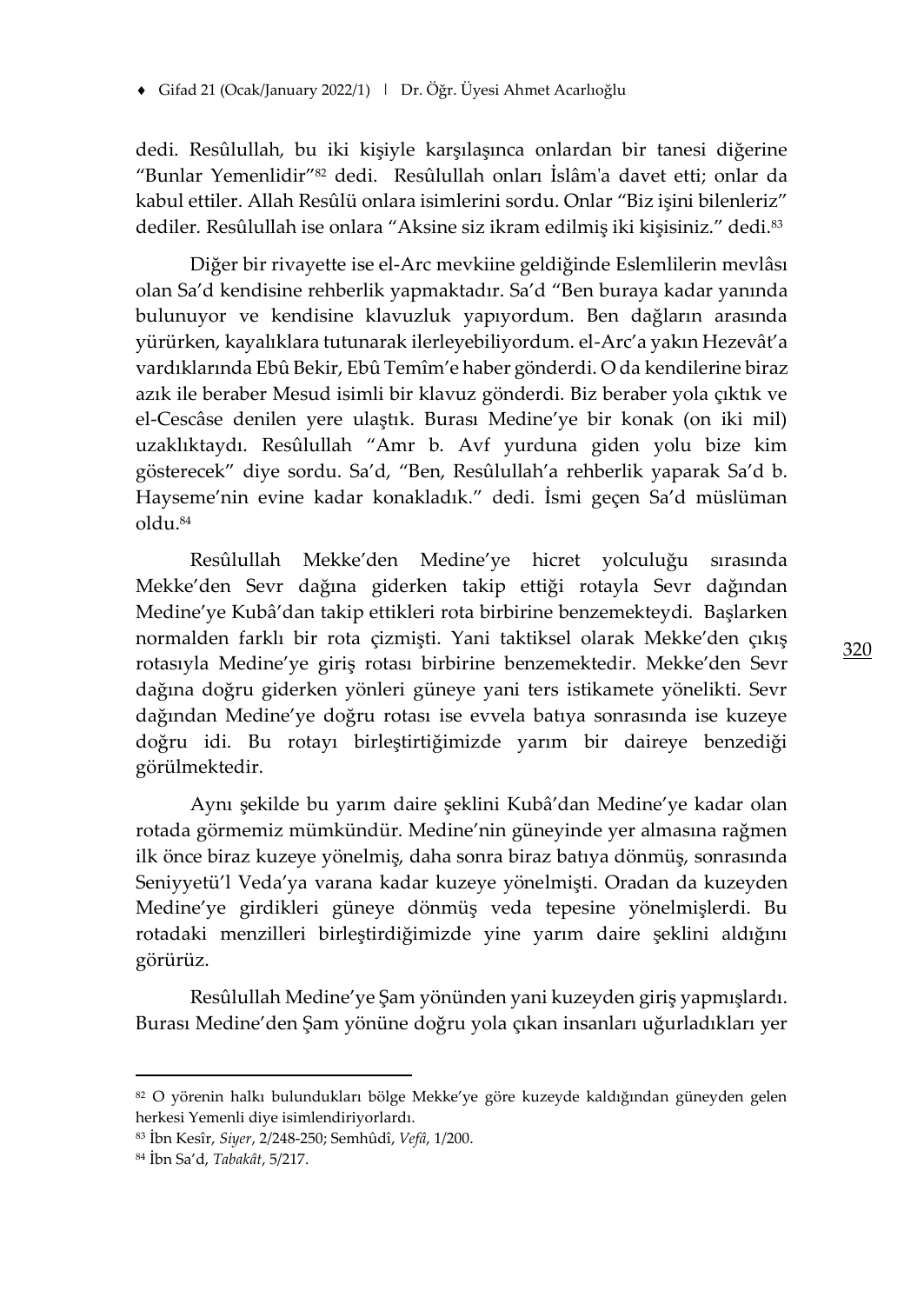olduğu için buraya Veda Tepesi denilmişti. Bu tepe Sil' dağı ile onun yan kolu olan el-Kureyn dağı arasındadır. Resûlullah'ı bu şekilde Medine'ye kuzeyden girmeye sevk eden şey belki de Kubâ'dan sonra çıktığı yerlerde genellikle Ensârın kabilelelerinin yaşamasıydı. Bundan dolayı Medine'ye girene kadar Ensâr Resûlullah'ı hep misafir etmek istemişlerdi. Erkekler, kadınlar ve çocuklar olarak ensarın tamamı Resûlullah'ın Medine'ye teşrifini büyük mutluluk ve heyecanla kutlamışlardı. <sup>85</sup>

# **12. Kubâya Varış ve Burada Ne Kadar Kalındığı**

Hz. Peygamber rotasını verdiğimiz zorlu yolculuklarında bir rivayete göre Rebîülevvel ayının on ikisinde bazılarına göre ise ikisinde Pazartesi günü el-Usbe'ye ulaştı. Medineli Müslümanlar her gün el-Usbe sırtlarına gidiyor ve Hz. Peygamber ve kafilesinin geç kaldığını düşündüklerinden kaygı ve heyecanla karışık onların gelmelerini bekliyorlardı. Her gün sabah erken saatlerde başlayıp güneş tepeye çıkıp hava iyice ısınıncaya kadar bekliyor, sonra da evlerine çekiliyorlardı. O gün de öyle olmuş, güneş iyice yükselinceye kadar beklemiş, daha sonra da evlerine çekilmişlerdi. Bu sırada Yahudi bir adam "Ey Kayle'nin çocukları! İşte arkadaşınız geliyor."<sup>86</sup> diye bağırarak Müslümanlar için müjdeli haberi verdi.<sup>87</sup>

Bunun üzerine Kubâ'da Amr b. Avf'ın ailesinde sevinçten tekbir sesleri duyulmaya başlandı. Müslümanlar silahlarını kuşandılar ve Resûlullah'ı karşıladılar. Resûlullah bir rivayete göre Külsûm b. Hidm'in, başka bir rivayete göre ise Sa'd b. Hayseme'nin "Bekârlar evi" olarak anılan evine misafir oldu. Onun Sa'd'ın evinde misafirlerlerini ağırladığı, akşamları ise Külsûm b. Hidm'in evinde kaldığı söylenir ki bu rivayet daha doğrudur.<sup>88</sup> Hz. Ebû Bekir ise Benî Hâris b. Hazrec'in kardeşi olan Hubeyb b. Asaf'ın Sunh'taki evine yerleşti. Başka bir rivayette ise onun yerleştiği yerin Hârice b. Zeyd b. Züheyr'in evi olduğu nakledilir. Hz. Peygamber evinde kendisine

<sup>85</sup> el-Ensârî, *Tarîkü'l-Hicre*, 99.

<sup>86</sup> Evs ve Hazrec kabileleri akrabaydı. Onların ortak nenelerinin adı "Kayle" olduğu için iki kabile kastedildiğinde genelde bu şekilde çağrılmaktaydılar. İbn Hişâm, *Sîre*, 1/492.

<sup>87</sup> İbn Hişâm, *Sîre*, 2/492; İbn Sa'd, *Tabakât*, 1/199-200; Belâzürî, *Ensâbü'l-Eşrâf*, 1/263; Buhârî, *Sahîh*, "Menâkibü'l-ensâr", 45; Taberî, *Târih*, 2/381; İbn Kesîr, *Siyer*, 2/250.

<sup>88</sup> İbn Hişâm, *Sîre*, 2/492; İbn Sa'd, *Tabakât*, 1/200; Belâzürî, *Ensâbü'l-Eşrâf*, 1/263; İbn Kesîr, *Siyer*, 2/250; Taberî, *Târih*, 2/382.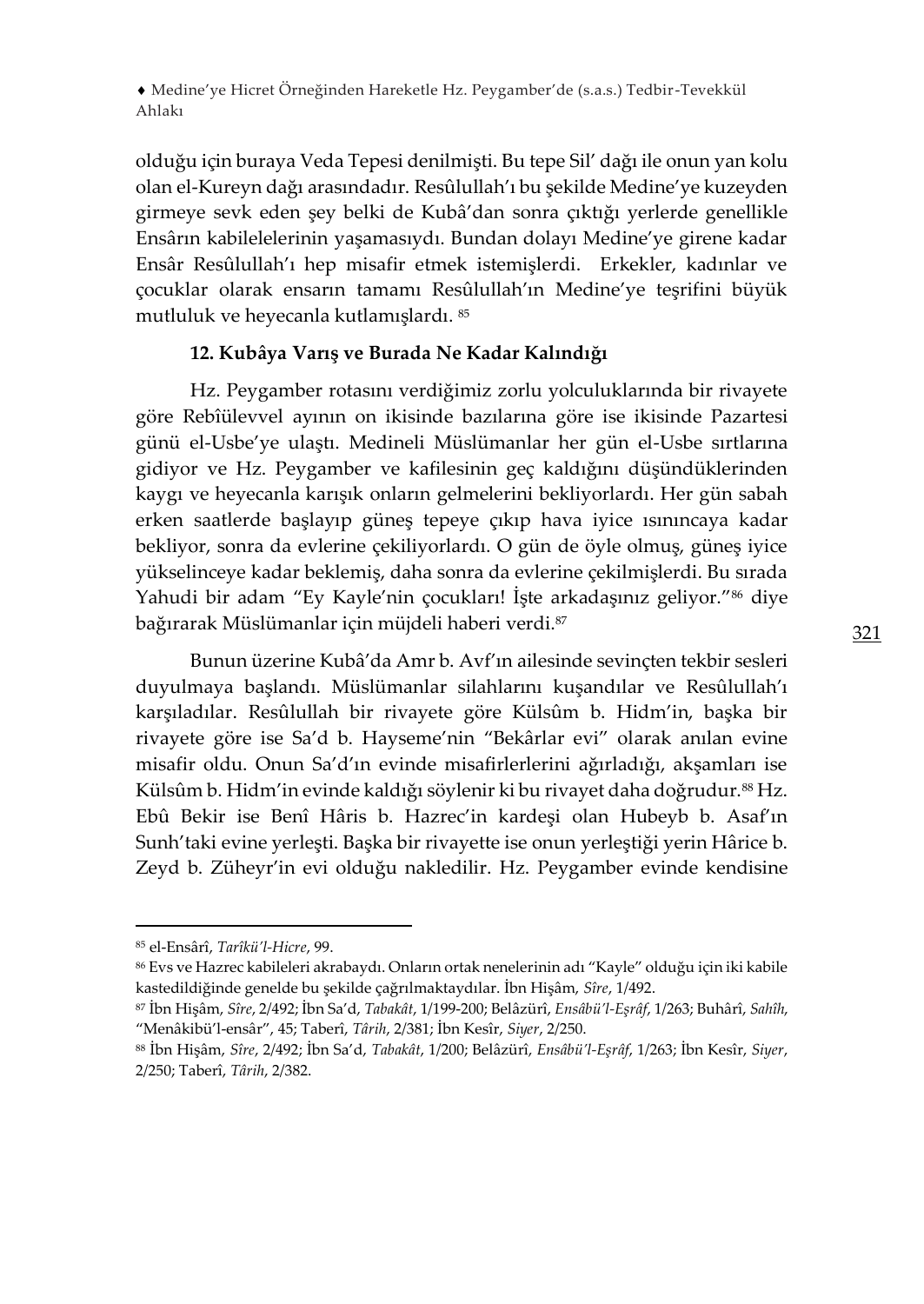bırakılan emanetleri sahiplerine teslim etmesi için Hz. Ali'yi Mekke'de bırakmıştı. Hz. Ali onlar Kubâ'dayken kendilerine yetişti.<sup>89</sup>

Resûlullah, Amr b. Avf oğullarının yurdunda iken Es'ad b. Zürâre'yi sormuştu. Bunun üzerine onlar "O Buâs savaşındda kabilemizden birini öldürdü. Bu sebeple bizim köyümüze gelmeye cesaret edemez" dediler. Durum böyle iken bir gün sonra gece Es'ad b. Zürâre yüzüne kapatarak Hz. Peygamber'in yanına gelmişti. Onu görüğünde Resûlullah şaşırınca o "Sen bir yerde olursun da seni selamlamak için canım pahasına dahi olsa nasıl seni görmem!" dedi. Ertesi sabah ise Resûlullah onun için eman talep edince "Hepimiz onun için eman hakkı tanıyoruz." dediler.<sup>90</sup>

#### **13. Medine'ye Ulaşmaları**

Allah Resûlü, Benî Amr b. Avf'ın yurdunda Pazartesi gününden itibaren dört gün kaldıktan sonra Cuma günü Medine'ye doğru yola çıktı. Yolda Benî Sâlim yurduna geldiklerinde burada Benî Salim Mescidinde Cuma namazını kıldırdılar. O gün Cuma namazını yüz kişi kılmışlardı. Burada dört gün değil de bazı rivayetlere göre on, diğer bazılarına örneğin Buhârî'ye göre on dört gün kalmışlardı. Hz. Peygamber burada bulunduğu süre içerisinde Kubâ Mescidi'ni inşa etmişlerdi. Resûlullah buradan ayrılırken devesi el-Kasvâ'ya binmişti. Dayıları olan Neccâroğullarına da kendisini karşılamaları için haber yollamıştı. Ebû Eyyûb'un evinin bahçesine gidene kadar da Hz. Ebû Bekir ile Neccâroğullarının büyükleri etrafından ayrılmamışlardı. Hz. Peygamber'in yolunu kesip evlerine, yurtlarına davet edenler arasında Benî Sâlim, Benî Hâris b. Hazrec ve Benî Adî aileleri de bulunmaktaydı. Herkes kendi yurdunda, kendi evinde Hz. Peygamber'i misafir etmek için can atıyor, bunun için de devenin yularını tutup çekiyordu. Resûlullah ise devenin memur olduğunu ve nereye gideceğini bildiğini söylüyordu.<sup>91</sup> el-Kasvâ, Halid b. Zeyd Ebû Eyyûb el-Ensârî'nin evine gelince çöktü ve Resûlullah'ın nerede misafir olacağı belli olmuş oldu. Başka bir rivayete göre ise onun evine gelince Ebû Eyyûb burası benim evim dedi. Bunun üzerine Resûlullah "Git bize kaylûle için yer hazırla" dedi. Ev hazır olunca oraya geçtiler ve öğle uykusuyla biraz dinlendiler. <sup>92</sup>

<sup>89</sup> İbn Hişâm, *Sîre*, 2/492; İbn Sa'd, *Tabakât*, 1/200; Taberî, *Târih*, 2/493; Makrizî, *İmtâ'u'l Esmâ*, 1/65.

<sup>90</sup> Hamidullah, *İslâm Peygamberi*, 153.

<sup>91</sup> İbn Sa'd, *Tabakât*, 1/203; Buhârî, *Sahîh*, "Salat", 48,"Menâḳıbü'l-enṣâr", 46; Taberî, *Târih*, 2/383.

<sup>92</sup> İbn Hişâm, *Sîre*, 1/495; İbn Sa'd, *Tabakât*, 1/202-203; Belâzürî, *Ensâbü'l-Eşrâf*, 1/266; Buhârî, *Sahîh*, "Menâkıbü'l-ensâr", 45; Makrizî, *İmtâ'u'l Esmâ*, 1/64.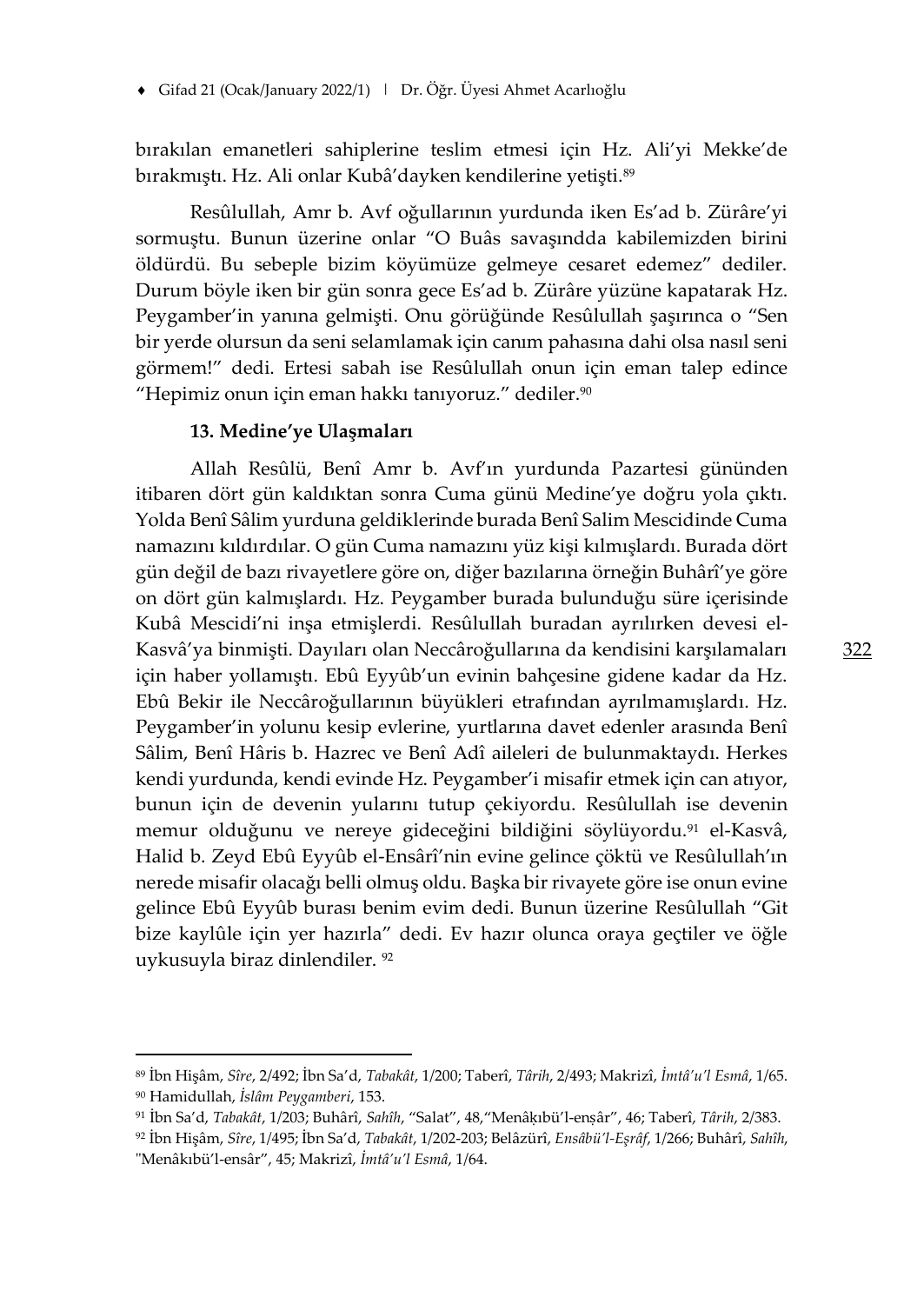## **14. Hicret'in Gerçekleşme Zamanı**

Resûlullah II. Akabe Biatı'nda Medineli Müslümanlardan biat aldıktan sonra Zil'hicce'nin kalan günleri ile Muharrem ve Safer aylarında Mekke'de kaldı. Allah'ın kendisine Mekke'den çıkması ve hicret etmesi için izin vermesini bekledi. Kaynaklar incelendiğinde hicret yolculuklarının buradan sonraki kısımları için farklı tarihler zikredilmektedir. Bununla beraber Kureyş'in Hz. Peygamber hakkında 26 Safer (9 Eylül 622) Perşembe günü suikast kararı aldıkları ve aynı gün Resûlullah şehri terk ederek Sevr Mağarası'na doğru hareket etti. Yaz aylarıydı orada 27-28-29 Safer (10-11-12 Eylül 622) Cuma, Cumartesi ve Pazar günleri 3 gün<sup>93</sup> kaldıktan sonra yolda kendilerine klavuzluk edecek olan Abdullah b. Uraykıt ile beraber 1 Rebîülevvel (13 Eylül 622) Pazartesi günü Medine'ye doğru yola çıktıkları, meşakkatli bir yolculuğun ardından 8 Rebîülevvel (20 Eylül 622)<sup>94</sup> Pazartesi günü Kubâ'ya ulaştıkları ve 12 Rebîülevvel (24 Eylül 62295) Cuma günü de Medine'ye girerek hicretlerini tamamladıkları anlaşılmaktadır.<sup>96</sup>

## **Sonuç**

Müslümanlar ve insanlık alemi için son derece önemli bir olay olan Mekke'den Medine'ye hicret yolculuğunun öncesinde ve yolculuk boyunca tedbirin en güzel örneklerini görmek mümkündür. Medine'ye hicrete giden yolda Akabe Biat'ları dönüm noktası olmuştur. Bu görüşmeler sırasında Resûlullah'ın acele etmediği ve tedbiri elden bırakmadığı görülmektedir. Ashâb-ı Kirâm Mekke'de işkence ve zulüm altında inleseler de Resûlullah, onları yeni bir maceraya sürüklememiş evvela hicret için şartların olgunlaşmasını beklemiştir. İkinci Akabe Biat'ında İslâm'ın Medineli ensar arasında yayıldığı, sayılarının arttığı anlaşıldıktan ve bu biatta onlardan hem

<sup>93</sup> Hz. Peygamber'in (s.a.s.) ve Hz. Ebû Bekir'in Sevr Mağarası'nda ne kadar kaldıkları ile ilgili farklı rivayetler bulunmaktadır. Ağırlıklı görüş üç gün olduğuna yöneliktir. Bununla beraber orada on gün veya on küsur gün kaldıklarına yönelik de rivayetler bulunmaktadır. Makrizî, *İmtâ'u'l Esmâ*, 1/59.

<sup>94</sup> Medine'ye Rebiülevvel ayının sekizinde girdiği ile alakalı bk. el-Ensârî, *Tarîkü'l-Hicre*, 27.

<sup>95</sup> Bazı ilim adamları hicretin tarihi olarak genel kabulün tersine olarak 622 yılını değil de 623 yılını işaret ederler. el-Belâdî, *Tarîkü'l Hicre*, 27.

<sup>96</sup> İbn Sa'd, *Tabakât*, 1/196; Belâzürî, *Ensâbü'l-Eşrâf*, 1/261-263; Buhârî, *Sahîh*, "Menâkıbü'l-ensâr", 45; Makrizî, *İmtâ'u'l Esmâ*, 1/59-64; Semhûdî, *Vefâ*, 1/193; Önkal, "Hicret", 17/462-466; Demircan, *Hicret*, 136.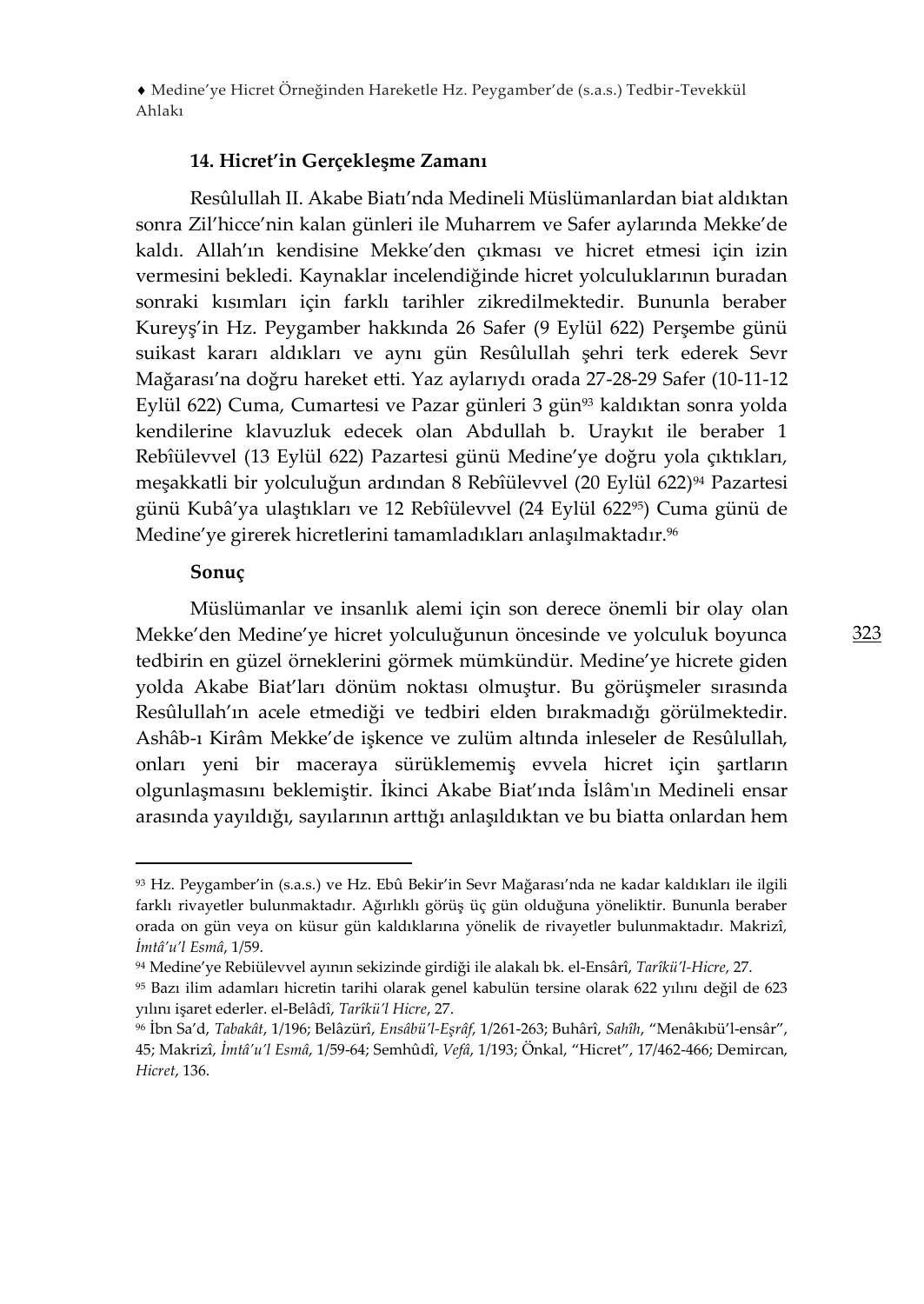kendisini hem de oraya hicret edecek müslümanları kadınlarını ve çocuklarını korudukları gibi koruyacaklarına dair söz aldıktan sonra ashâbının hicretine izin vermiştir. Hz. Ebû Bekir'in tam bir görev adamı olduğu ve Allah Resûlü'nün belki de ümmetinden en doğru kişiyi kendisine yol arkadaşı olarak seçtiği anlaşılmaktadır.

Hicret yolculuklarının her yer ve noktası tedbire riayetle geçmiştir. Evvela onların bu yolculukta seçmiş oldukları rota, o günün insanlarının mutad olarak kullandıkları bir rota değildir. Onlar bir şaşırtma hareketi olarak yolculuklarına Medine yönünün tersine olarak kuzeye değil de güneye inerek başlamışlardır. Sevr dağındaki ikametlerinden sonra da yine ana yoldan uzak durarak 19 menzilli sonu Medine olan bu yolda sadece 4 yerde ana yolda bulunan menzillerden geçerek bu yolculuğu bitirmişlerdir. Konumuz bağlamında Resûlullah'ın sahip olduğu ahlâkî değerlerden tevekkülü de incelemiş bulunmaktayız. Bu yolculuk sırasında Allah Resûlü'nün, Allah'a (c.c.) olan sonsuz imanının tezahürleri görülmektedir.

324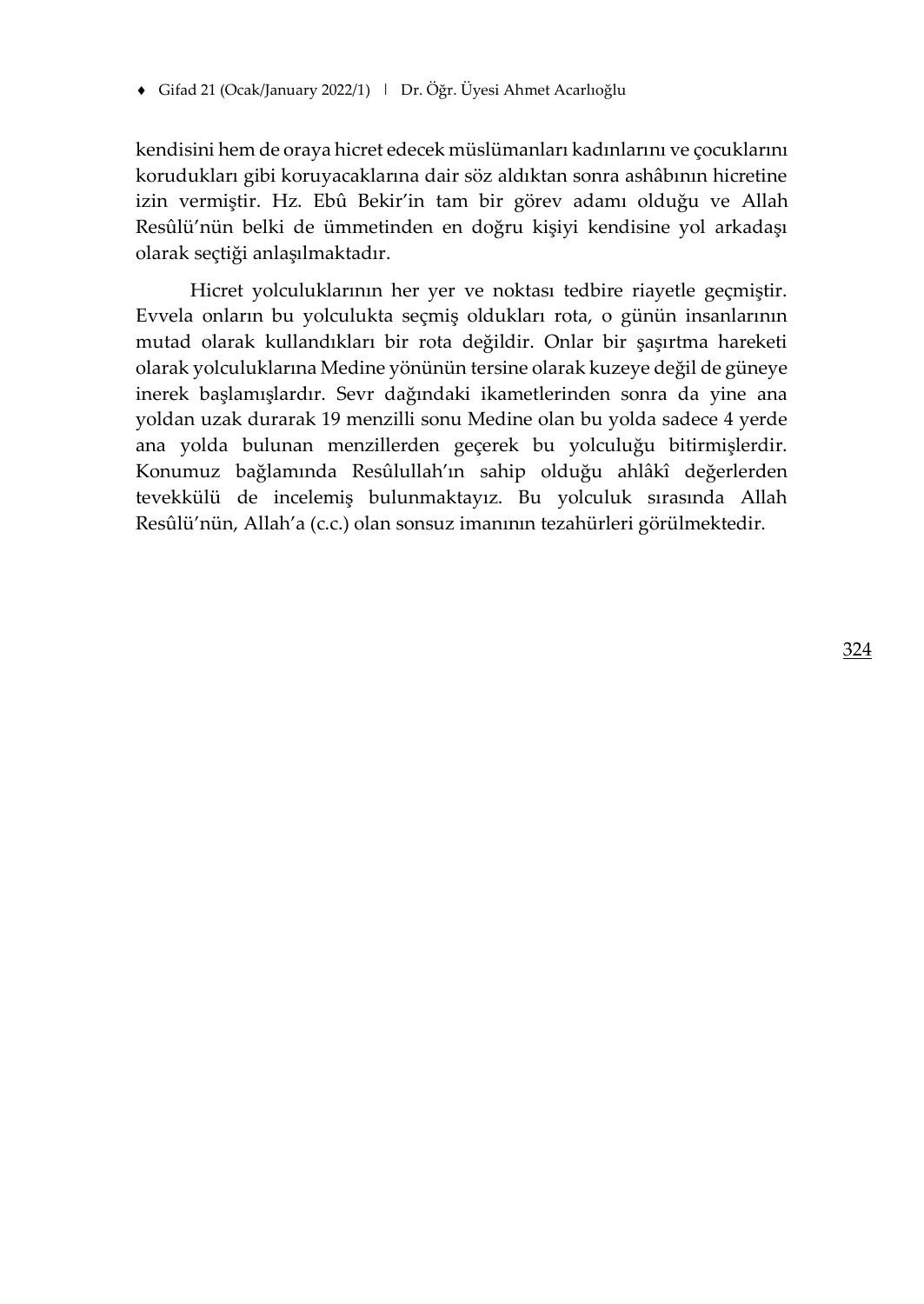#### **Kaynakça**

- Acar, Cafer. "Siyer Rivayetlerinde Bir Aktör Olarak İblis/Şeytan". *Hitit Üniversitesi İlahiyat Fakültesi Dergisi* 15/30 (30 Aralık 2016), 311-338.
- Apak, Adem. *Siyer-i Nebi*. Istanbul: Ensar Yayınları, 5. Basım, 2020.
- Azimli, Mehmet. *Siyeri Farklı Okumak*. Ankara: Ankara Okulu, 2013.
- Azizova, Elnure. "Tihâme". *Türkiye Diyanet Vakfı İslam Ansiklopedisi*. 41/153- 154. İstanbul: TDV Yayınları, 2012.
- Belazûrî, Ahmed b. Yahya b. Cabir b. Davûd. *Ensâbü'l-Eşrâf*. thk. Süheyl Zekkar. 13 Cilt. Beyrut: Darü'l Fikir, 1997.
- Buhârî, Ebû Abdullah Muhammmed b. İsmail. *Sahîh*. 8 Cilt. İstanbul: Çağrı Yayınları, ts.
- el-Bûtî, Ramazan. *Fikhu's Siyre*. İstanbul: Dönem Yayıncılık, 4. Basım, 2019.
- Çubukçu, Asri. "Buâs". *Türkiye Diyanet Vakfı İslam Ansiklopedisi*. 6/340. İstanbul: TDV Yayınları, 1992.
- Demircan, Adnan. "Hz. Muhammed'in (sas) Peygamberliği". *İslam Tarihi ve Medeniyeti-Hz. Peygamber Dönemi*. 1/265-293. İstanbul: Siyer Yayınları, 2018.
- Demircan, Adnan. *Nebevi Direniş: Hicret*. İstanbul: Beyan Yayınları, 2000, 326.
- Ensârî, Abdulkuddûs el-. *Tarîkü'l-Hicreti'n-Nebeviyye*. Cidde: Ravza, 1398/1978.
- Halîl b. Ahmed, Ebû Abdurrahman Halîl b. Ahmed b. Amr el-Ferahidî. *Kitâbü'l-'Ayn*. thk. Mehdi Mahzûmî - İbrâhim Samerrâî. Beyrut: Dâr ve Mektebetü'l Hilâl, 2010/1431.
- Hamidullah, Muhammed. *İslâm Peygamberi*. çev. Salih Tuğ. 2 Cilt. İstanbul: İrfan Yayınları, 4. Basım, 2000.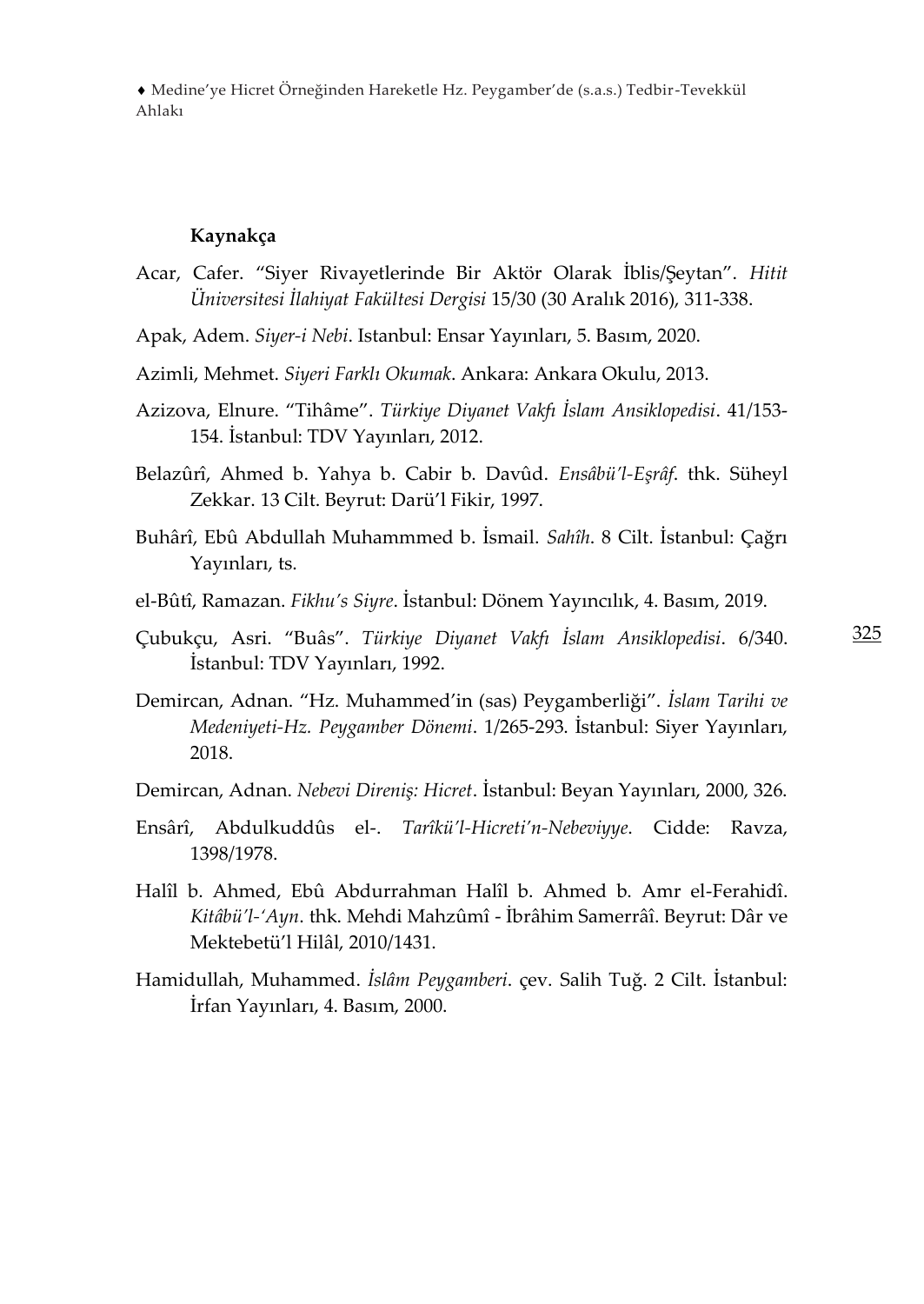- Gifad 21 (Ocak/January 2022/1) | Dr. Öğr. Üyesi Ahmet Acarlıoğlu
- İbn Abdülber, Ebû Ömer Cemâlüddîn Yûsuf b. Abdillâh b. Muhammed. *el-İstî'âb fî Ma'rifeti'l-Ashâb*. thk. Ali Muhammed el-Becâvî. Beyrut: Daru'l Cîl, 1992.
- İbn Hacer, Ebu'l Fadl Ahmed b. Ali b. Muhammed b. Ahmed el Askalânî. *el-İsâbe fî Temyîzi's-Sahâbe*. thk. Adil Ahmed Abdülmevcûd - Ali Muhammed Muavvid. Beyrut: Darü'l Kütüb el İlmiyye, 1415.
- İbn Hişâm, Ebû Muhammed Cemaleddin Abdülmelik. *es-Sîretü'n-Nebevîyye*. thk. Mustafa Saka vd. 4 Cilt. Mısır: Mustafa el-Bâbi el-Halebi, İkinci Baskı., 1375/1955.
- İbn Kesîr, Ebü'l-Fidâ' İmâdüddîn İsmâîl b. Şihâbiddîn Ömer el-Kureşî. *es-Sîretü'n-Nebeviyye (el-Bidâye ve'n Nihâye'den)*. thk. Mustafa Abdülvâhid. Dârü'l Ma'rife, 1395/1976.
- İbn Mâce, Ebû Abdullah Muhammed b. Yezid er-Rebei el-Kazvini. *Sünenu İbn Mace*. 2 Cilt. İstanbul: Çağrı Yayınları, 1992/1413.
- İbn Sa'd, Muhammed b. Sa'd b. Meni' Zühri. *Kitâbü't-Tabakâti'l-Kebîr*. thk. Ali Muhammed Ömer. 10 Cilt. Kahire: Mektebe Hancı, 2001/1421.
- İbn Şebbe, Ebû Zeyd Ömer b. Şebbe b. Abide Nemeri. *Tarihü'l-Medîneti'l-Münevvere, Ahbarü'l-Medineti'l-Münevvere*. thk. Fehim Muhammed Şeltu. 4 Cilt. Cidde: Dârü'l-İsfahani, 2. Basım, 1973.
- İbnü'l-Esîr, Ebu'l Hasen Ali b. Ebi'l Kerem Muhammed b. Muhammed b. Abdülkerîm b. Abdülvahid eş-Şeybânî el-Cezerî. *Üsdü'l-Gâbe fî Ma'rifeti's-Sahâbe*. thk. Ali Muhammed Muavviz. Darü'l Kütübü'l İlmiyye, 1415/1994.
- İbnü'l-Manzûr, Ebu'l-Fadl Muhammed b. Mükerrem b. Ali el-Mısrî. *Lisânü'l-Arab*. Dâru's Sadr, 1415/1994.
- Kazıcı, Ziya. *Hz. Muhammed'in Aile Hayatı ve Eşleri*. İstanbul: Çamlıca Yayınları, 6. Basım, 2012.
- Kurşun, Zekeriya. "Necid". *Türkiye Diyanet Vakfı İslam Ansiklopedisi.* 32/491- 493. İstanbul: TDV Yayınları, 2006.
- Mâǧlus, Sami b Abdullah el-. *Siyer Atlası*. çev. Abdullah Karakaş. İstanbul: Siyer Yayınları, 6. baskı.
- Makrizî, Ahmed b. Ali b. Abdülkadir Ebu'l Abbas el-Hüseynî el-Abdî Takiyyüddin. *İmtâʿu'l-Esmâ*. thk. Muhammed Abdülhamid en-Nemîsî. Beyrut: Darü'l Kütübü'l İlmiyye, 1999/1420.